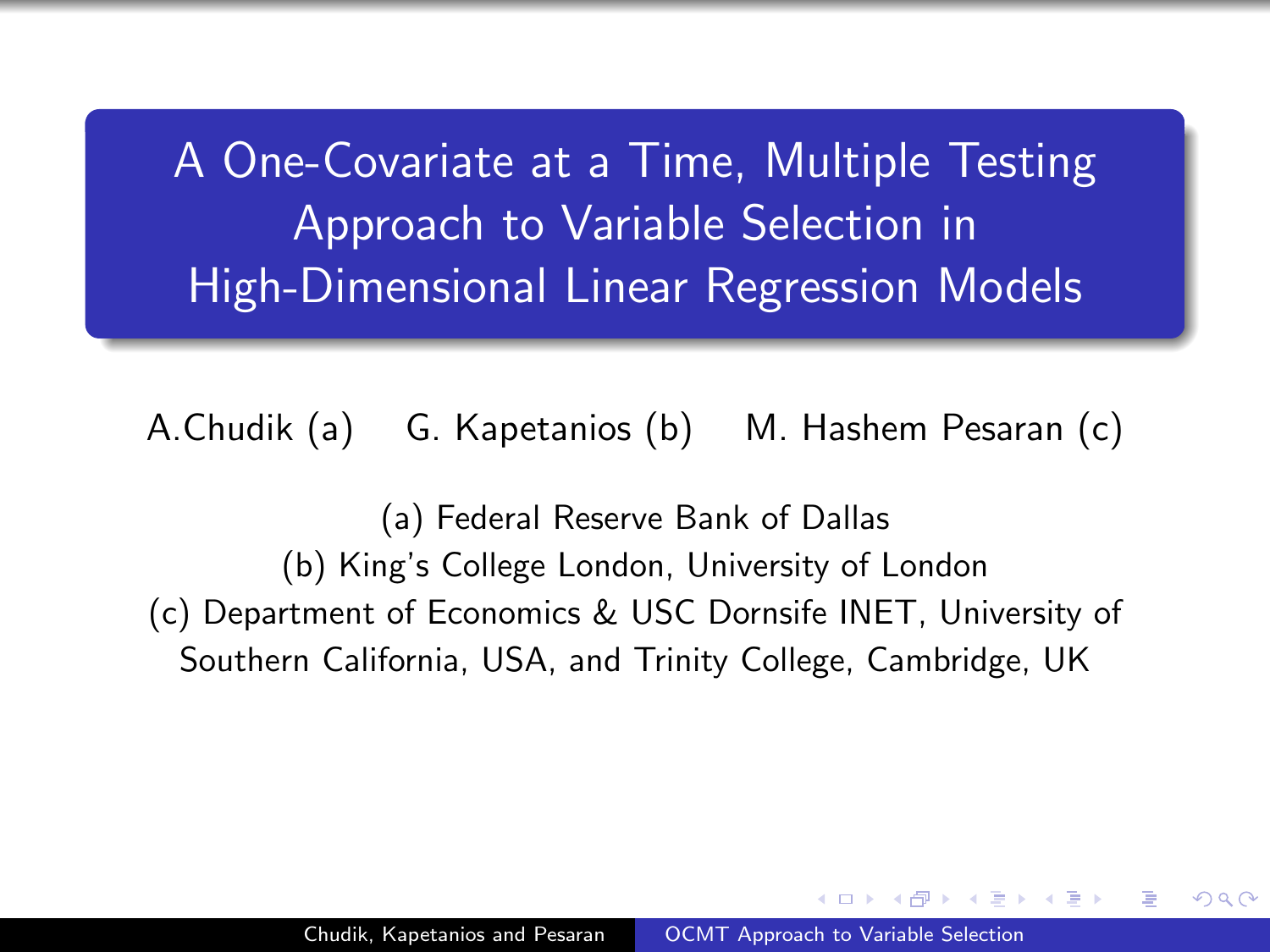- The problem of correctly specifying a model has been a recurring theme in econometrics.
- There are a number of competing approaches such as those based on specification testing or the use of information criteria
- Up until recently, the problem of variable or model selection has been analysed using standard statistical framework where the number of observations is considerably larger than the number of potential variables.
- In high-dimensional regression settings, where the number of variables (models) is larger than the number of available observations, model selection and estimation have been largely approached using a set of methods collectively known as penalised (or regularised) regression.

同→ (ヨ→ (ヨ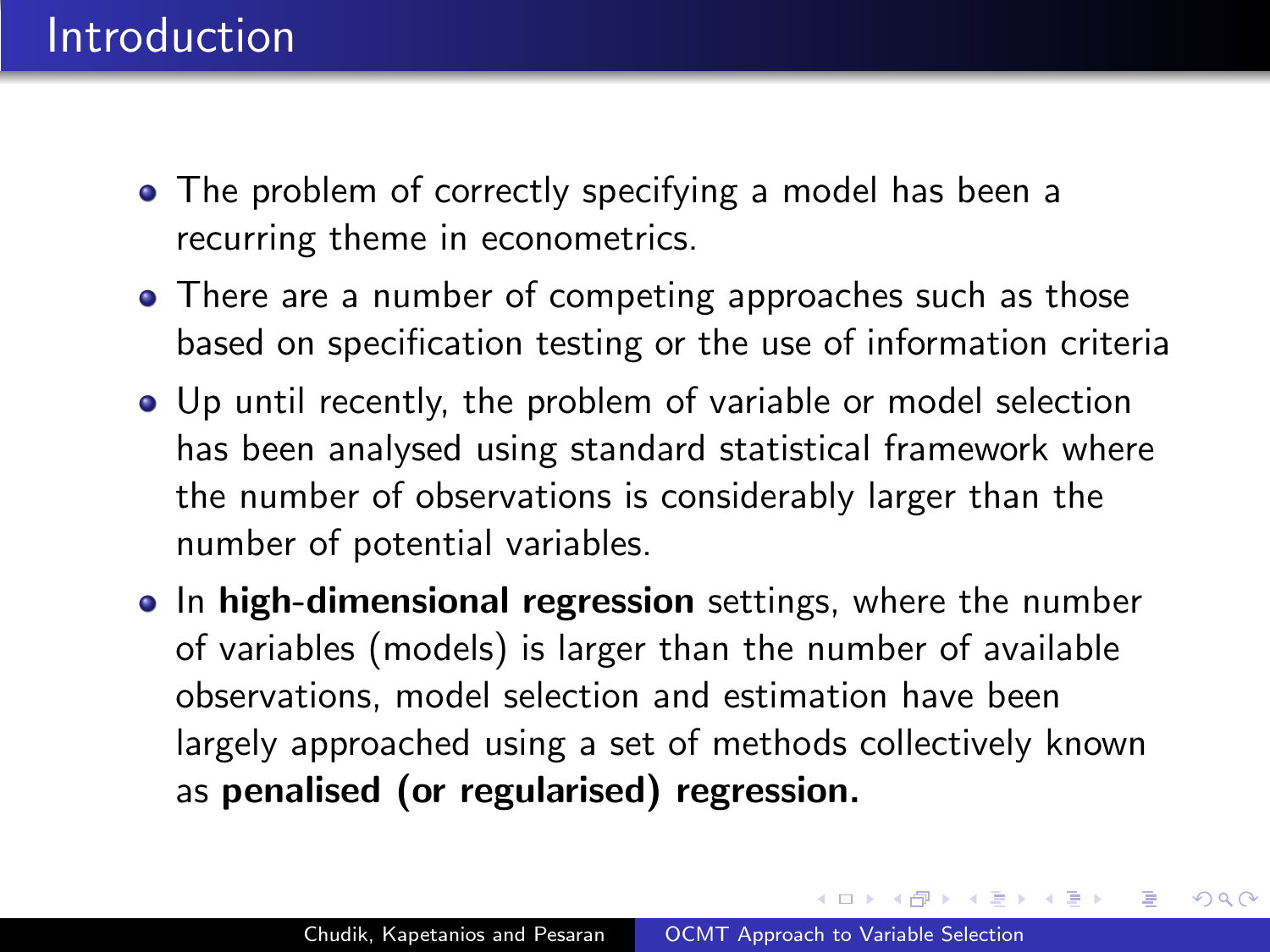- Other approaches (often referred as machine learning techniques) such boosting, regression trees, and step-wise regressions are also used, but they lack a rigorous theory and the stopping criteria used in these algorithms are often ad hoc.
- In this paper we propose an alternative approach to the problem of variable selection in high-dimensional linear regression models.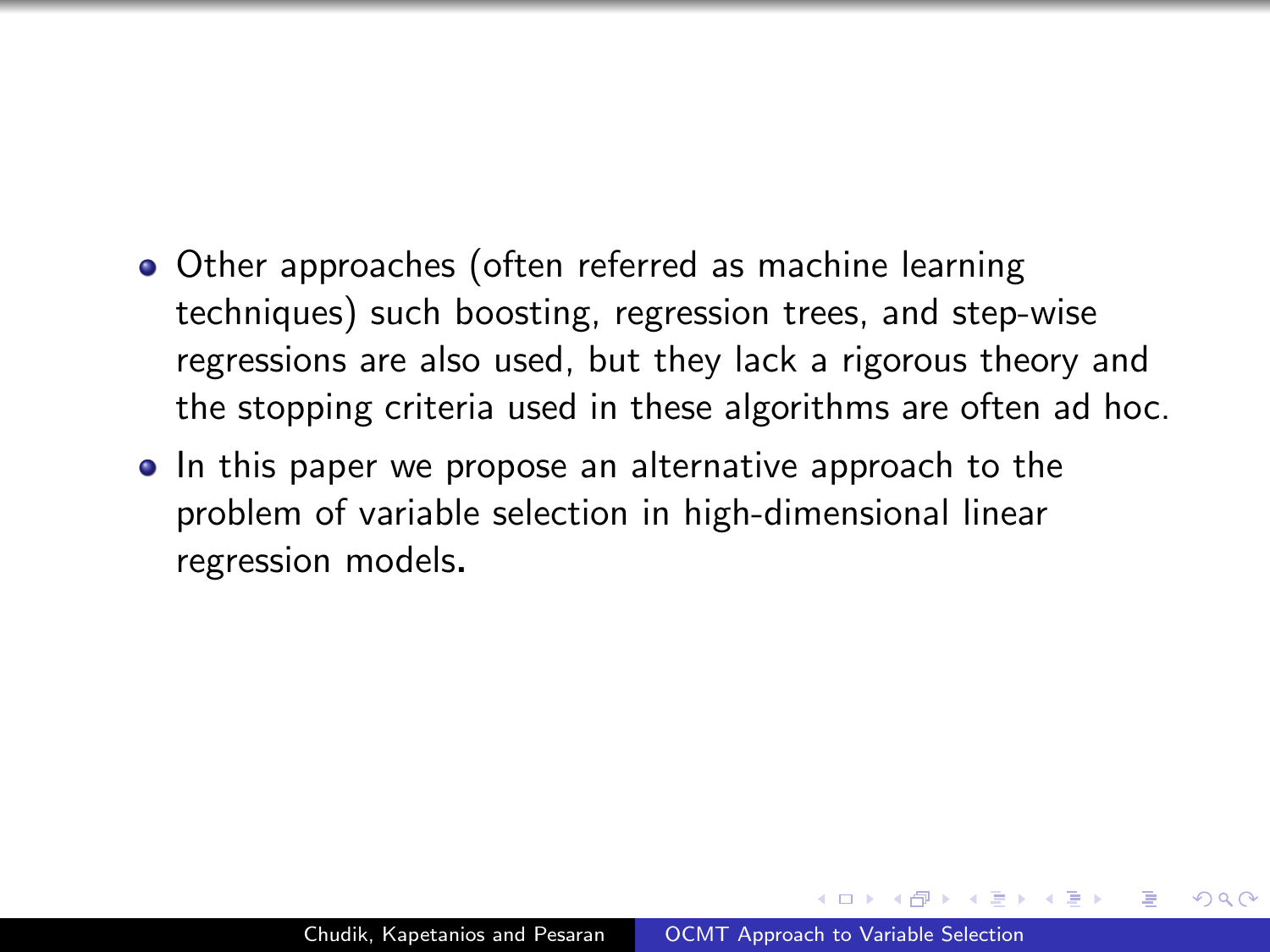# Introduction: The Variable Selection Problem

- Suppose that an investigator is faced with the problem of explaining the target variable, denoted as  $y_t$ , in terms of  $\emph{n}$ potential covariates,  $\mathbf{x}_{nt} = (x_{1t}, x_{2t}, ..., x_{nt})'$ . It is assumed that the model generating  $y_t$  is spanned by a sparse sub-set of  $X_{nt}$ .
- Both *n* and *T* are large (and possibly  $n > T$ ).
- Accordingly, the *n* potential covariates are classified in three categories:
	- k signals, that together generate  $y_t$  (k is fixed as  $n \to \infty$ )
	- $k^*$  pseudo-signals, which are not included in the model generating  $v_t$  (the DGP for short), but are correlated with signals.
	- $n k k^*$  remaining **noise** covariates which are uncorrelated with the  $k$  signal variables.

何 ▶ ヨ ヨ ▶ ヨ ヨ ▶

 $200$ 

• The identity of the signals is not known.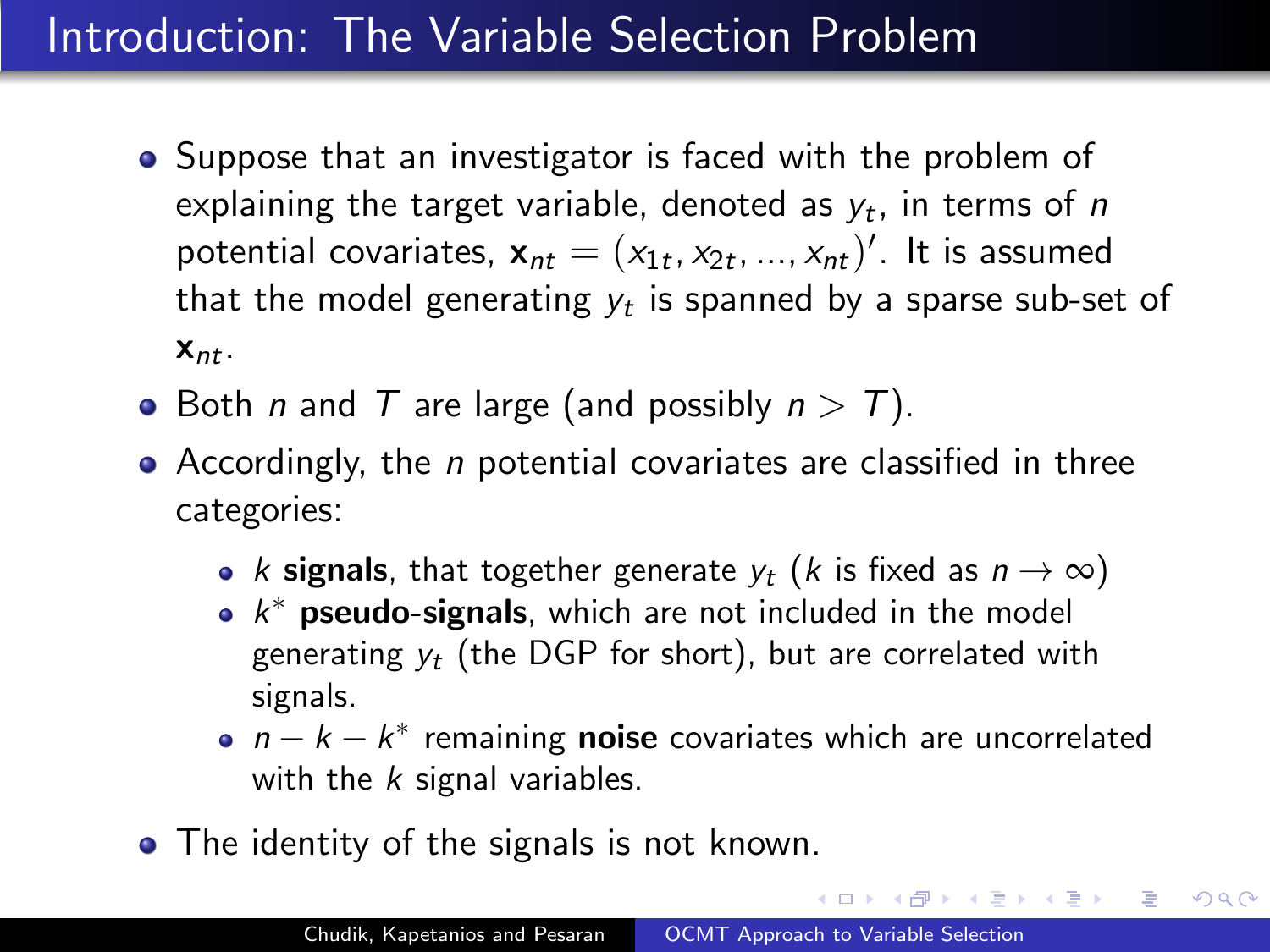### Penalised regressions

• Penalised regressions can be applied to linear as well as non-linear regression models. In the linear case

$$
y_t = a + \sum_{i=1}^n \beta_i x_{it} + u_t, t = 1, 2, ..., T,
$$

penalised regressions are used when  $n$  is large relative to  $T$ .

- The potential covariates,  $\{x_{it}, \text{ for } i = 1, 2, ..., n\}$ , are typically
	- standardised and in some cases also orthogonalised,
	- assumed to be strictly exogenous in some papers endogeneity is allowed but it is assumed there exist suitable instruments.

同 ▶ ヨ ヨ ▶ ヨ ヨ ▶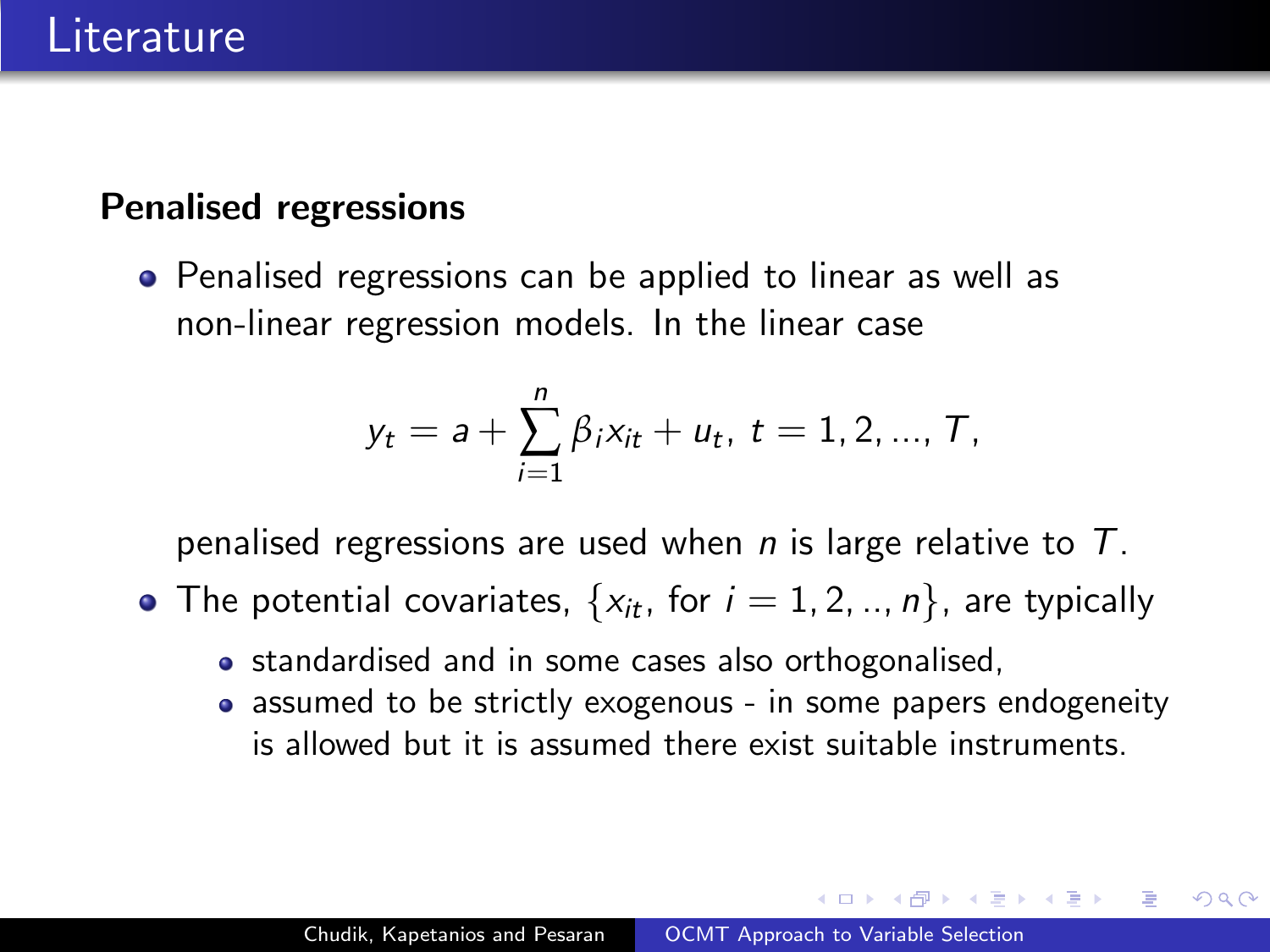Examples of penalty functions used in the literature:

or

Ridge regression: 
$$
\sum_{i=1}^{n} \beta_i^2 < K < \infty,
$$

\nLasso regression: 
$$
\sum_{i=1}^{n} |\beta_i| < K < \infty,
$$

\nNon-convex penalised regression: 
$$
\sum_{i=1}^{n} |\beta_i|^{\gamma} < K < \infty, \quad 0 < \gamma < 1
$$

\nor

Elastic net regression: 
$$
\sum_{i=1}^{n} \left[ (1 - \alpha) |\beta_i| + \alpha \beta_i^2 \right] < K < \infty.
$$

 $4.171$  $\sim$  4母 ト 4回 ト

- 4 国 ド

 $299$ 

э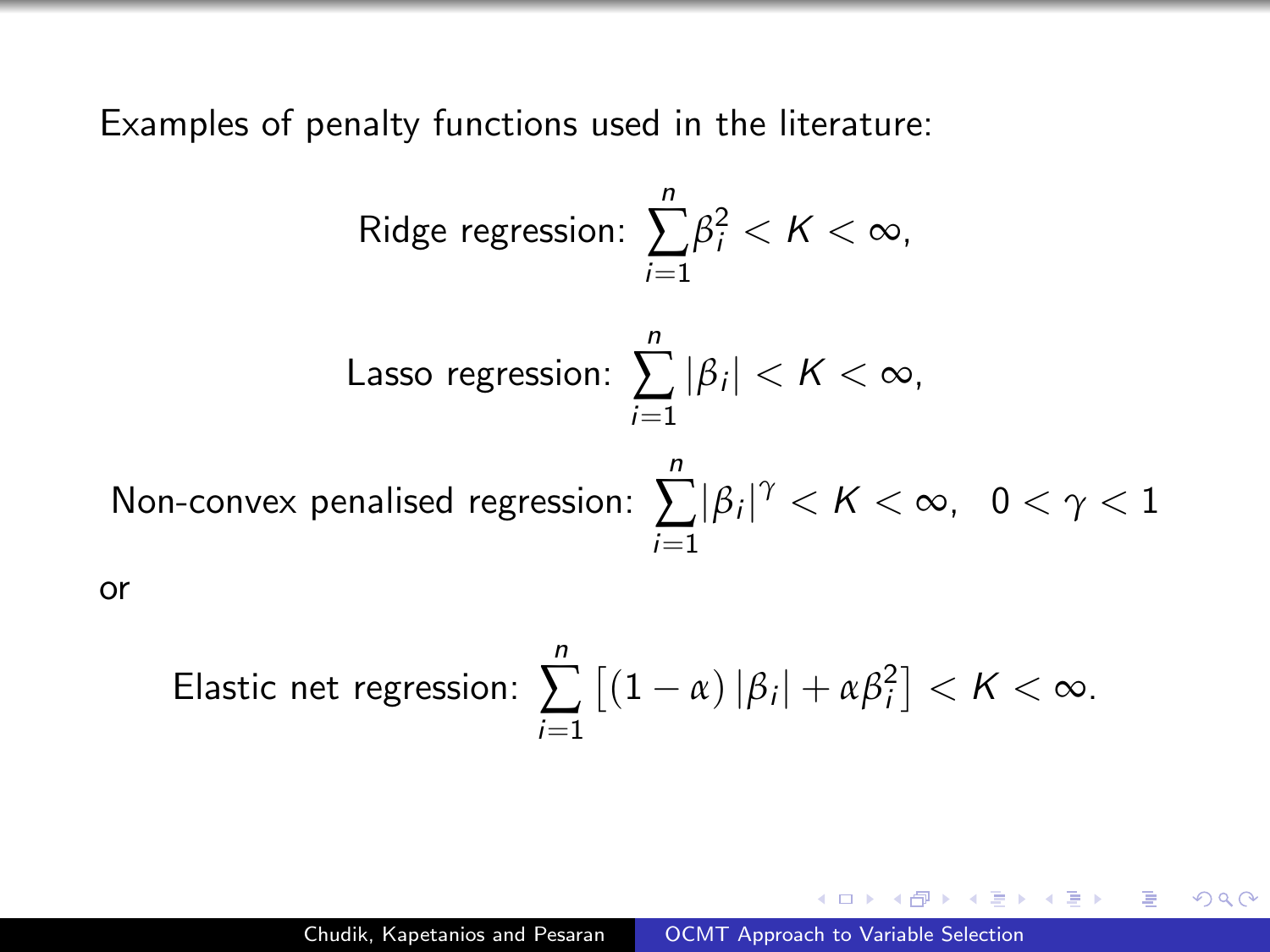• The penalised regressions are then computed by solving the optimisation problem  $[\beta_n = (\beta_1, \beta_2, ..., \beta_n)']$ 

$$
\min_{\beta} \left\{ \sum_{t=1}^{T} \left( y_t - a - \beta'_n \mathbf{x}_{nt} \right)^2 + \lambda \sum_{i=1}^{n} \left[ (1-\alpha) |\beta_i|^{\gamma} + \alpha \beta_i^2 \right] \right\},\
$$

$$
\mathbf{x}_{nt} = (x_{1t}, x_{2t}, \dots, x_{nt})'
$$
 for given values of  $\lambda$ ,  $\alpha$  and  $\gamma$ .

- $\bullet$  OLS corresponds to the no penalty case of  $\lambda = 0$  and when  $\lambda \neq 0$ ,  $\alpha = 1$  yields the Ridge regressions and  $\alpha = 0$ ,  $\gamma = 1$ the Lasso regression, with the latter being better suited for a predictor selection as originally noted by Tibshirani (1996, JRSS).
- *λ*, *α* and *γ* are estimated using cross-validation techniques.

 $\Omega$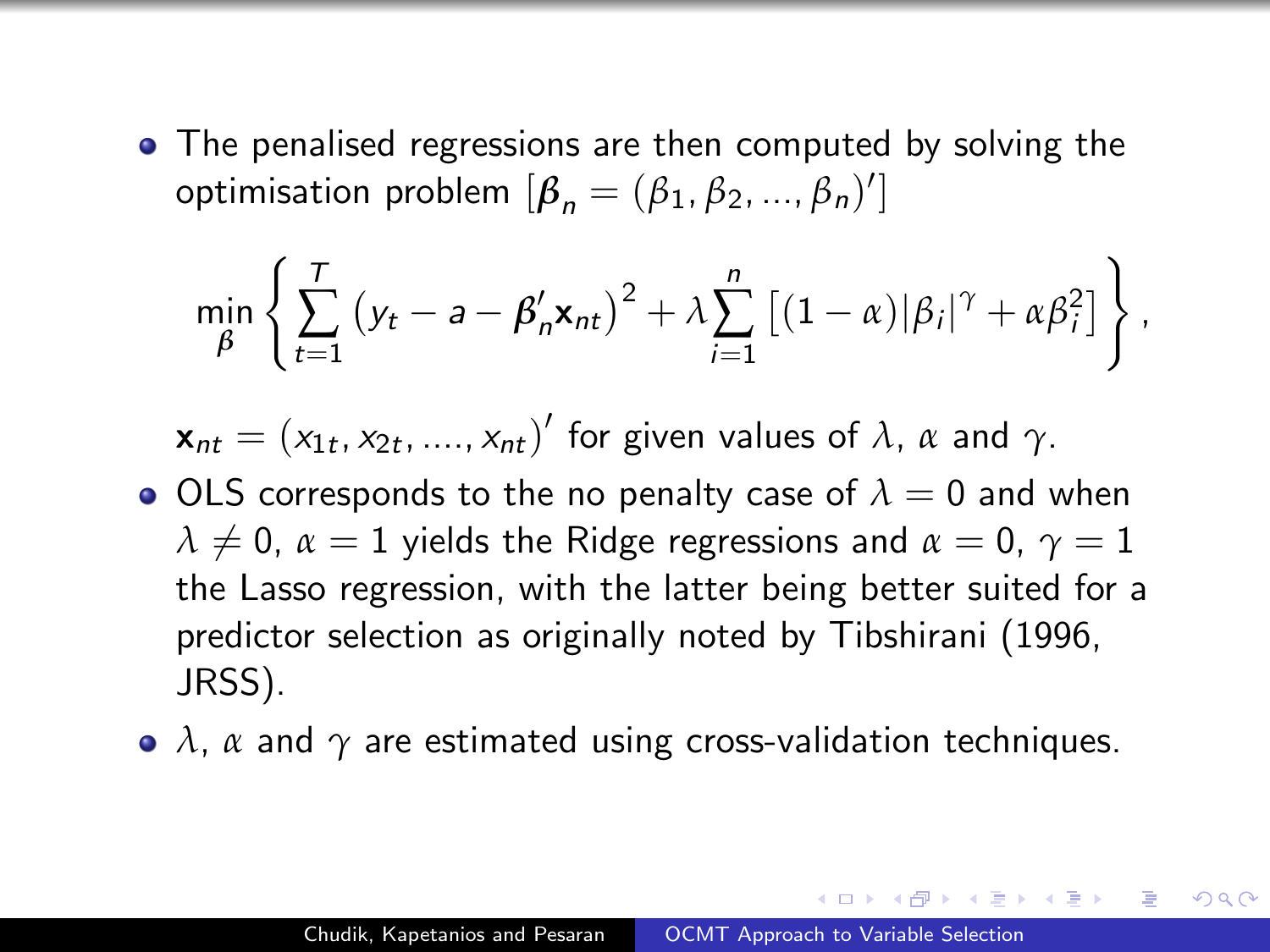- $\bullet$  In this paper we propose One Covariate at a time Multiple Testing (OCMT) procedure, where covariates are selected one at a time, based on a t-test.
- The general case requires an iterative stage to account for the statistical contribution of covariates that have not been previously selected (again one at a time) to the unexplained part of  $y_t$ .
- The selected covariates are then used, in a final multiple regression stage, to provide the final coefficient estimates.
- In carrying out the t-tests we adjust the critical values to take account of the multiple testing nature of the procedure.

A . . 2 . . 2 .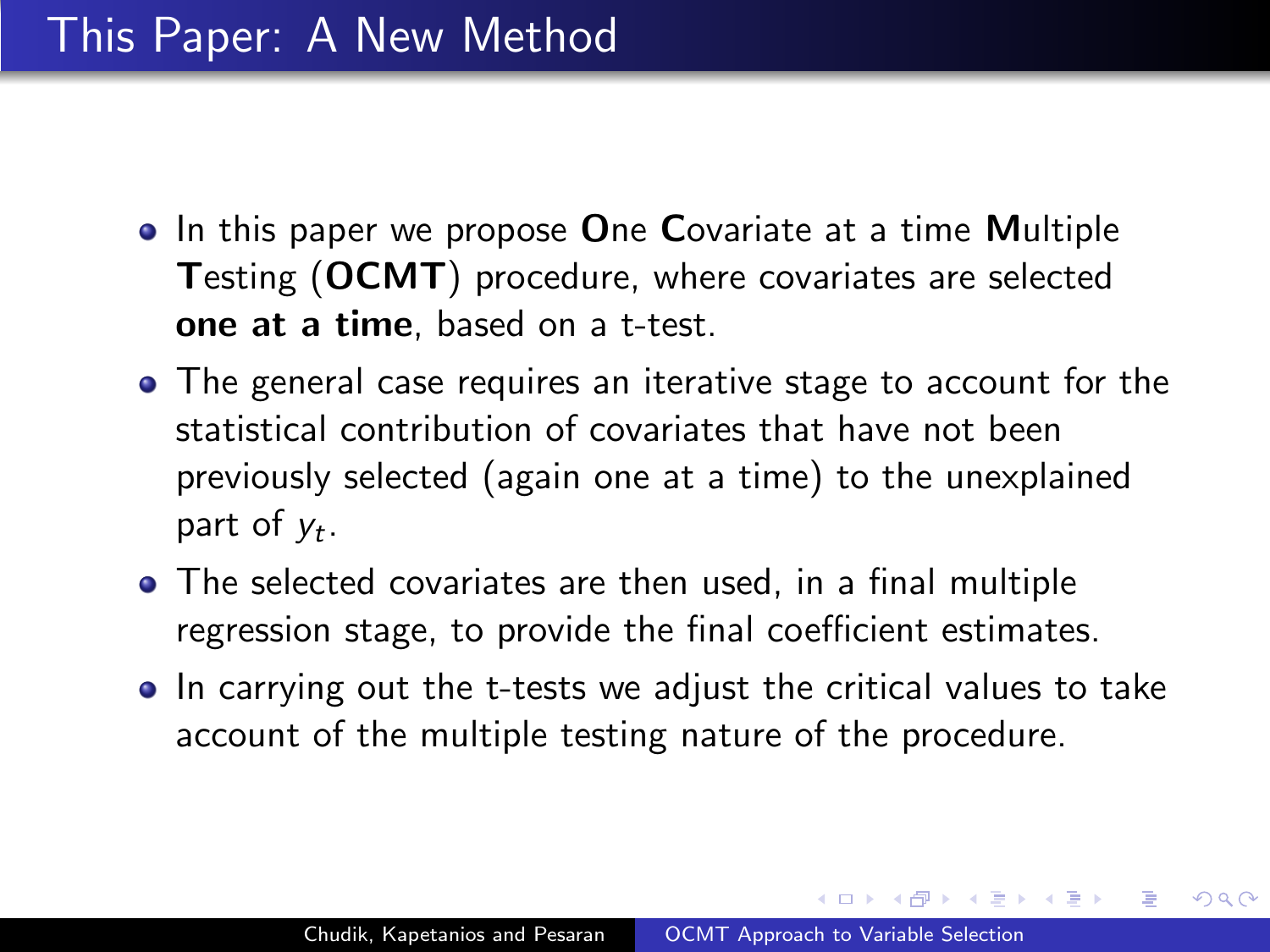- **OCMT** is conceptually and computationally simple, and stands at the other extreme to the penalised regression technique that considers all the covariates simultaneously.
- Also unlike penalised regression and boosting, OCMT has an important inferential element which helps in providing a bridge between large and small dimensional analysis and inference.
- Assumptions that underlie **OCMT** are in many ways weaker than those for penalised regression and can be relaxed in a more transparent manner due to OCMT's roots in classical inference.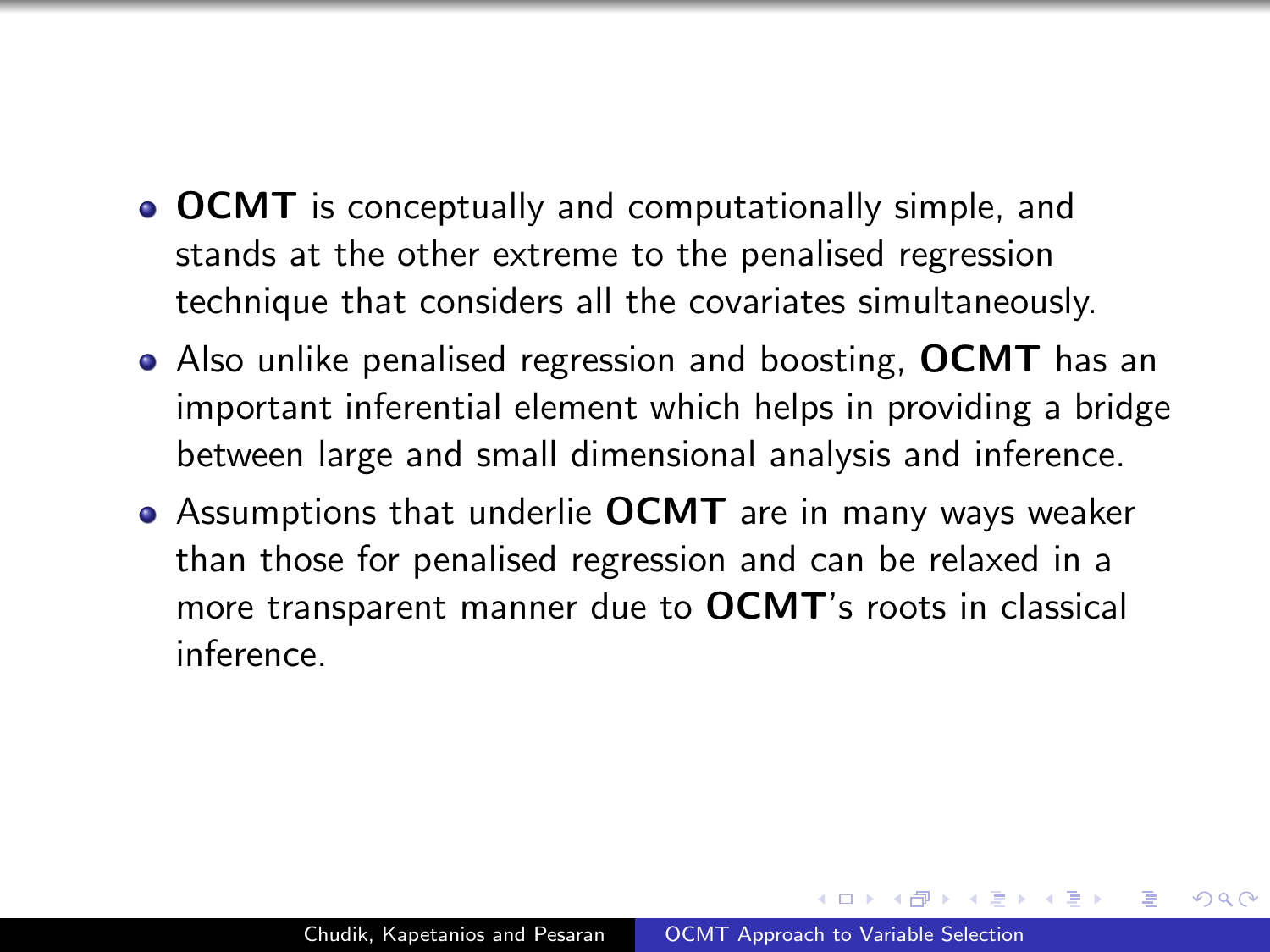- OCMT can accommodate non-sparse  $Cov(\mathbf{x}_{nt})$ , so long as the correlations of signal and noise variables are sufficiently weak. No restrictions are imposed on the correlations amongst the noise variables.
- But like penalised and boosting techniques, OCMT only applies when the underlying DGP is sparse.
- Also, it is possible for **OCMT** to select some pseudo-signals (if they are sufficiently correlated with signals). In such cases one could apply standard model selection criteria (such as the Schwarz criterion) to the set of covariates selected by OCMT (which is likely to be a lot less than  $T$ , in practice).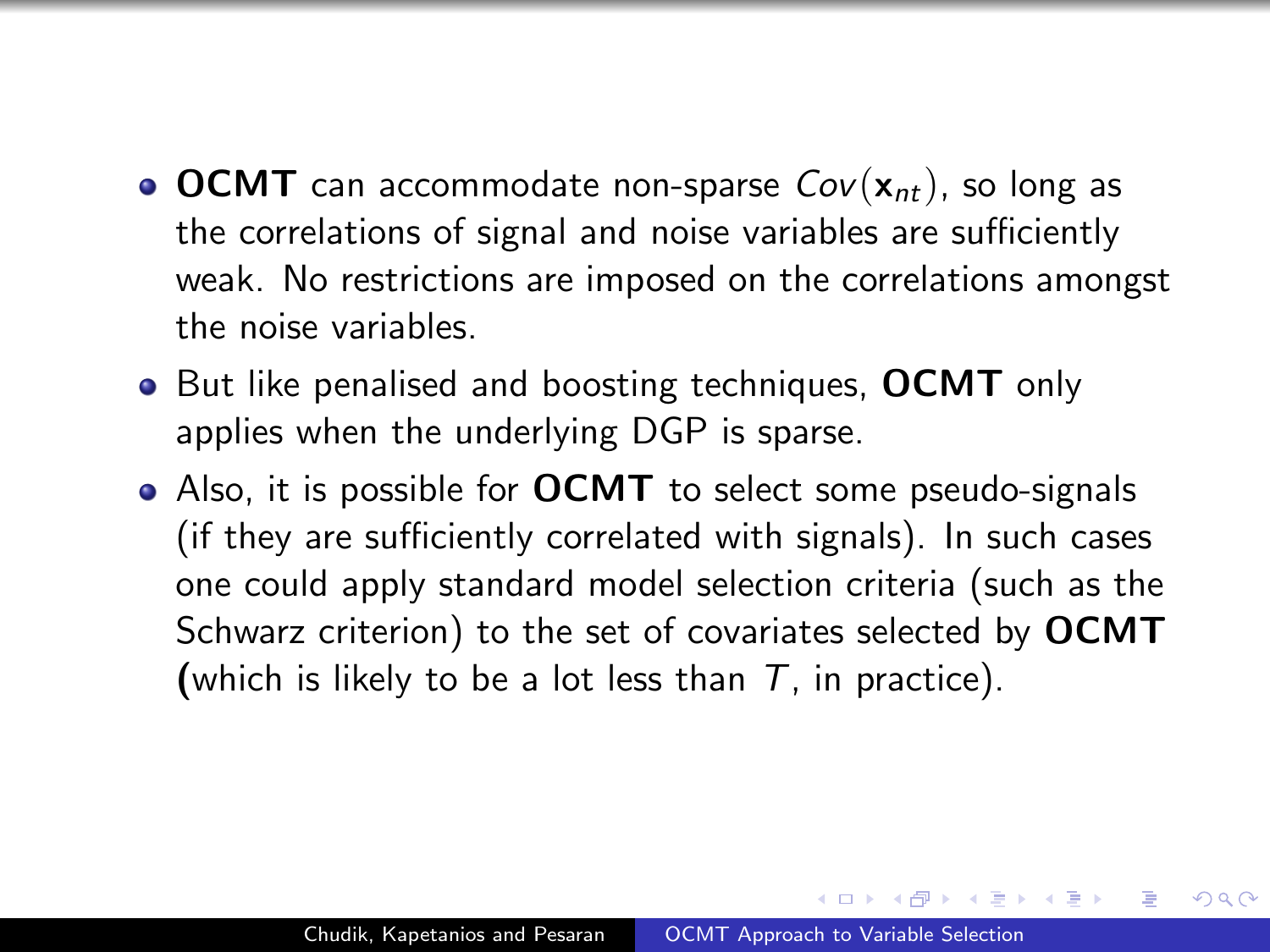• Consider the data generating process (DGP) given by

<span id="page-10-0"></span>
$$
y_t = a + \sum_{i=1}^k \beta_i x_{it} + u_t, \text{ for } t = 1, 2, ..., T.
$$
 (1)

Following Pesaran and Smith (2014, Economics Letters) we introduce the following total or **'net' effect** of  $x_{it}$  on  $y_t$ :

$$
\theta_{i,T} = \sum_{j=1}^{n} I(\beta_j \neq 0) \beta_j \sigma_{ij,T} = \sum_{j=1}^{k} \beta_j \sigma_{ij,T}, \qquad (2)
$$

where 
$$
\sigma_{ij, T} = E(T^{-1}x'_iM_\tau x_j)
$$
,  $M_\tau = I_T - \tau_T\tau'_T/T$ , and  $\tau_T = (1, 1, ..., 1)'$ .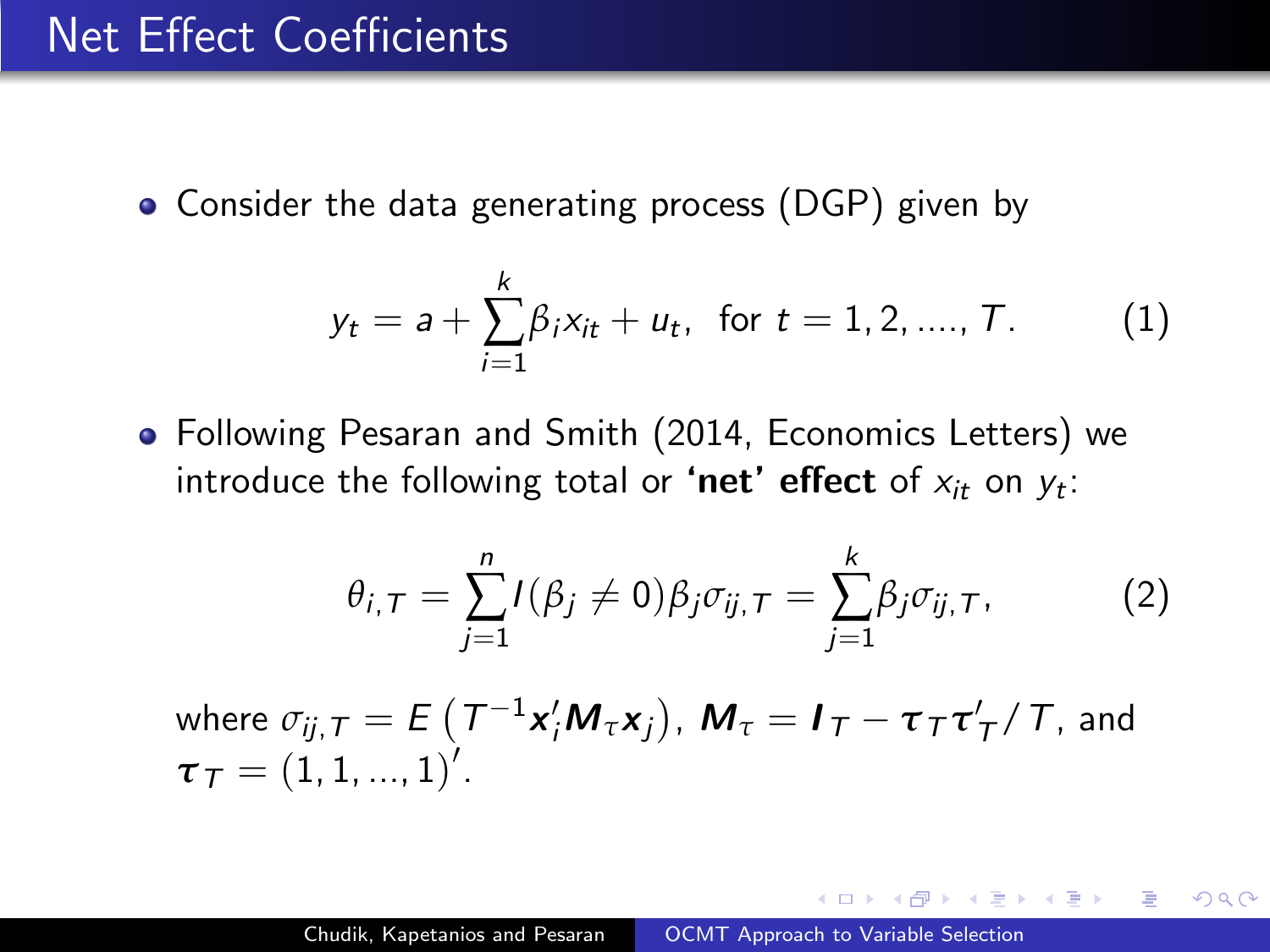- To simplify the notations we suppress the  $T$  subscript and use  $\theta_i$  and  $\sigma_{ii}$  below.
- *θ*<sup>i</sup> plays a crucial role in our proposed approach. We base inference on  $\theta_i$  and then decide if such an inference can help in deciding whether or not  $\beta_i = 0$ .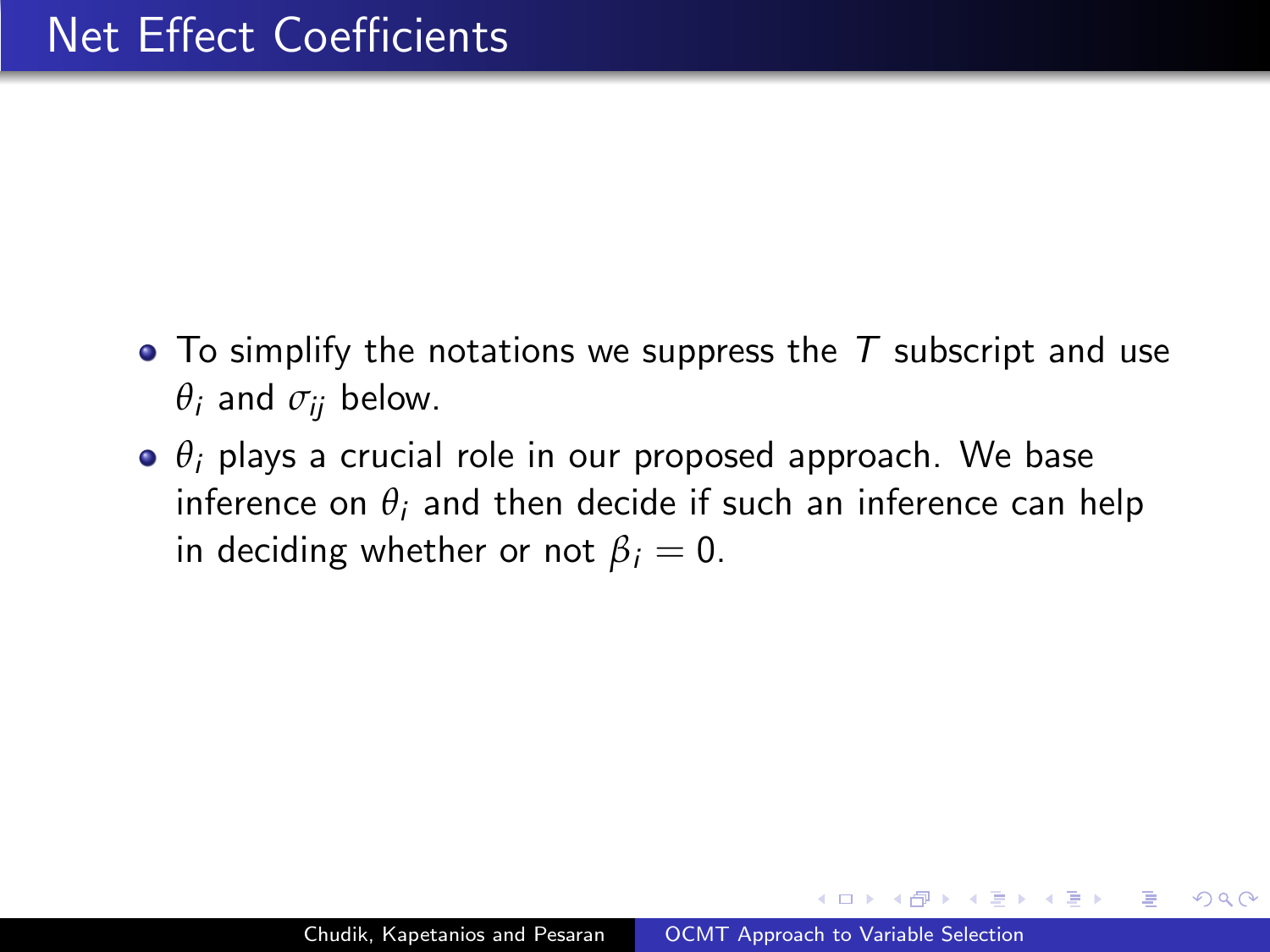## Relationship between *β*<sup>i</sup> and *θ*<sup>i</sup>

- Ideally we would like to be able to base our selection decision directly on  $\beta_i$  and its estimate (jointly with the other covariates). But when  $n$  is large such a strategy is not feasible without some form of penalization.
- Instead of following the penalization route, we propose to base inference on  $\theta_i$  and then decide if such an inference can help in deciding whether or not  $\beta_i = 0$ .
- **•** It is important to stress that knowing  $\theta_i$  does not imply we  $\mathsf{can}$  determine  $\beta_i.$  But it is possible to identify conditions under which knowing  $\theta_i = 0$  or  $\theta_i \neq 0$  will help identify whether  $\beta_i = 0$  or not.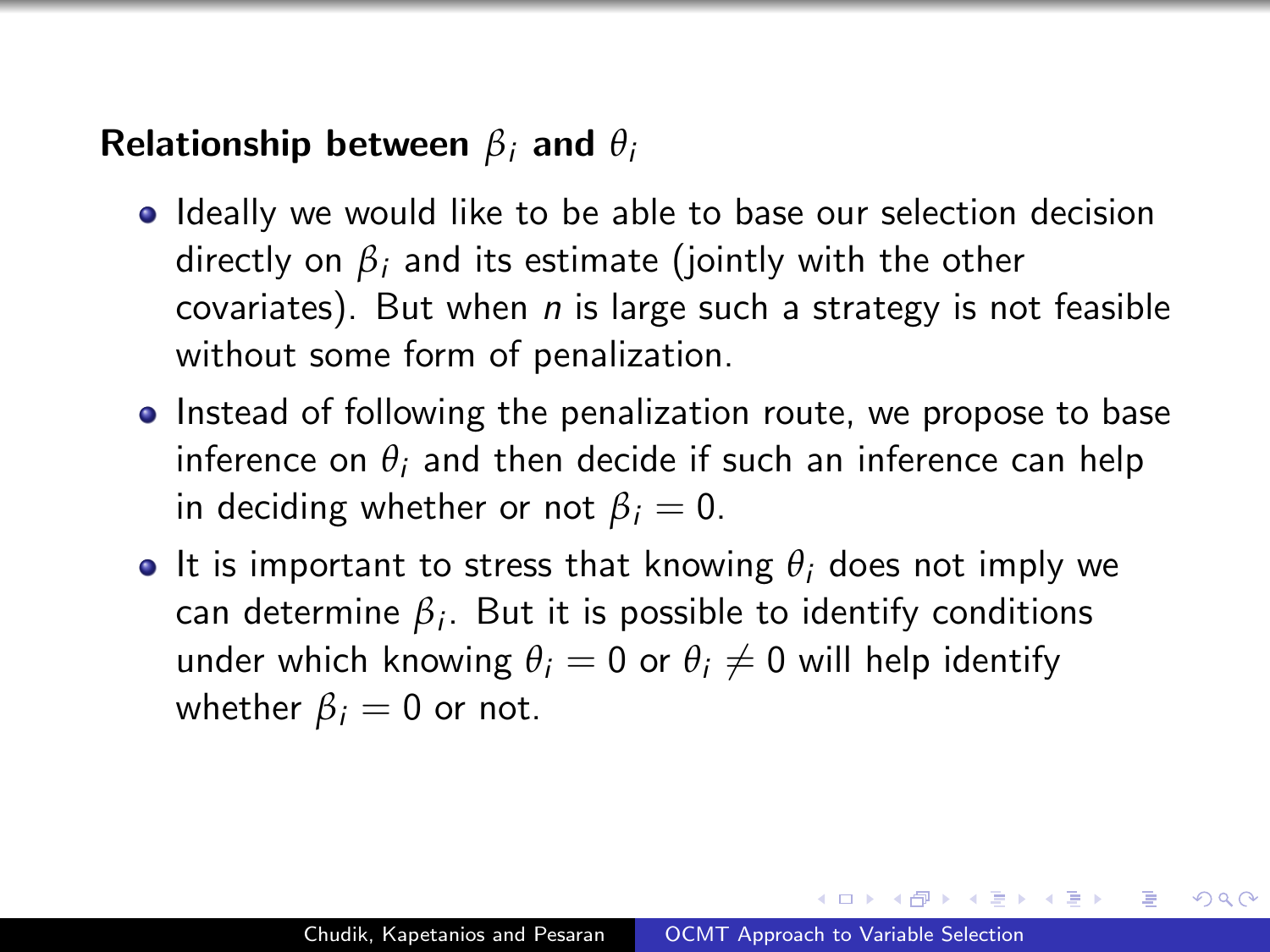The inverse mapping from  $\theta_i$  to  $\beta_i$ 

| $\theta_i \neq 0$ | $\theta_i = 0$                    |                                |
|-------------------|-----------------------------------|--------------------------------|
| $\beta_i \neq 0$  | (I) Signal net effect is nonzero  | (II) Signal net effect is zero |
| $\beta_i = 0$     | (III) Noise net effect is nonzero | (IV) Noise net effect is zero  |

- We consider each case in turn under appropriate restrictions.
- Cases I and IV,  $\beta_i \neq 0$  iff  $\theta_i \neq 0$  arise if signal and noise variables are uncorrelated.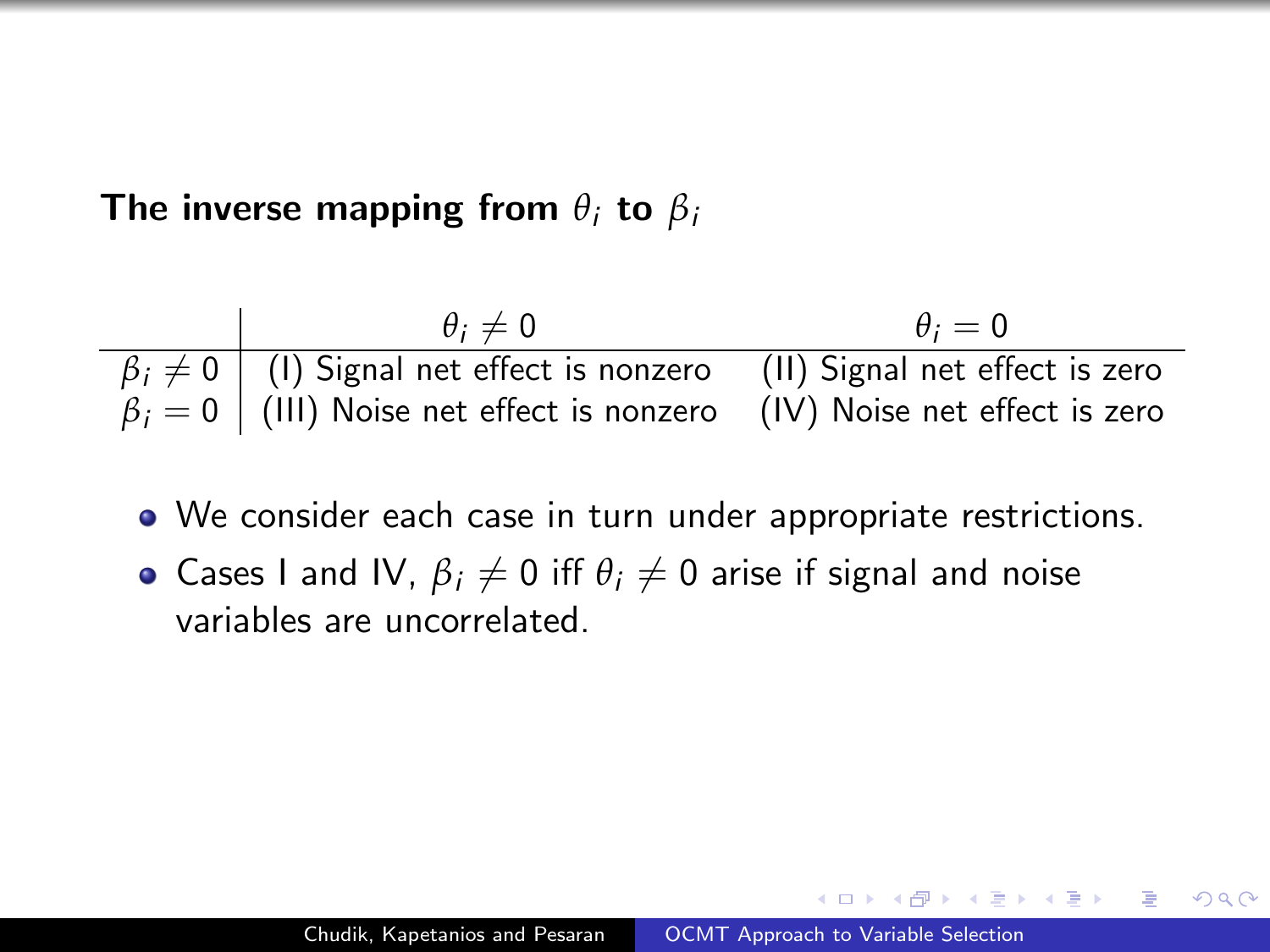- Case II,  $\beta_i \neq 0$  and  $\theta_i = 0$  can arise for some signals (not all), and will be covered by iterating on the OCMT procedure.
- Case III,  $\beta_i = 0$  and  $\theta_i \neq 0$  arises if the  $i^{th}$  covariate is correlated with one or more signal variables. To identify the signal variables we need these correlations to be reasonably weak, in the sense that n  $\sum_{j} |\theta_j| < K < \infty$  is satisfied. Finite  $j = k+1$  $k^*$  or (when  $k^* \to \infty$ )  $\sum_{ }^n$  $\sum\limits_{j=1}|\sigma_{ij}|< K<\infty$ , for  $i=1,2,...,k$ , is sufficient.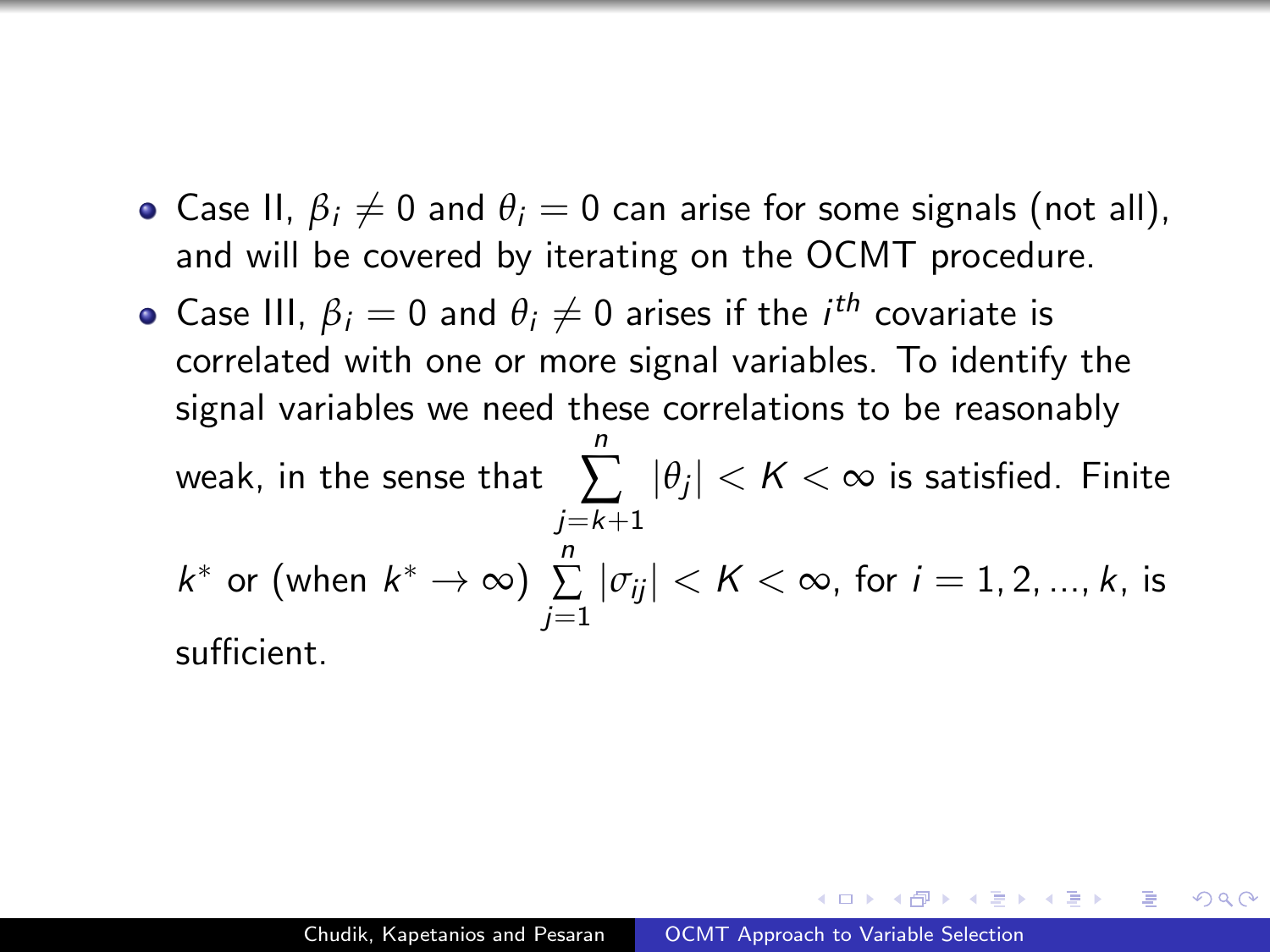- $\bullet$  To deal with Case II, we generalise  $\theta_i$  to consider a conditional 'net' effect of  $x_{it}$  on  $y_t$ , where we condition on the effect of a subset of the signal (and pseudo signal) variables on  $y_t.$
- We show this conditional 'net' effect will always be non-zero for some such subsets.
- We denote such conditional net effects of covariate *i* by  $\theta$ <sub>i,T</sub> $(z)$  = k  $\sum_{j=1}$  $\beta_j \sigma_{ij, \mathcal{T}}(\boldsymbol{z})$  where  $\sigma_{ij, \mathcal{T}}(\boldsymbol{z}) = E\left(\mathcal{T}^{-1} \boldsymbol{x}_i' \boldsymbol{M}_z \boldsymbol{x}_j\right)$ ,  $M_z = I_T - Z(Z'Z)^{-1}Z'$ ,  $Z = (z_1, z_2, ..., z_T)'$ , and  $z_t$  is a vector of variables that includes the constant and a subset of covariates. We suppress the T subscript and use  $\theta_i(z)$  and  $\sigma_{ii}(\mathbf{z})$  below.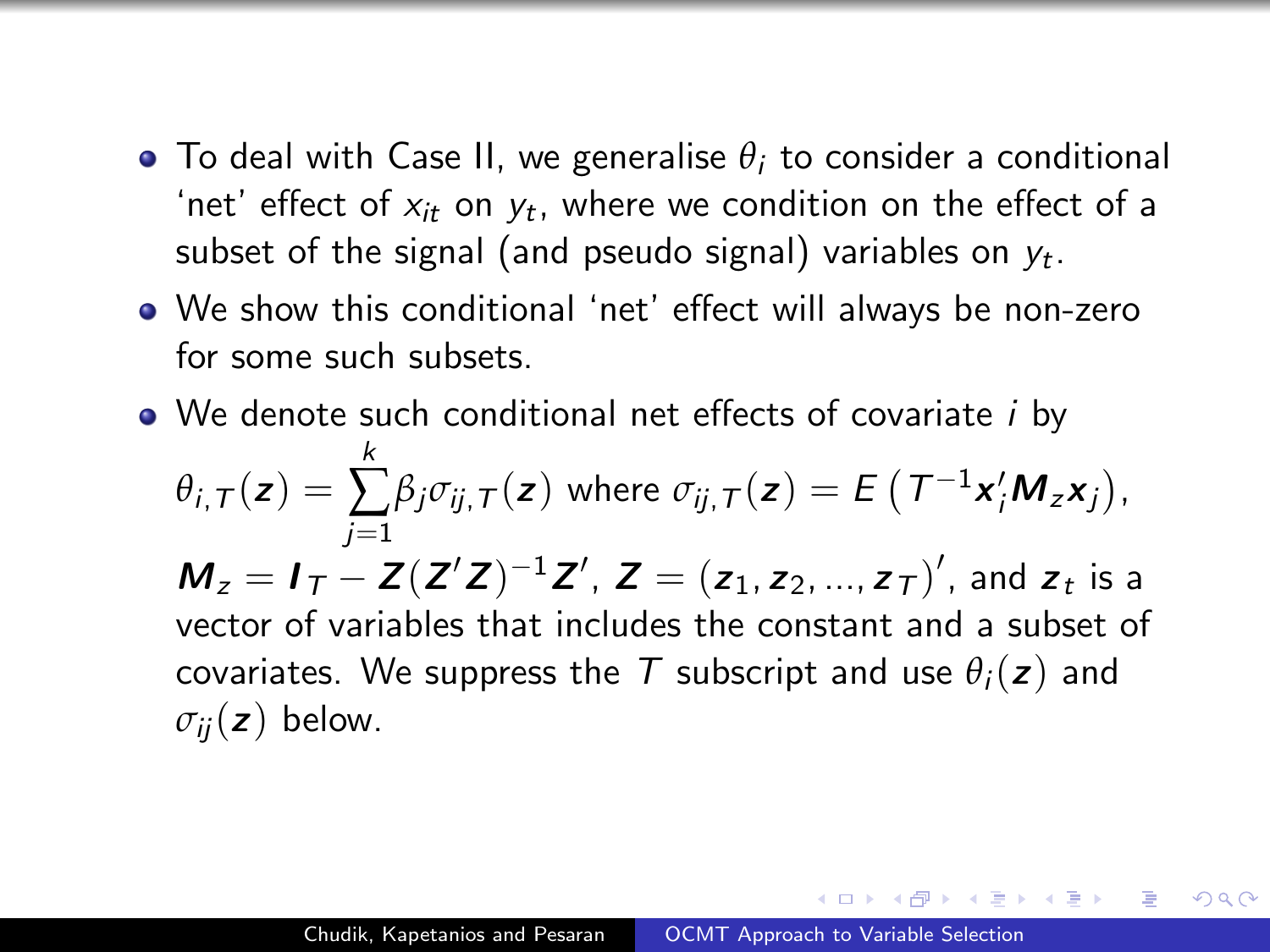- We analyse the iterative scheme underlying OCMT. The need for an iterative scheme arises due to the possibility, discussed above, that  $\theta_i = 0$  and  $\beta_i \neq 0$ .
- We call such signal variables hidden signals.
- Not all signal variables can be hidden.
- Once one conditions on the set of signal variables that are not hidden then, we show that there exists *i* such that  $\theta_i(z) \neq 0$ , while  $\theta_i = 0$  and  $\beta_i \neq 0$ , where z denotes the signal variables that are not hidden.
- Using this fact one can successively uncover all hidden signals (if any).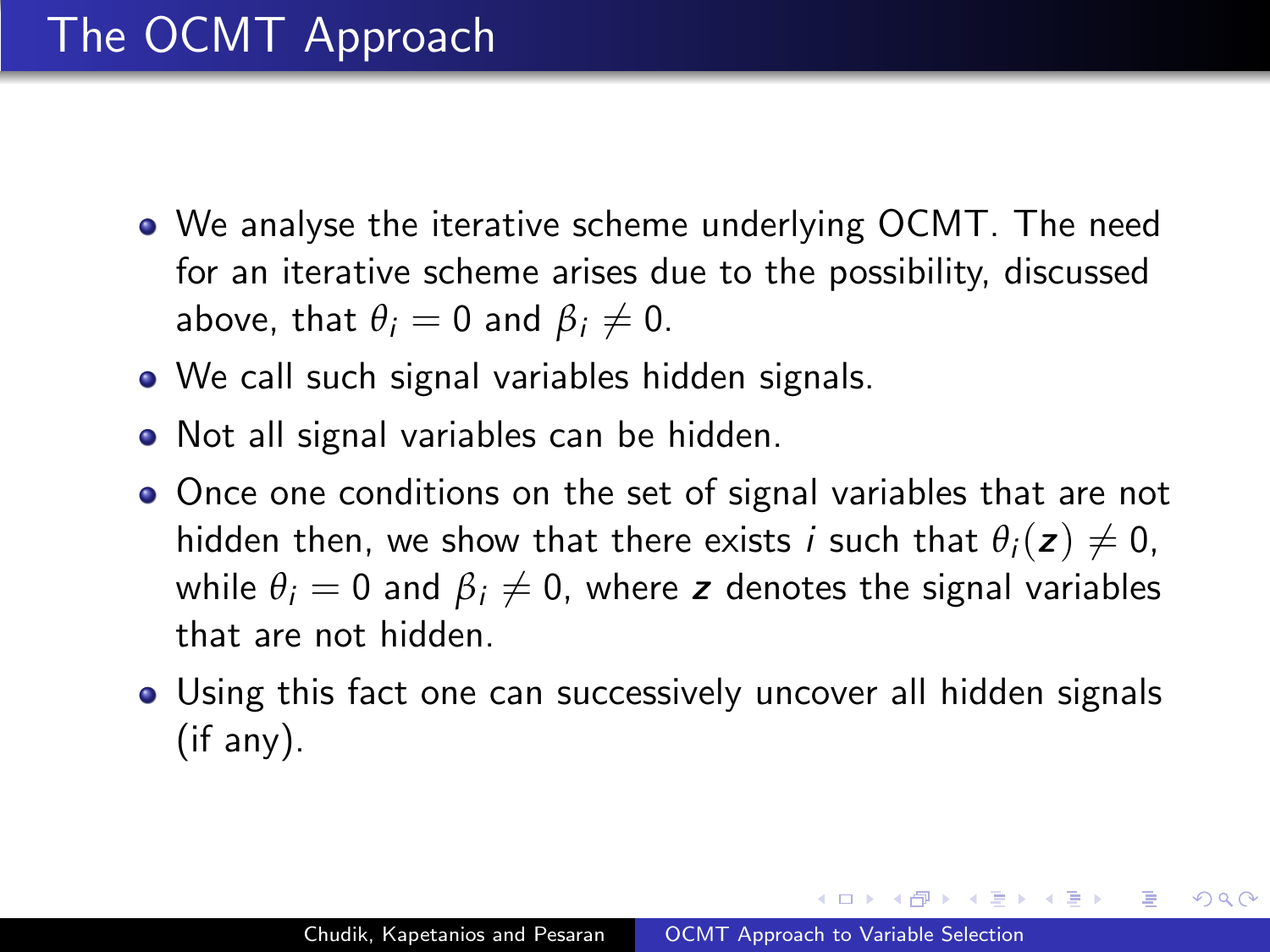- $\bullet$  If we denote by P the set of iterations that need to be considered to uncover all hidden signals, then  $1 \leq P_0 \leq k$ , where  $P_0$  is the true value of P.
- $\bullet$  In the first stage, we run the *n* bivariate OLS regressions of  $y_t$ on  $X_{it}$ ,

$$
y_t = c_{i,(1)} + \phi_{i,(1)} x_{it} + e_{it,(1)}, \ t = 1, 2, ..., T, \text{ for } i = 1, 2, ..., n,
$$
\n(3)\nand consider the *t*-ratio of  $\theta_{i,(1)}$ , denoted by  $t_{\hat{\theta}_{T,i,(1)}}$  in this simple regression.

 $200$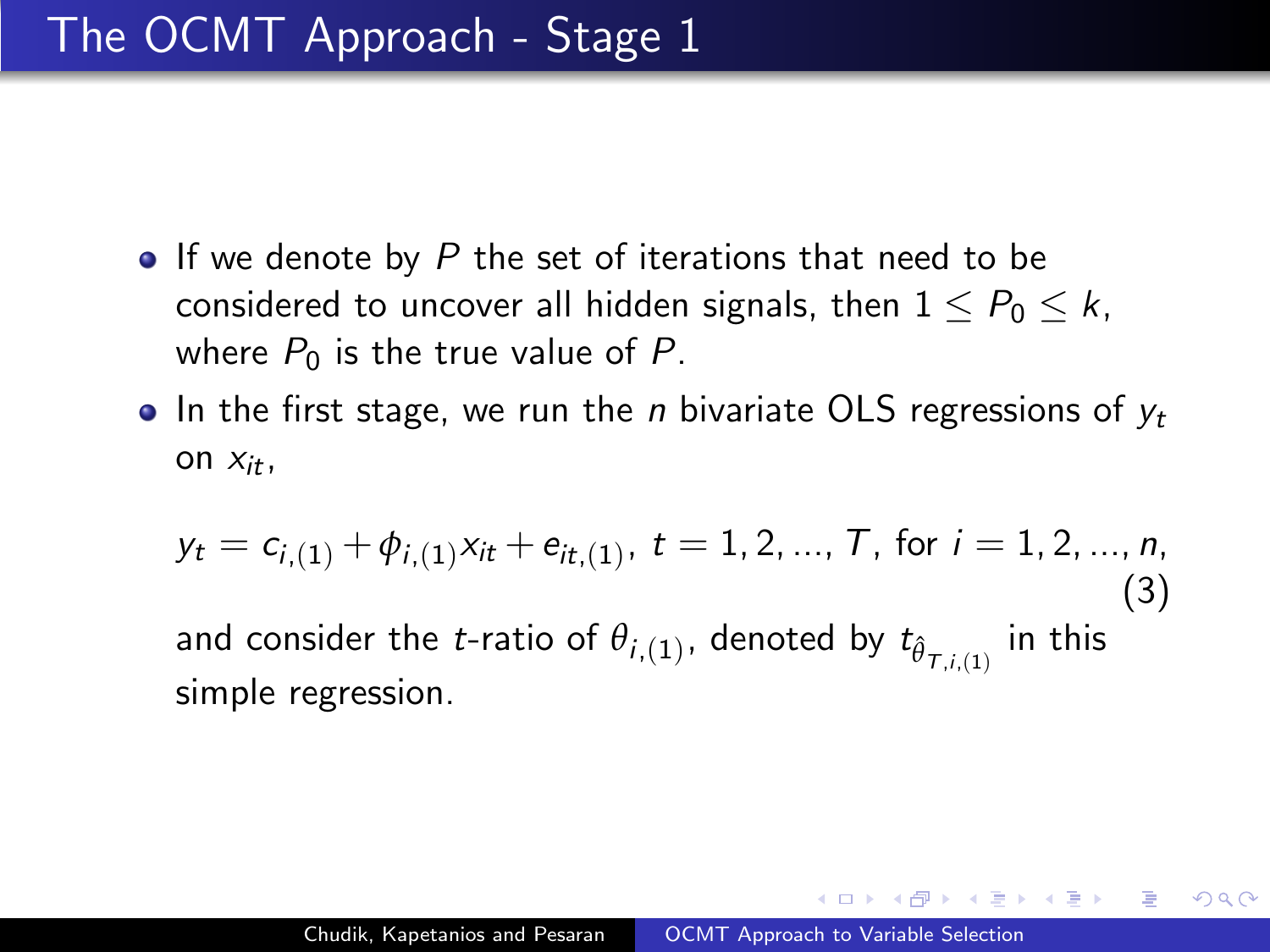## The OCMT Approach -Stage 1

The first stage multiple testing estimator of  $I_{(1)}\left(\beta_i\neq 0\right)$  is given by

$$
I_{(1)}(\widehat{\beta_i \neq 0}) = I\left[\left|t_{\hat{\phi}_{i,(1)}}\right| > c_p(n)\right], \text{ for } i = 1, 2, ..., n, (4)
$$

where

$$
c_p(n,\delta) = \Phi^{-1}\left(1 - \frac{p}{2f(n,\delta)}\right) \tag{5}
$$

<span id="page-18-0"></span>つくへ

is a **critical value function**, and  $f(n, \delta) = n^{\delta}$ , for  $0 < \delta < \infty$ . We use  $\delta^* > \delta$  in higher stages.

Covariates for which  $I_{(1)}$   $\widehat{(\beta_i \neq 0)} = 1$  are selected as signals or pseudo-signals.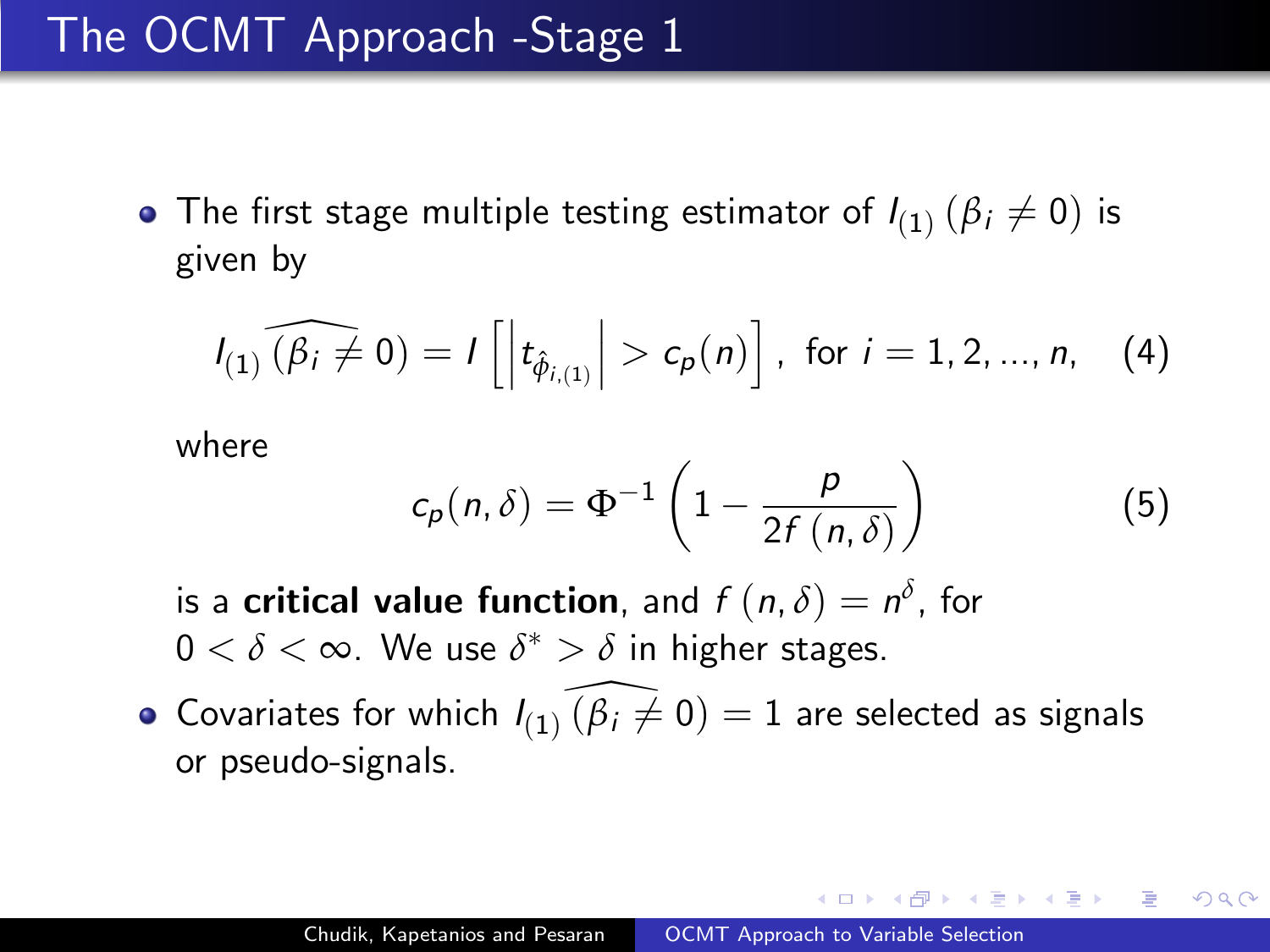It is useful to note that  $c_p^2(n,\delta) = O[\delta \ln(n)]$ , and

$$
\exp\left[-\frac{\varkappa c_{p}^{2}\left(n,\delta\right)}{2}\right]=\ominus\left(n^{-\delta\varkappa}\right).
$$
 (6)

- Assuming there exists  $\kappa_1 > 0$ , such that  $\mathcal{T} = \ominus \left( \mathsf{n}^{\kappa_1} \right)$ , it follows that  $c_p(n,\delta) = o\left(T^{C_0}\right)$ , for all  $C_0 > 0$ .
- As we shall see, the OCMT procedure applies irrespective of whether *n* is small or large relative to  $T$ , so long as  $T = \bigoplus (n^{\kappa_1})$ , for any finite  $\kappa_1 > 0$ .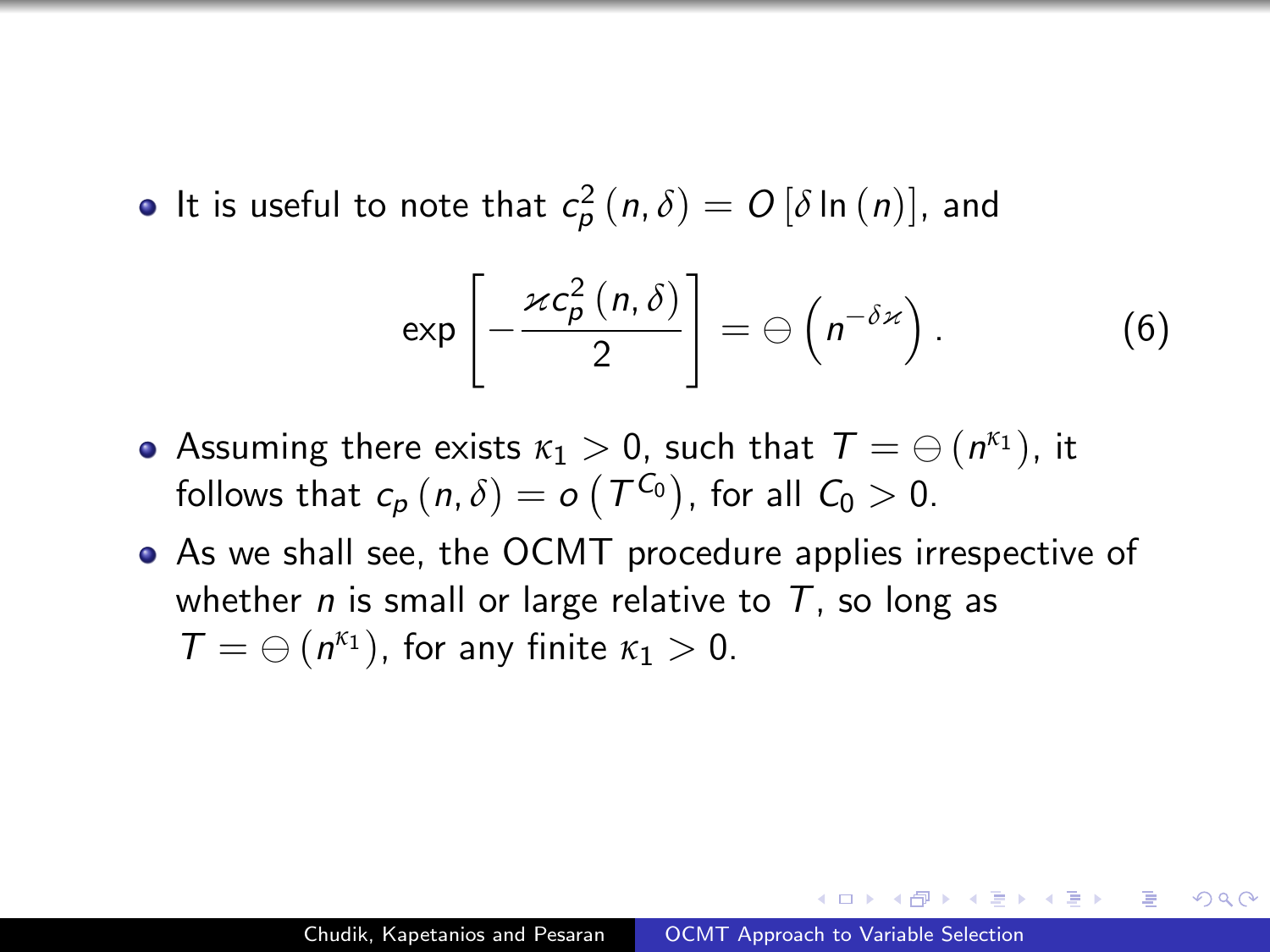• Denote the number of covariates selected in the first stage by  $\hat{k}_{(1)}^s$ , the index set of the selected variables by  $\mathcal{S}_{(1)}^s$ , and the  $T\times \hat k_{(1)}^s$  matrix of the  $\hat k_{(1)}^s$  selected variables by  ${\boldsymbol X}_{(1)}^s.$ 

• Further, let 
$$
\mathbf{X}_{(1)} = (\tau_T, \mathbf{X}_{(1)}^s)
$$
,  $\hat{k}_{(1)} = \hat{k}_{(1)}^s$ ,  $S_{(1)} = S_{(1)}^s$  and  $\mathcal{N}_{(1)} = \{1, 2, ..., n\} \setminus S_{(1)}$ .

In iteration stages  $j=2,3,...,$  we consider the  $n-\hat{k}_{(j-1)}$ regressions of  $y_t$  on the variables in  $\boldsymbol{X}_{(i-1)}$  and, one at the time,  $x_{it}$  for  $i \in \mathcal{N}_{(j-1)}$ .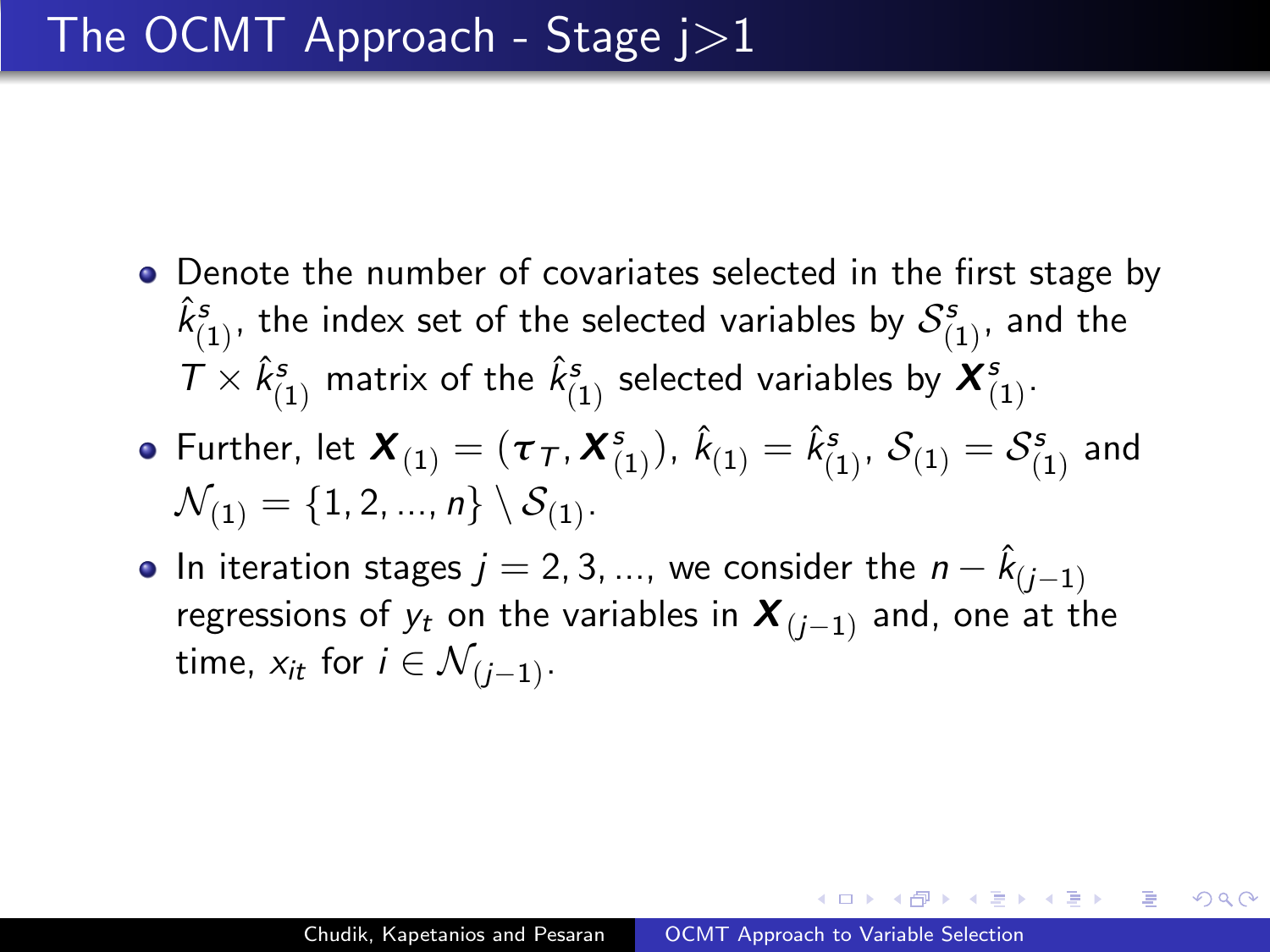$\bullet$  We then compute the following  $t$ -ratios

$$
t_{\hat{\phi}_{\mathcal{T},i,(j)}} = \frac{\hat{\phi}_{\mathcal{T},i,(j)}}{s.e.(\hat{\phi}_{\mathcal{T},i,(j)})} = \frac{\mathbf{x}_i'\mathbf{M}_{(j-1)}\mathbf{y}}{\hat{\sigma}_{i,(j)}\sqrt{\mathbf{x}_i'\mathbf{M}_{(j-1)}\mathbf{x}_i}}, \text{ for } i \in \mathcal{N}_{(j-1)}, j \ge 2
$$
\nwhere  $\hat{\phi}_{\mathcal{T},i,(j)} = \hat{\phi}_{i,(j)} = (\mathbf{x}_i'\mathbf{M}_{(j-1)}\mathbf{x}_i)^{-1}\mathbf{x}_i'\mathbf{M}_{(j-1)}\mathbf{y}$  denotes the estimated conditional net effect of  $x_{it}$  on  $y_t$  in stage  $j$ ,  
\n $\hat{\sigma}_{i,(j)}^2 = \mathcal{T}^{-1}\mathbf{e}_{i,(j)}'\mathbf{e}_{i,(j)},$   
\n $\mathbf{M}_{(j-1)} = \mathbf{I}_{\mathcal{T}} - \mathbf{X}_{(j-1)}(\mathbf{X}_{(j-1)}'\mathbf{X}_{(j-1)})^{-1}\mathbf{X}_{(j-1)}'$ , and  $\mathbf{e}_{i,(j)}$   
\ndenotes the residual of the regression of  $\mathbf{y}$  on  $(\mathbf{x}_i, \mathbf{X}_{(j-1)})$ .

 $299$ 

一本 重 下

**SIL** 

一 4 三 下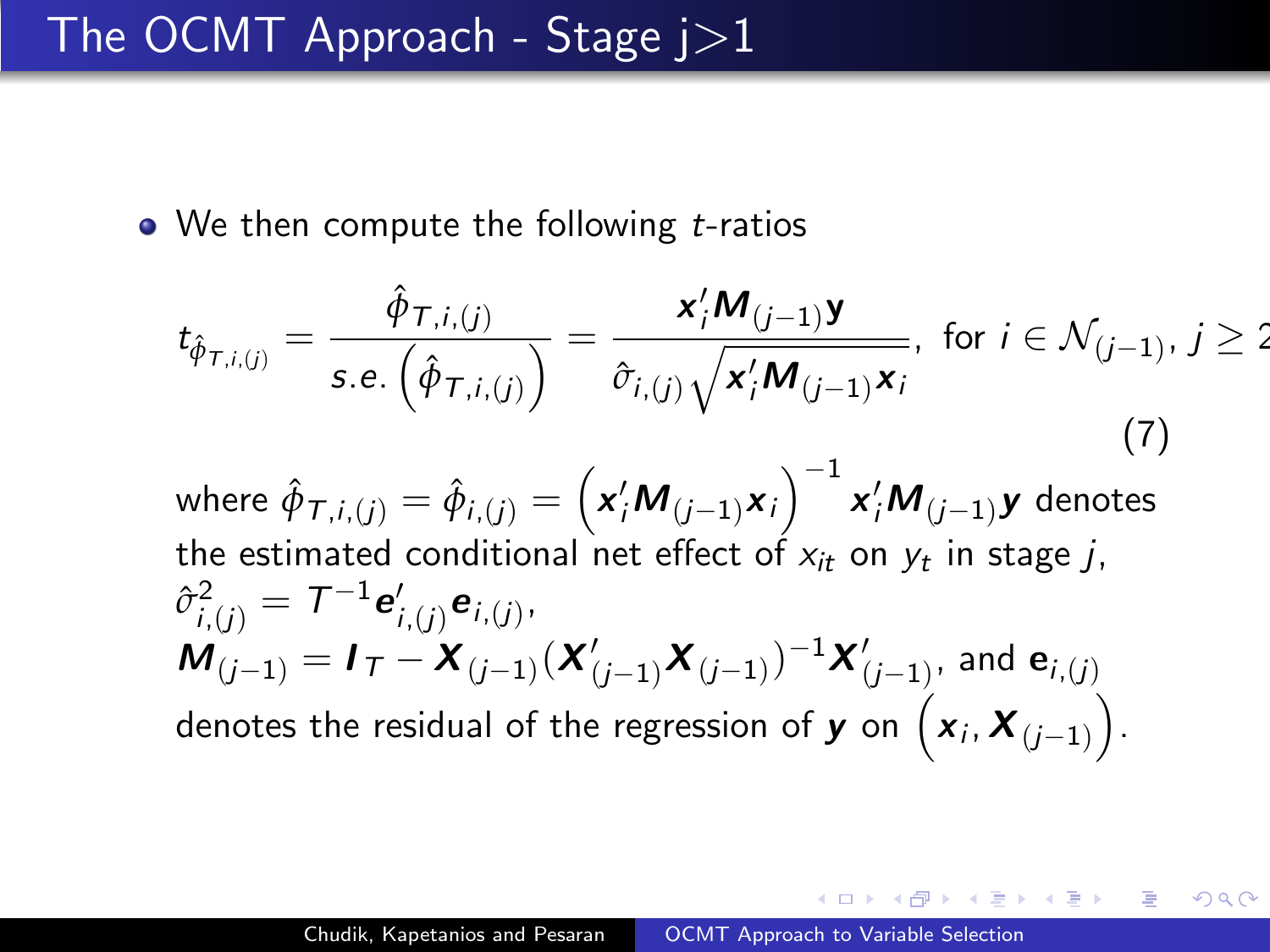## • Regressors for which

 $I_{(j)}(\widehat{\beta_i \neq 0}) = I\left[\left| t_{\hat{\phi}_{\tau,i,(j)}}\right|\right]$ to the set of already selected signal variables from the  $\left( > c_p(n, \delta^*) \right] = 1$ , are then added previous stages.

- Denote the number of variables selected in stage  $j$  by  $\hat k_{(j)}^s,$ their index set by  $\mathcal{S}^s_{(j)},$  and the  $\mathcal{T}\times \hat{k}_{(j)}^s$  matrix of the  $\hat{k}_{(j)}^s$ selected variables by  $\mathsf{X}^s_{(j)}.$
- Also define  $\mathbf{X}_{(j)}=(\mathbf{X}_{(j-1)},\mathbf{X}^{s}_{(j)})=(\mathbf{x}_{(j),1},...,\mathbf{x}_{(j),\mathcal{T}})'$  ,  $\hat k_{(j)} = \hat k_{(j-1)} + \hat k_{(j)}^s, \, {\mathcal S}_{(j)} = {\mathcal S}_{(j-1)} \cup {\mathcal S}_{(j)}^s, \,$  and  $\mathcal{N}_{(j)} = \{1,2,...,n\} \setminus \mathcal{S}_{(j)},$  and then proceed to stage  $j+1.$ Note that  $\hat{\phi}_{\mathcal{T},i,(j)} \to_{\rho} \theta_{i,(j)}/\sigma_{ii} \equiv \theta_i\left(\bm{x}_{(j-1)}\right)/\sigma_{ii}$  and  $\theta_i(\bm{z})$ denotes the conditional net effect introduced previously. Note also that  $\theta_{i,(1)}$  is  $\theta_i$ .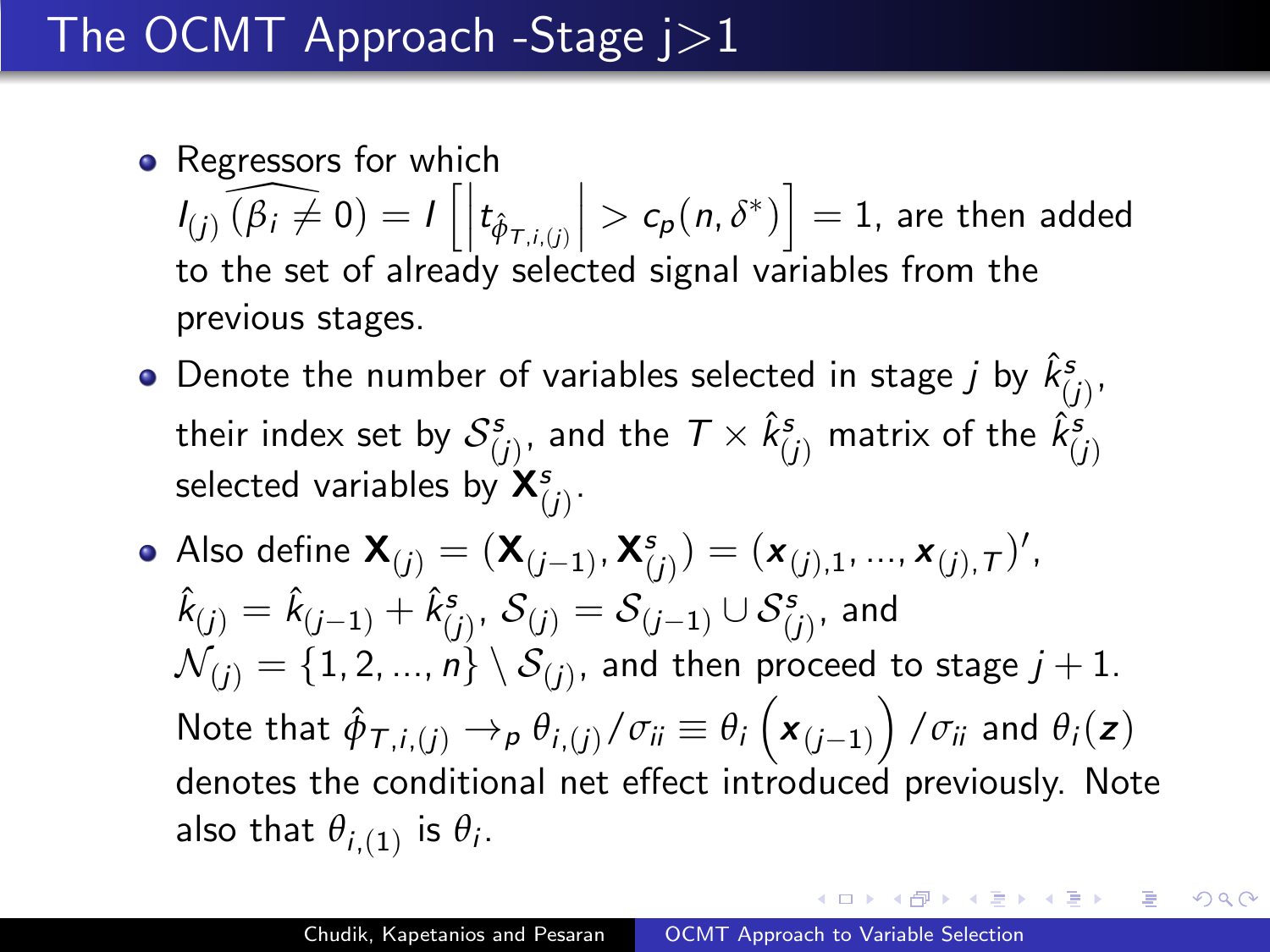## The OCMT Approach - Final Stage

• The procedure stops when no regressors are selected at a given stage  $j$ . Then stage  $j-1$  will be denoted by  $\hat{\mathsf{P}}_{n,\mathcal{T}}$ , the estimator of  $P_0$ . So,

$$
\hat{P}_{n,T} = \min\left\{j : \sum_{i} I_{(j)} \widehat{(\beta_i \neq 0)} = 0\right\} - 1, \quad (8)
$$

<span id="page-23-0"></span>つくへ

and

$$
I(\widehat{\beta_i \neq 0}) = \sum_{j=1}^{\hat{P}_{n,T}} I_{(j)}(\widehat{\beta_i \neq 0}).
$$

In the final step a multivariate regression of  $y_t$  on all the selected regressors is considered for inference and forecasting.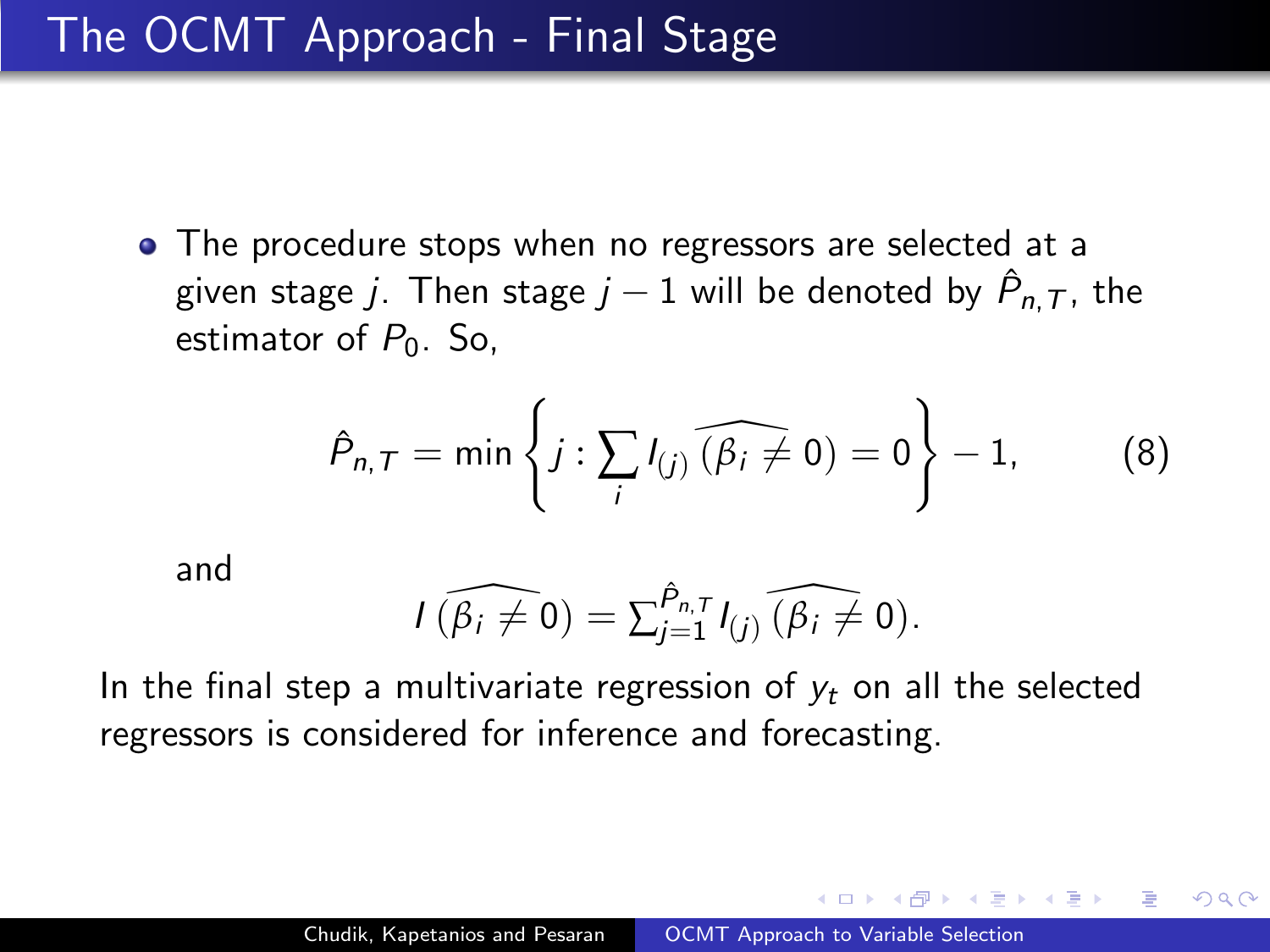## The OCMT approach: Assumptions

We consider the following assumptions:

**Assumption 1** Let  $\boldsymbol{X}_{k,k^*} = (\boldsymbol{X}_k, \boldsymbol{X}^*_{k^*})$ , where  $\boldsymbol{X}_k=(\mathsf{x}_1,\mathsf{x}_2,...,\mathsf{x}_k),$  and  $\boldsymbol{X}^*_{k^*}=(\mathsf{x}_{k+1},\mathsf{x}_{k+2},...,\mathsf{x}_{k+k^*})$  are  $T\times k$ and  $T \times k^*$  observation matrices on signal and noise variables, and suppose that there exists  $T_0$  such that for all  $T > T_0$ ,  $\left( T^{-1} \mathbf{X}_{k,k^*}' \mathbf{X}_{k,k^*} \right)^{-1}$  is nonsingular with its smallest eigenvalue  $\hat{\bm{\mu}}$ uniformly bounded away from 0, and  $\bm{\Sigma}_{k,k^*} = E\left(\bm{\mathcal{T}}^{-1}\bm{X}_{k,k^*}'\bm{X}_{k,k^*}\right)$ is nonsingular for all  $T$ .

**Assumption 2** The error term,  $u_t$ , in DGP  $(1)$  is a martingale difference process with respect to  $\mathcal{F}_{t-1}^{\mu} = \sigma(u_{t-1}, u_{t-2}, \ldots, u_{t-1})$ , with zero mean and a constant variance,  $0<\sigma^2<\mathsf{C}<\infty$ . Each of the n covariates considered by the researcher, collected in the set  $\mathcal{S}_{\textit{nt}} = \{\mathsf{x}_{1t}, \mathsf{x}_{2t}, ..., \mathsf{x}_{\textit{nt}}\}$ , is independently distributed of the errors  $u_{t}$ , for all t and  $t'$ .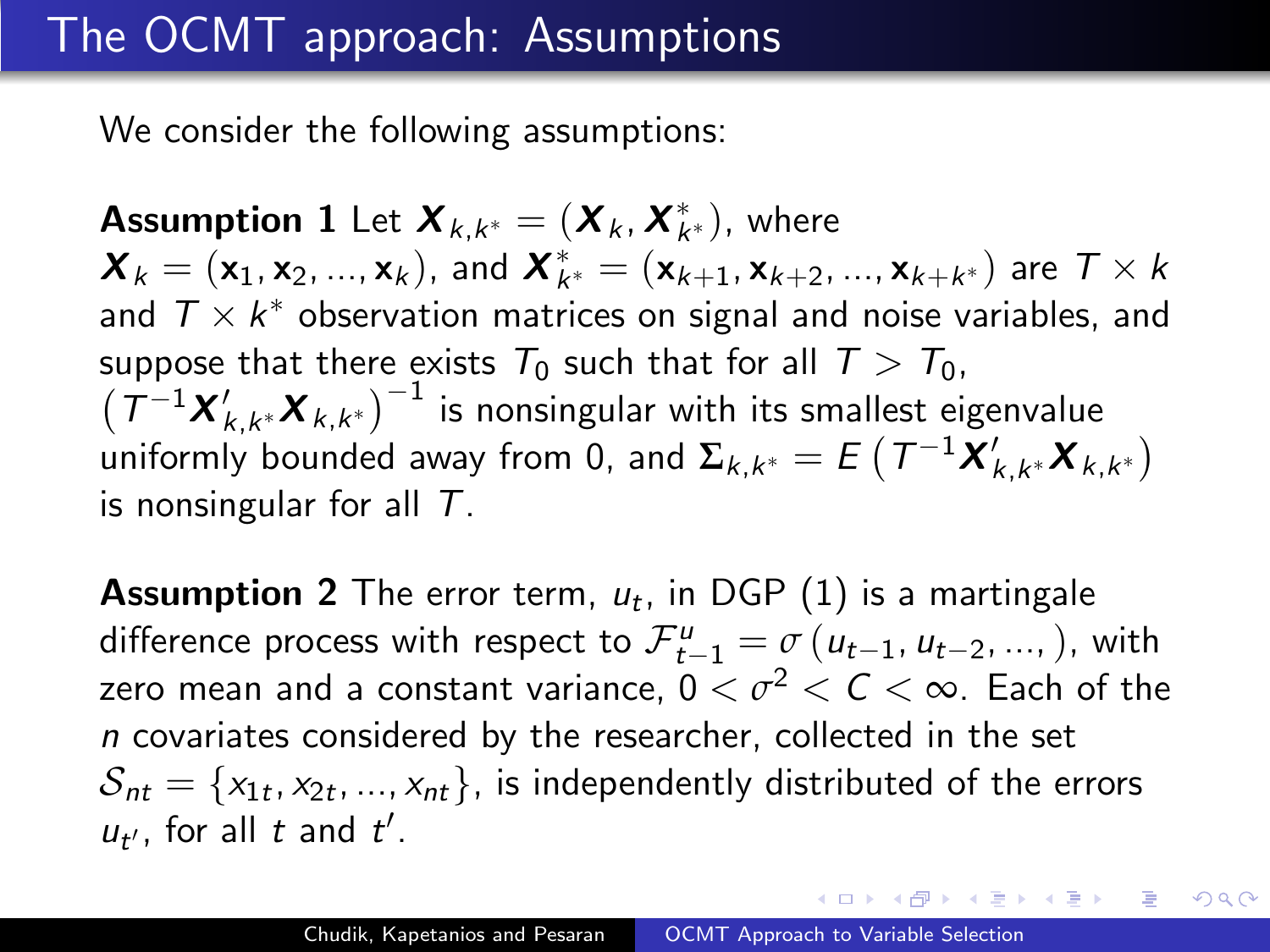**Assumption 3** Let  $\mathcal{F}_{it}^{\times} = \sigma(x_{it}, x_{i,t-1}, ....)$ , where  $x_{it}$ , for  $i = 1, 2, ..., n$ , is the *i*-th covariate in the set  $S_{nt}$  considered by the researcher. Define  $\mathcal{F}_t^{xn} = \cup_{j=k+k^*+1}^n \mathcal{F}_{jt}^x$ ,  $\mathcal{F}_t^{xo} = \cup_{i=1}^{k+k^*} \mathcal{F}_{jt}^x$ , and  ${\mathcal F}^{\scriptscriptstyle X}_t={\mathcal F}^{\scriptscriptstyle Xn}_t\cup {\mathcal F}^{\scriptscriptstyle Xo}_t$ . Then,  $x_{it},\ i=1,2,...,n$ , are martingale difference processes with respect to  $\mathcal{F}_{t-1}^{\mathsf{x}}$ .  $\mathsf{x}_{it}$  is independent of  $\mathsf{x}_{jt'}$ for  $i = 1, 2, ..., k + k^*$ ,  $j = k + k^* + 1$ ,  $k + k^* + 2, ..., n$ , and for all t and t', and  $E[x_{it}x_{jt} - E(x_{it}x_{jt}) | \mathcal{F}_{t-1}^x] = 0$ , for  $i, j = 1, 2, ..., n$ , and all  $t$ .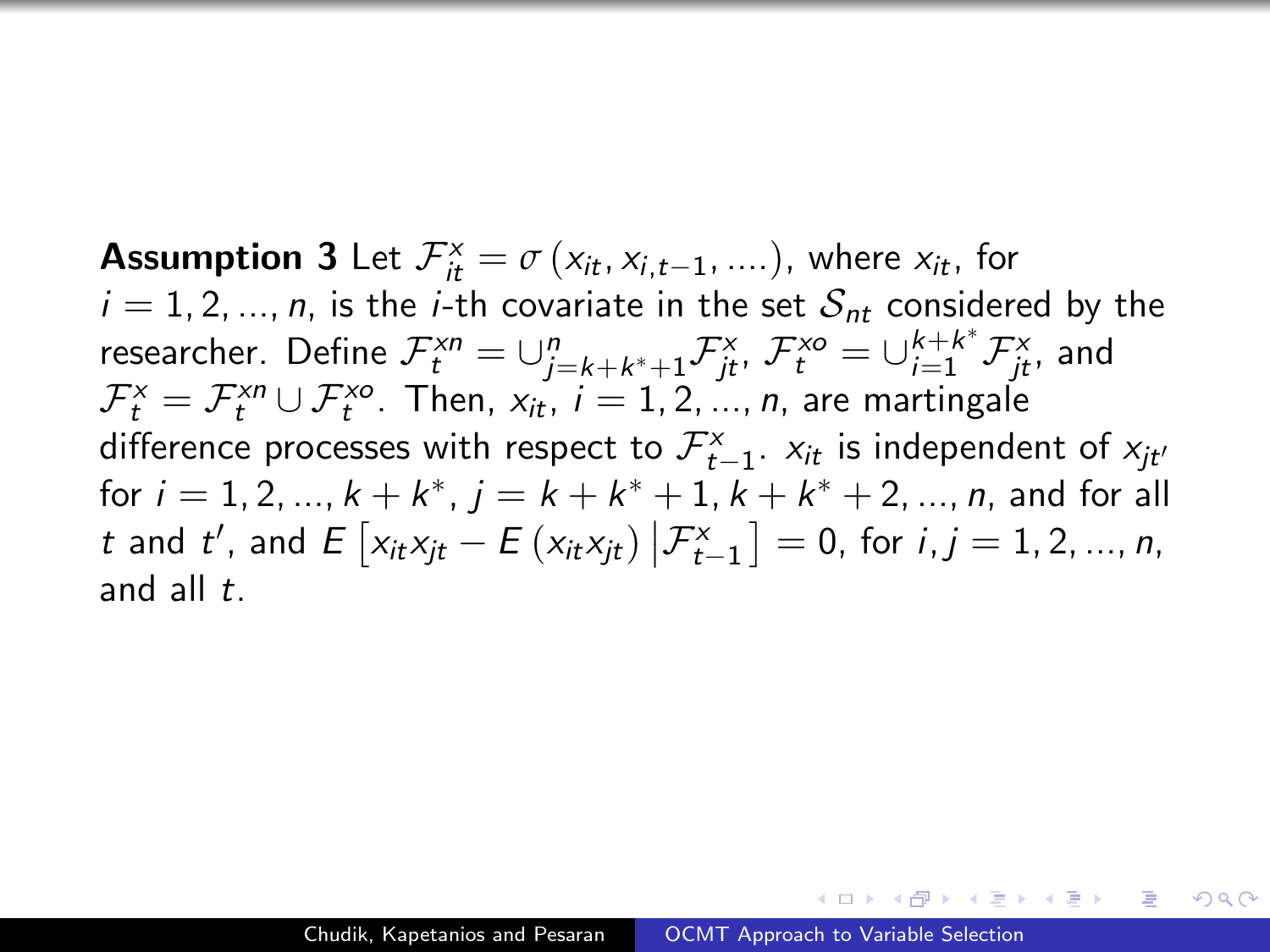Assumption 4 There exist sufficiently large positive constants  $C_0$ ,  $C_1$ ,  $C_2$  and  $C_3$  and  $s_x$ ,  $s_y > 0$  such that the covariates  ${\mathcal S}_{nt} = \{ {\mathsf x}_{1t}, {\mathsf x}_{2t}, ..., {\mathsf x}_{nt} \}$  satisfy

$$
\sup_{i,t} \Pr\left(|x_{it}| > \alpha\right) \leq C_0 \exp\left(-C_1 \alpha^{s_x}\right), \text{ for all } \alpha > 0,
$$

and the errors,  $u_t$ , in DGP  $(1)$  satisfy

$$
\sup_t \Pr\left(|u_t| > \alpha\right) \leq C_2 \exp\left(-C_3 \alpha^{s_u}\right), \text{ for all } \alpha > 0.
$$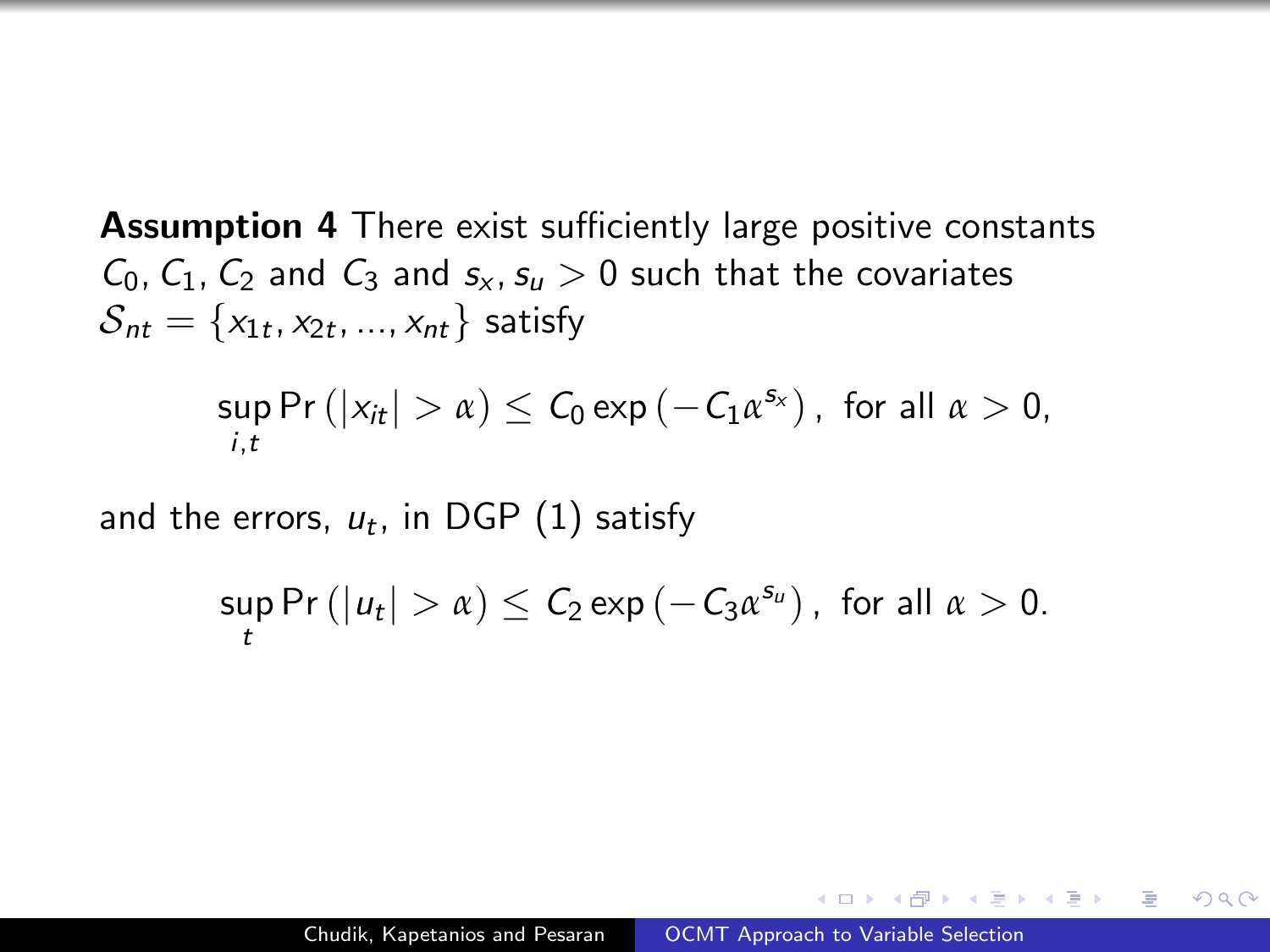**Assumption 5** Consider the pair  $\{x_t, \boldsymbol{q}_{\cdot t}\}$ , for  $t = 1, 2, ..., T$ , where  $\boldsymbol{q}_{\cdot t} = (q_{1,t}, q_{2,t}, ..., q_{l_T,t})'$  is an  $l_T \times 1$  vector containing a constant and a subset of  $\mathcal{S}_{nt}$ , and  $\mathsf{x}_t$  is a generic element of  $\mathcal{S}_{nt}$ that does not belong to  $\boldsymbol{q}_{\cdot t}$ . It is assumed that  $E\left(\boldsymbol{q}_{\cdot t} \mathsf{x}_t\right)$  and  $\boldsymbol{\Sigma}_{qq} = E\left(\boldsymbol{q}_{\cdot t} \boldsymbol{q}_{\cdot t}' \right)$  exist and  $\boldsymbol{\Sigma}_{qq}$  is invertible. Define  ${{\gamma}}_{\mathit{qx},\mathit{T}}=\Sigma_{\mathit{qq}}^{-1}\left[\mathit{T}^{-1}\sum_{t=1}^{\mathit{T}}E\left(\mathit{\boldsymbol{q}}_{\cdot t}\mathit{x}_{t}\right)\right]$  and  $u_{x,t,T} =: u_{x,t} = x_t - \gamma'_{qx,T} \boldsymbol{q}_{\cdot t}$ . All elements of the vector of projection coefficients,  ${\gamma}_{\mathit{qx},\mathit{T}}$ , are uniformly bounded and only a finite number of the elements of  $\gamma_{\mathit{qx},\mathcal{T}}$  are different from zero.

Assumption 6 The number of the true regressors in DGP [\(1\)](#page-10-0), k, is finite, and their slope coefficients could change with  $T$ , such that for  $i=1,2,...,k,$   $\beta_{i,\mathcal{T}}=\ominus\left( \mathcal{T}^{-\vartheta}\right)$ , for some  $0\leq\vartheta< 1/2.$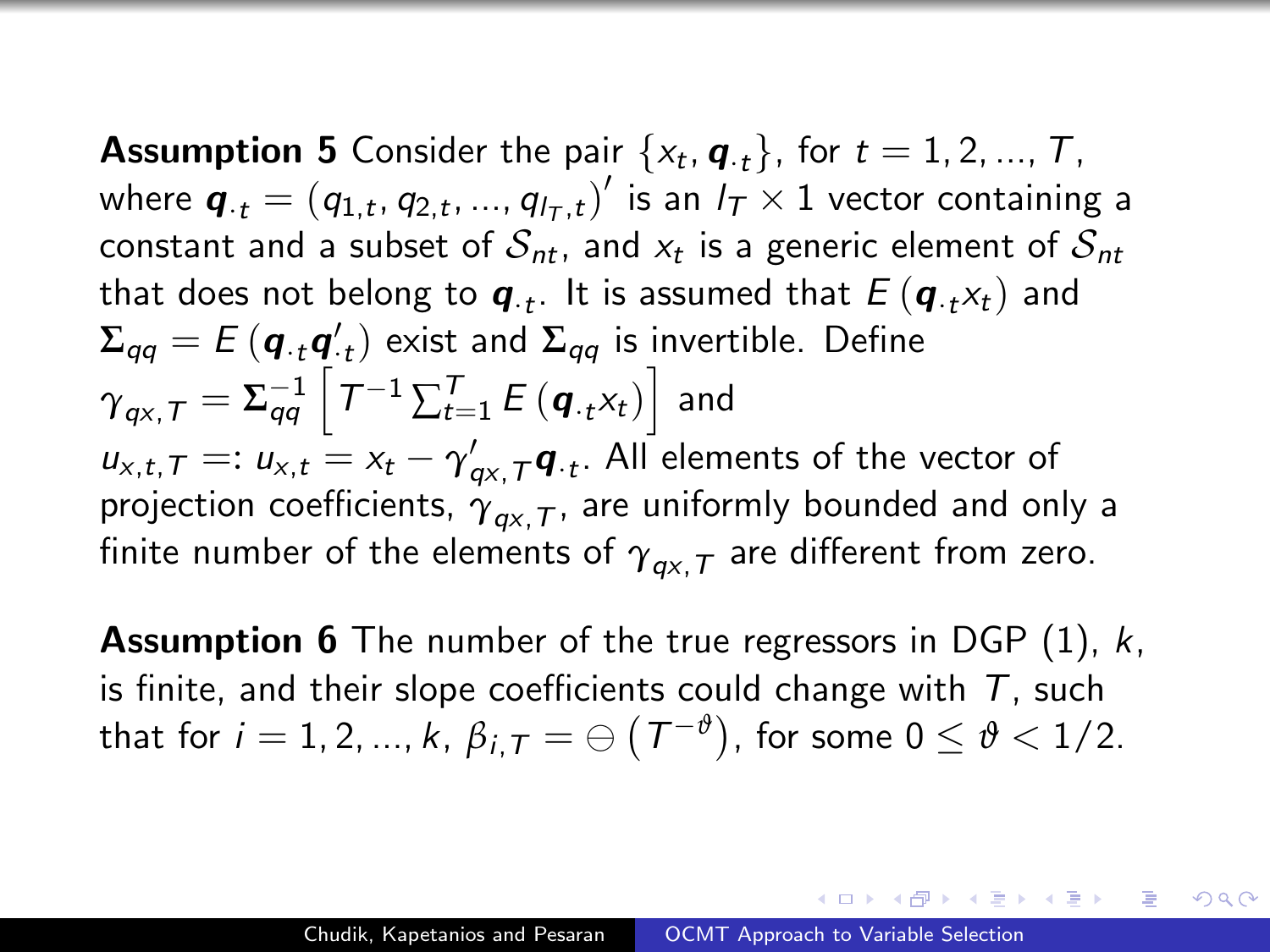## Discussion of the assumptions

- We allow for stochastic covariates, but require them to be martingale differences. This is less restrictive than the IID assumption often used in the literature.
- But the martingale difference assumption need not be imposed on the (pure) noise variables. Mixing can be used instead.
- The pure noise variables can have any arbitrary degree of correlation with the other noise variables.
- Exponential probability tail assumptions are ubiquitous in the literature.

 $\Omega$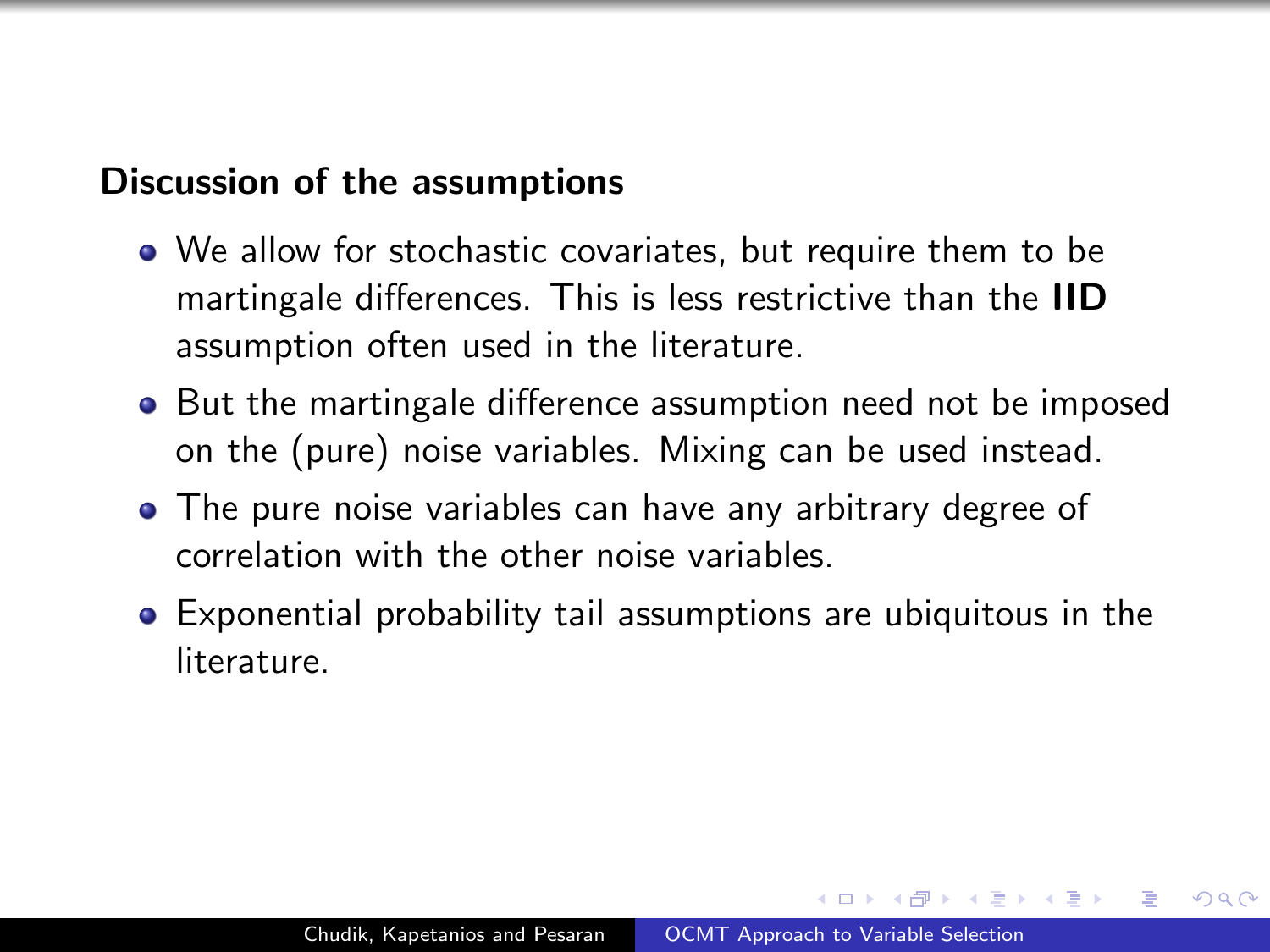#### Proposition

Suppose that  $y_t$ ,  $t = 1, 2, ..., T$ , are generated according to [\(1\)](#page-10-0), with  $\beta_i \neq 0$  for  $i = 1, 2, ..., k$ , and that Assumption 1 holds. Then, there exists j,  $1 \le j \le k$ , for which  $\theta_{i,(i)} \neq 0$ , and the population value of the number of stages required to select all the signals, denoted as  $P_0$ , satisfies  $1 \leq P_0 \leq k$ .

 $200$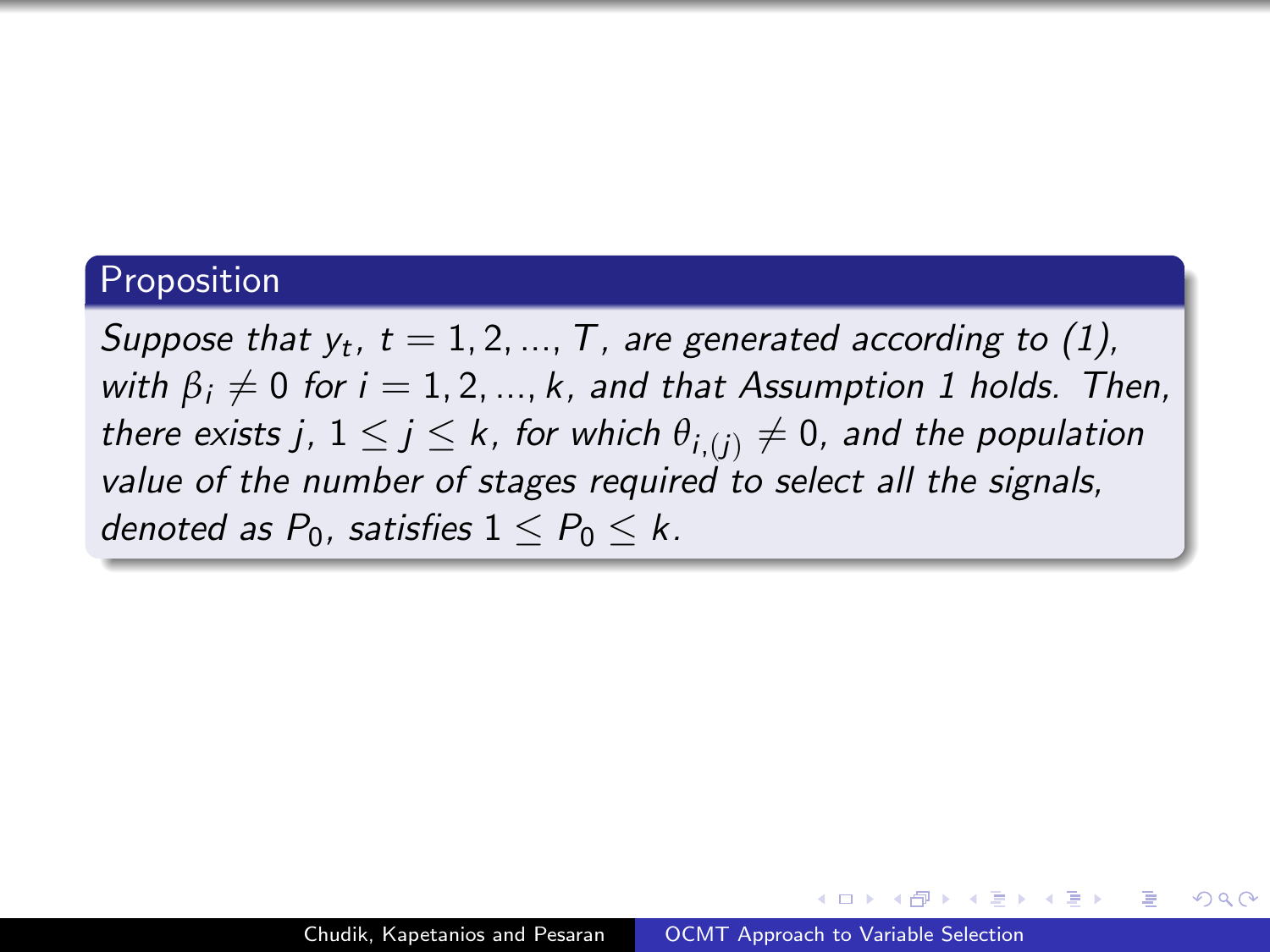### Example

As an illustration of the above Proposition consider the case where  $k = 2$ ,  $x_{1t}$  and  $x_{2t}$  are signal variables (hence  $\beta_1 \neq 0$  and  $\beta_2 \neq 0$ ) and the remaining  $n-2$  variables in  $x_{nt}$  are noise variables. Then  $\theta_1 = \beta_1 \sigma_{11} + \beta_2 \sigma_{12}$  and  $\theta_2 = \beta_2 \sigma_{22} + \beta_1 \sigma_{12}$ , and  $\theta_i = 0$ , for  $i >$  2. Now if  $\theta_1 = 0$ , then  $\beta_1 = -\frac{\beta_2 \sigma_{12}}{\sigma_{11}}$  $\frac{2^{\sigma_{12}}}{\sigma_{11}}$  and  $\theta_2 = \beta_2 \left(\sigma_{22} - \frac{\sigma_{12}^2}{\sigma_{11}}\right)$ which can only be zero if the two signals are perfectly correlated. This is disallowed by Assumption 1. Furthermore, suppose that  $x_{2t}$ is selected in the first stage of OCMT, then it follows that once we condition on  $\mathsf{x}_{2t}$  the net effect of  $\mathsf{x}_{1t}$ , denoted by  $\theta_{1,(2)}$  will be equal to  $\beta_1 \sigma_{11}$  which is non-zero by assumption.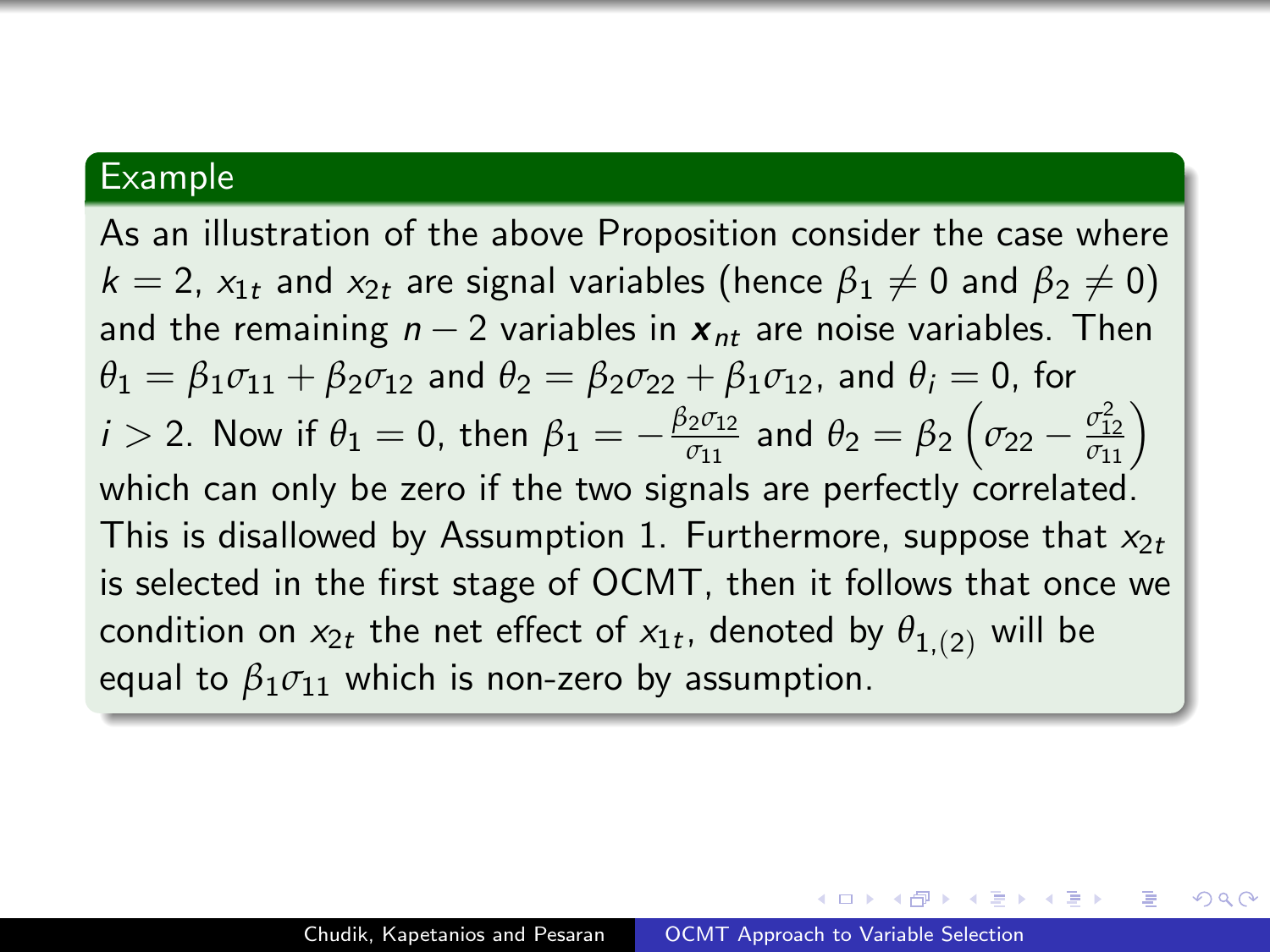#### Theorem 1 - Statement of conditions

Consider the DGP  $(1)$  with k signal variables. In addition suppose that there are  $k^*$  pseudo-signal variables and  $n - k - k^*$  noise variables, and that Assumptions 1-4 and 6 hold. Assumption 5 holds for all pairs  $(x_{it}, \bm{X}_{(j-1)}),\ i\in \mathcal{N}_{(j-1)},\ j=1,2,...,$  where  $j$ denotes the stage of the OCMT procedure, and  $\boldsymbol{X}_{(j-1)}$ , and  $\mathcal{N}_{(i-1)}$  are defined above.

 $c_{\boldsymbol{\rho}}\,(\,n,\delta)$  is given by  $(5)$  with  $0 < \boldsymbol{\rho} < 1$  and let  $f\,(\,n,\delta) = c n^{\delta}$ , for the first stage of OCMT and  $f(n, \delta^*) = cn^{\delta^*}$ , for subsequent stages, for some  $c > 0$ ,  $\delta^* > \delta > 0$ . *n*,  $\mathcal{T} \to \infty$ , such that  $\mathcal{T} = \ominus\left(n^{\kappa_1}\right)$ , for some  $\kappa_1 > 0$ , and  $k^* = \ominus(n^{\epsilon})$  for some positive  $\epsilon$  < min {1,  $\kappa$ <sub>1</sub>/3}.

 $\Omega$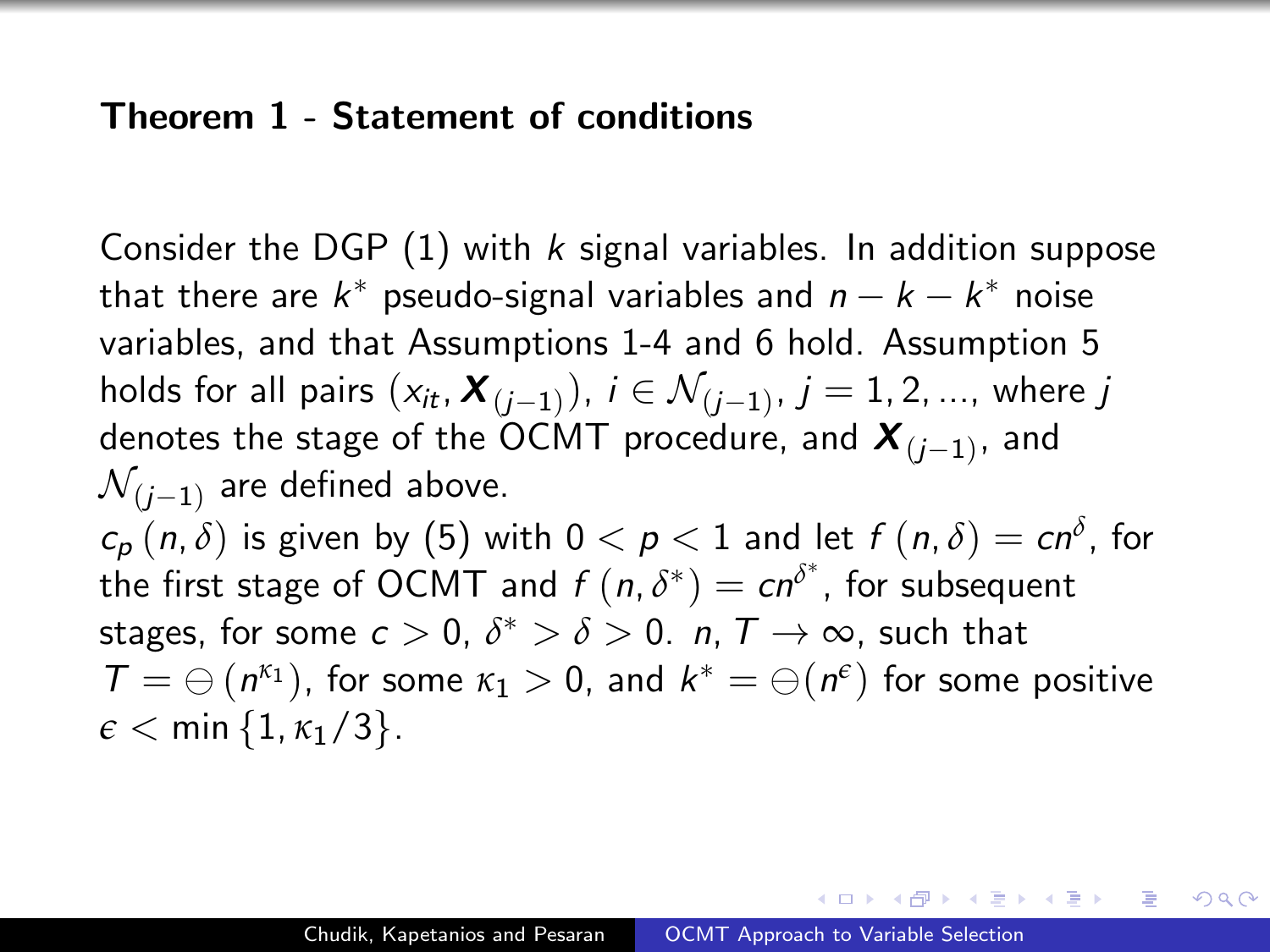## Theorem  $1$  - Probability of  $\hat{P}_{n,\mathcal{T}} > k$

For any  $0 < \varkappa < 1$ , for some constant  $C_0 > 0$ , and under the conditions above, the probability that the number of stages in the OCMT procedure,  $\hat{P}_{n,\mathcal{T}}$ , defined by [\(8\)](#page-23-0), exceeds  $k$  is given by

$$
\Pr\left(\hat{P}_{n,T} > k\right) = O\left(n^{1-\varkappa\delta^*}\right) + O\left(n^{1-\kappa_1/3-\varkappa\delta}\right) + O\left[\exp\left(-n^{C_0\kappa_1}\right)\right].
$$

 $\Omega$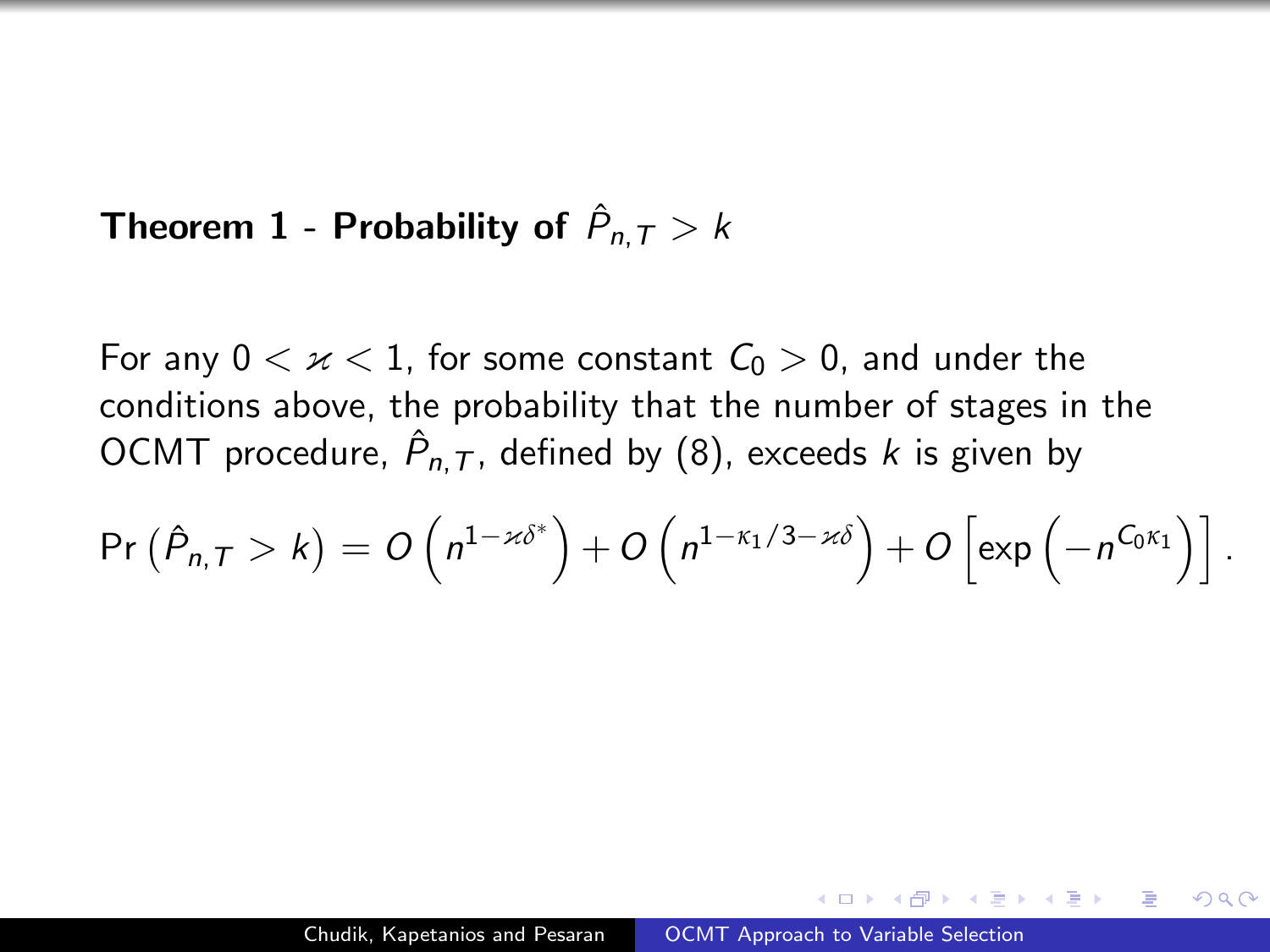#### Theorem 1 - Probability of choosing the pseudo-true model

It is instructive to define formally the concept of the pseudo-true model, which we consider this to be a set of models. Each model in the set contains  $x_{it}$ ,  $i = 1, ..., k$ . No model can contain any of the variables  $x_{it}$ ,  $i = k + k^* + 1, ..., n$ . The models in the set may contain some or all of  $x_{it}$ ,  $i = k + 1, ..., k + k^*$ . Formally, let

$$
\mathcal{A}_0 = \left\{ \sum_{i=1}^k I(\widehat{\beta_i \neq 0}) = k \right\} \cap \left\{ \sum_{i=k+k^*+1}^n I(\widehat{\beta_i \neq 0}) = 0 \right\}.
$$

For any  $0 < \varkappa < 1$ , for some constant  $C_0 > 0$ , and under the conditions above, we have

$$
Pr(A_0) = 1 + O\left(n^{1-\delta \times}\right) + O\left(n^{2-\delta^* \times}\right) + O\left(n^{1-\kappa_1/3-\kappa\delta}\right) + O\left(\exp\left(-n^{C_0 \kappa_1}\right)\right].
$$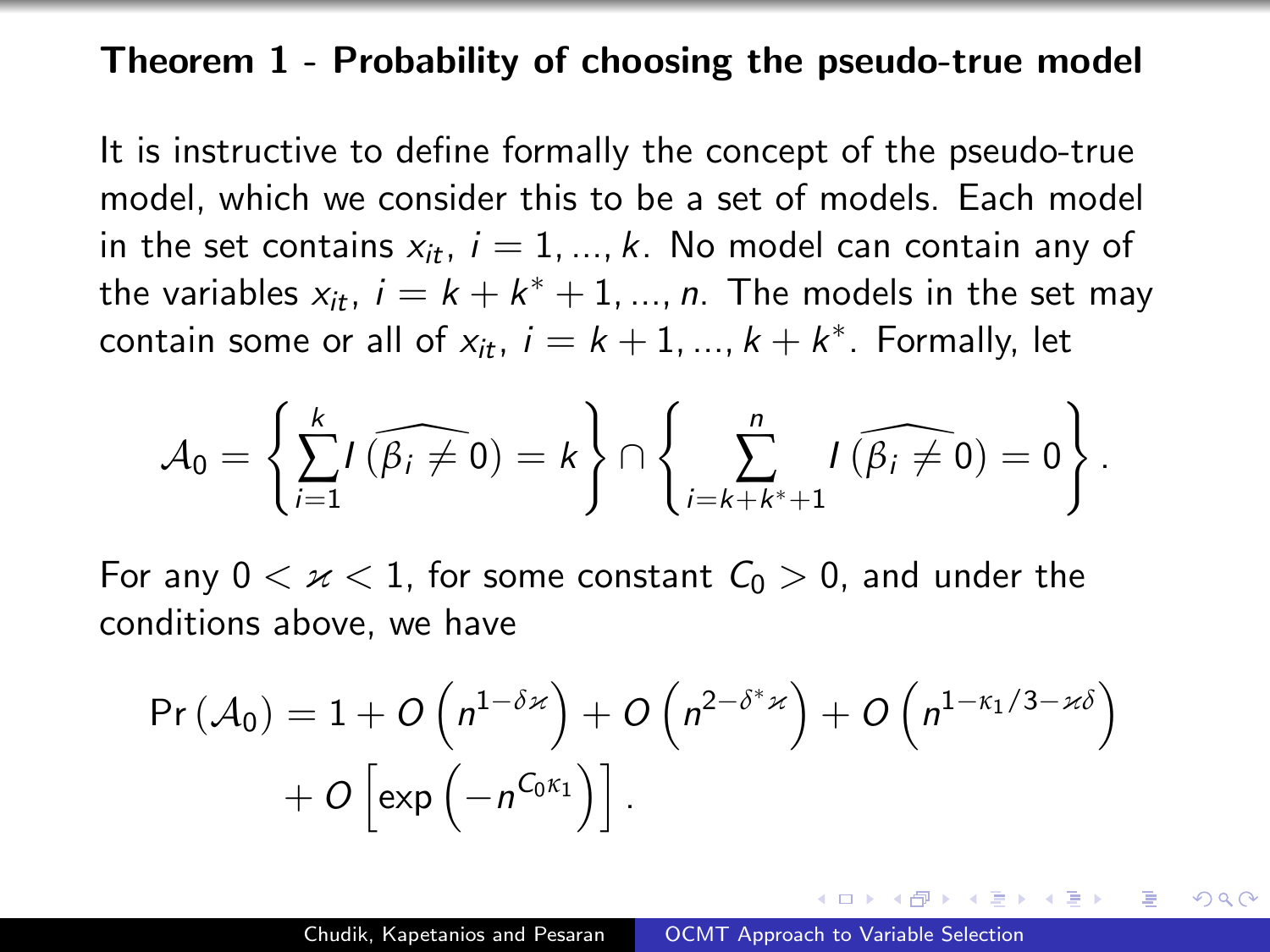#### Theorem 1 - True positive rate (TPR)

Consider the true positive rate ( $TPR_{n,T}$ ),

$$
TPR_{n,T} = \frac{\sum_{i=1}^{n} I\left[I\left(\widehat{\beta_i \neq 0}\right) = 1 \text{ and } \beta_i \neq 0\right]}{\sum_{i=1}^{n} I(\beta_i \neq 0)}
$$

.

つくへ

For any  $0 < \varkappa < 1$ , for some constant  $C_0 > 0$ , and under the conditions above, we have

$$
E | TPR_{n,T} | = 1 + O\left(n^{1-\kappa_1/3 - \varkappa \delta}\right) + O\left[\exp\left(-n^{C_0 \kappa_1}\right)\right],
$$

and if  $\delta > 1 - \kappa_1/3$ , then  $TPR_n \to p 1$ ;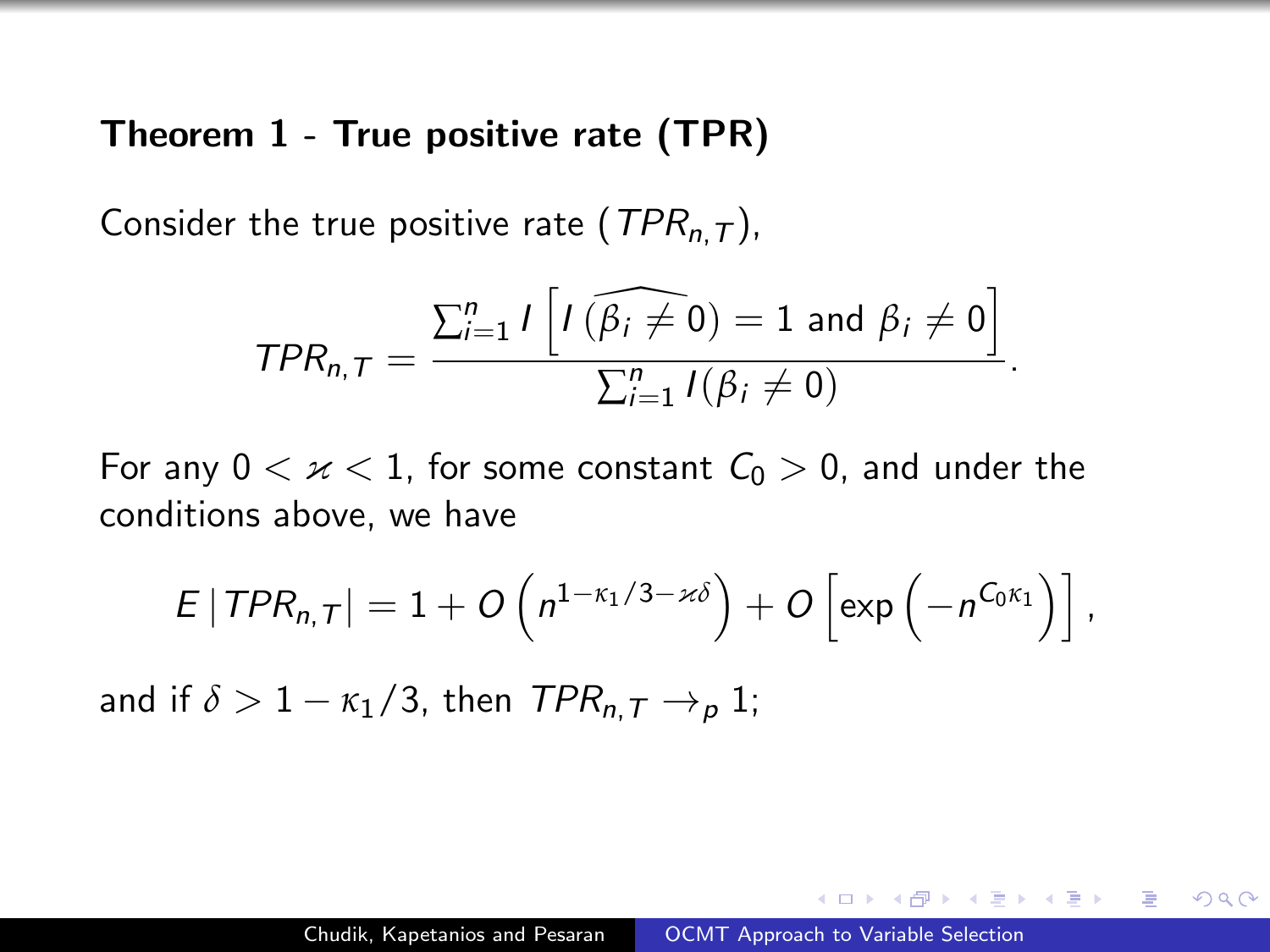Theorem 1 - False positive rate (FPR)

Consider the false positive rate  $(FPR_{n,T})$ ,

$$
FPR_{n,T} = \frac{\sum_{i=1}^{n} I\left[I\left(\widehat{\beta_{i} \neq 0}\right) = 1, \text{ and } \beta_{i} = 0\right]}{\sum_{i=1}^{n} I(\beta_{i} = 0)}.
$$

For any  $0 < \varkappa < 1$ , for some constant  $C_0 > 0$ , and under the conditions above, we have

$$
E | FPR_{n,T}| = \frac{k^*}{n-k} + O\left(n^{-\varkappa\delta}\right) + O\left(n^{1-\kappa_1/3-\varkappa\delta}\right) + O\left(n^{1-\varkappa\delta^*}\right) + O\left(n^{\varepsilon-1}\right) + O\left(e^{-1}\right) + O\left[e^{-\alpha\delta}\right],
$$

and if  $\delta > \min\{0, 1 - \kappa_1/3\}$ , and  $\delta^* > 1$ , then  $FPR_{n, T} \to_p 0$ .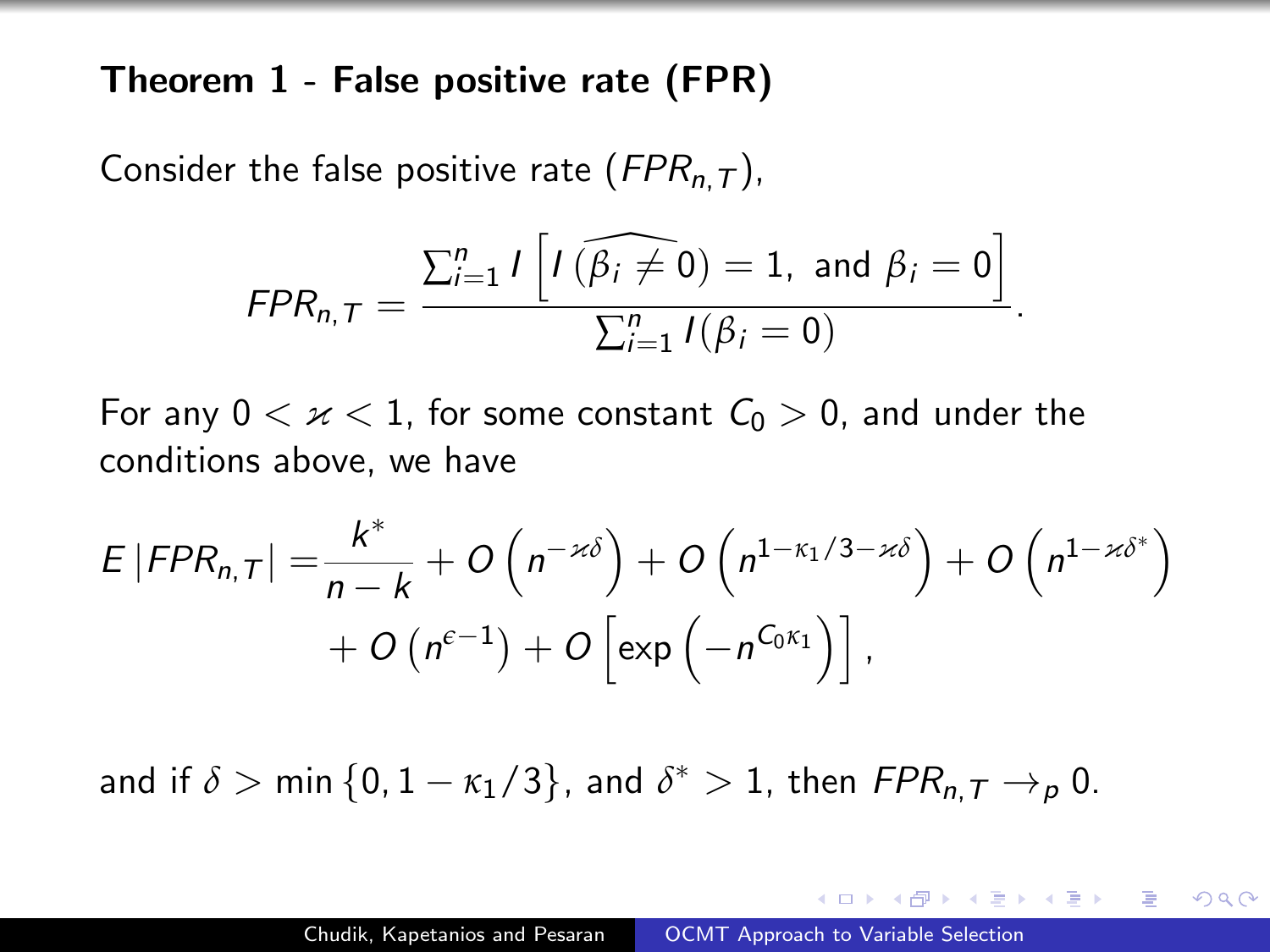#### Theorem 1 - False discovery rate (FDR)

Consider the false discovery rate (if  $\sum_{i=1}^{n} I(\widehat{\beta_i \neq 0}) > 0$  ) defined by

$$
FDR_{n,T} = \frac{\sum_{i=1}^{n} I\left[I\left(\widehat{\beta_{i} \neq 0}\right) = 1, \text{ and } \beta_{i} = 0\right]}{\sum_{i=1}^{n} I\left(\widehat{\beta_{i} \neq 0}\right)}.
$$

For any  $0 < x < 1$ , for some constant  $C_0 > 0$ , and under the conditions above, we have

$$
FDR_{n,T} \rightarrow_{p} \frac{k^*}{k^*+k},
$$

if  $\sum_{i=1}^n I(\widehat{\beta_i \neq 0}) > 0$ ,  $\delta > \max\left\{1, 2 - \kappa_1/3 \right\}$ ,  $\delta^* > 2$ , and  $\theta_{i,(j)} = \ominus \left( \mathcal{T}^{-\vartheta} \right)$  for  $i = k+1, k+2, ..., k+k^*$ , some  $0 \leq \vartheta < 1/2$  and some  $1 \leq i \leq P_0$ .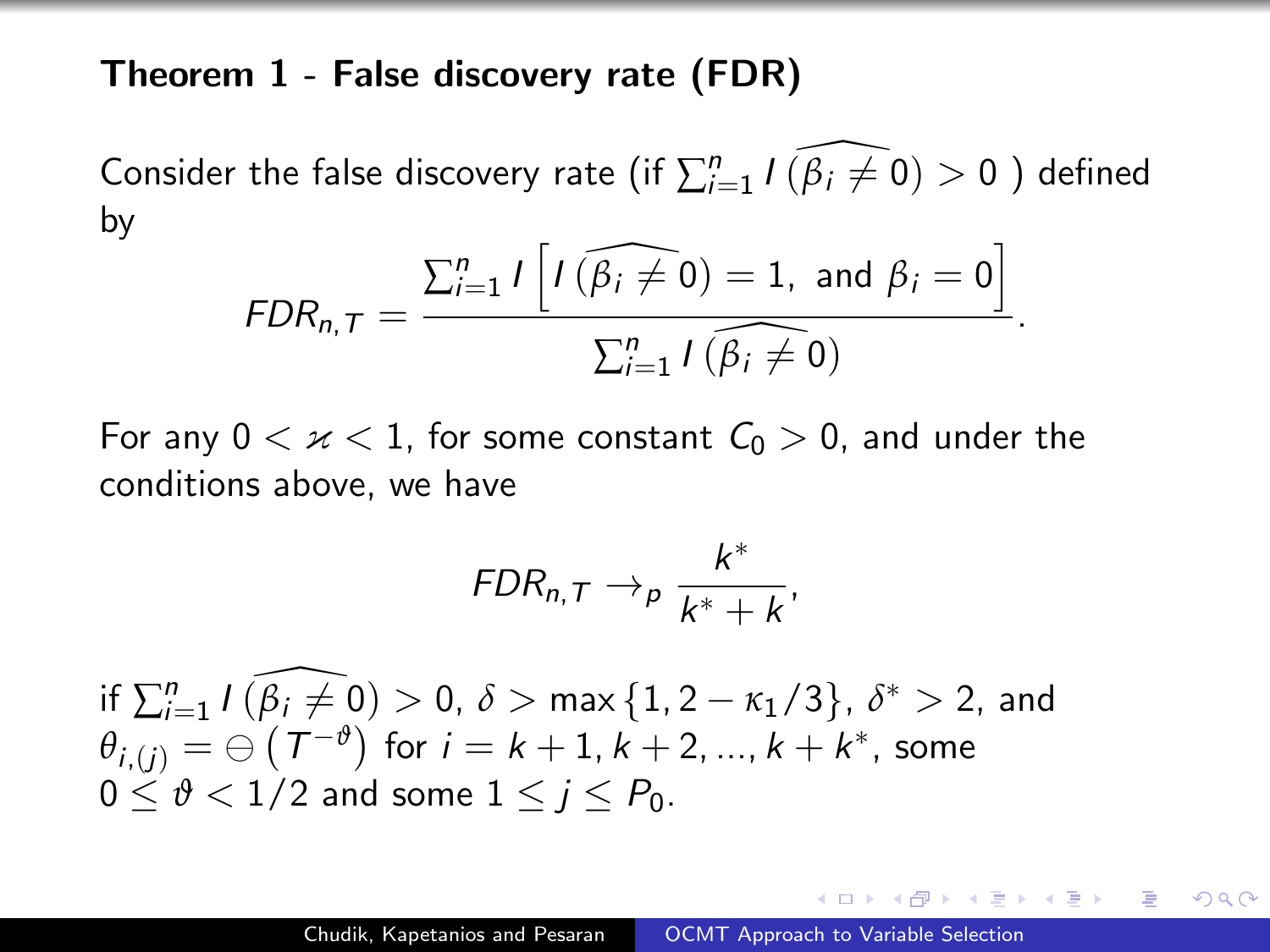#### Theorem 1 - The residual norm of the selected model

Consider the norm:  $F_{\tilde{u}} = \frac{1}{\mathcal{T}} \sum_{i=1}^T \tilde{u}_t^2$ , where  $\tilde{u}_t$  is the fitted value based on the estimates of the selected regression model.

Under the conditions above, we have

$$
E(F_{\tilde{u}}) \to \sigma^2, \text{ if } \delta > 1 \text{ and } \delta^* > 2.
$$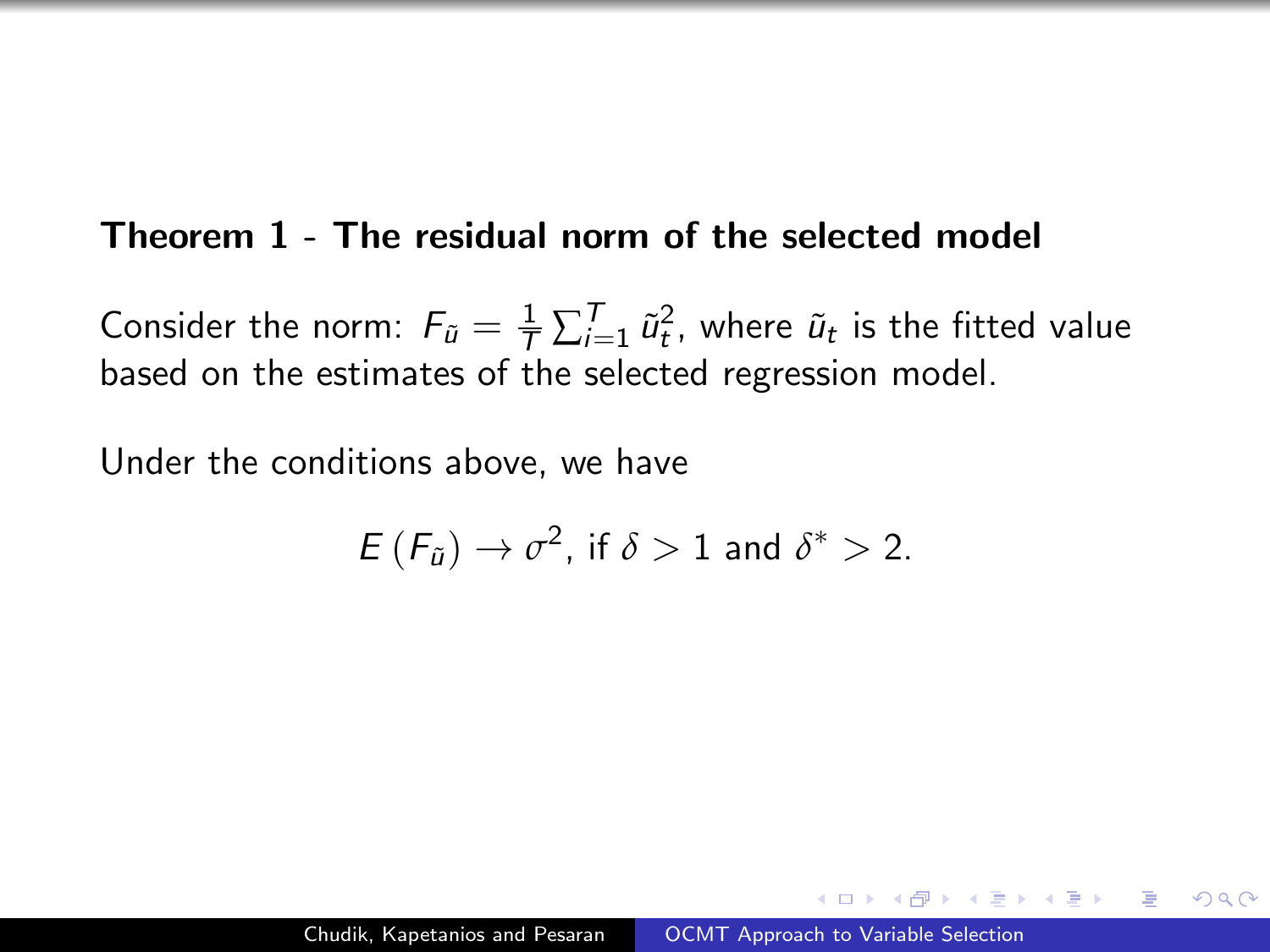The norm of the estimated coefficients

The OCMT estimator of  $\beta_i$ , denoted by  $\tilde{\beta}_i$ , is given by

$$
\tilde{\beta}_i = \left\{ \begin{array}{ll} \hat{\beta}_i^{(\hat{k}_{n,T})}, & \text{if } I(\widehat{\beta_i \neq 0}) = 1 \\ 0, & \text{otherwise} \end{array} \right., \text{ for } i = 1, 2, ..., n, (9)
$$

where  $\hat{\beta}_i^{(\hat{k})}$  $i^{(k)}$  is the OLS estimator of the coefficient of the  $i^{th}$ variable in a regression that includes all the covariates for which  $I(\beta_i \neq 0) = 1$ , and a constant term.

• Consider the following norm:

$$
F_{\tilde{\beta}} = ||\tilde{\beta}_n - \beta_n|| = \left[\sum_{i=1}^n (\tilde{\beta}_i - \beta_i)^2\right]^{1/2}.
$$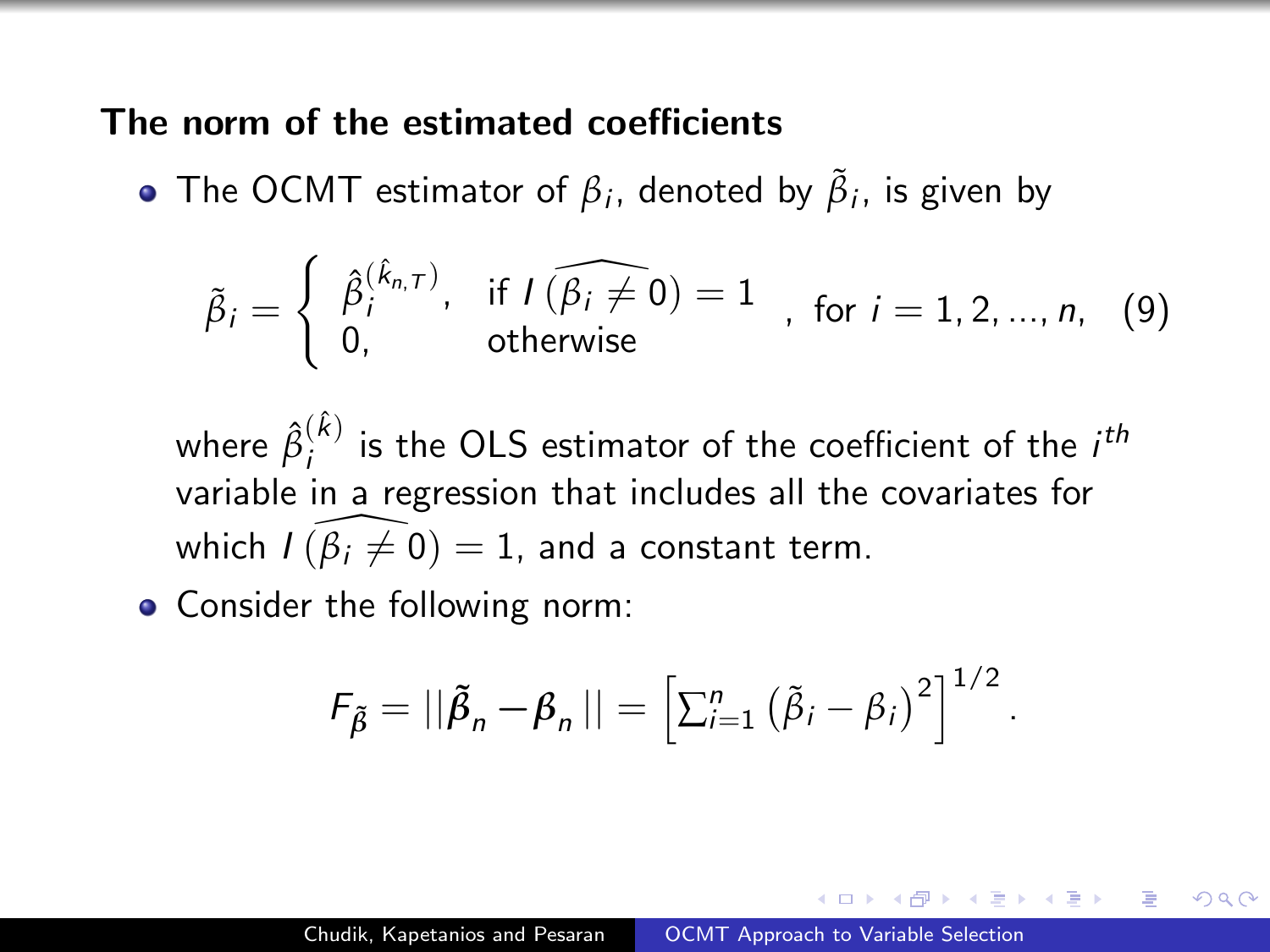We assume the following additional regularity condition.

**Assumption 7** Let **S** denote the  $T \times I_T$  observation matrix on the  $I_\mathcal{T}$  regressors selected at any one of the  $\hat P_{n,\mathcal{T}}$  stages of the OCMT procedure. Then,

\n- \n**1** Let 
$$
\Sigma_{ss} = E(S'S/T)
$$
 with eigenvalues denoted by  $\mu_1 \leq \mu_2 \leq \ldots \leq \mu_{l\tau}$ . Let  $\mu_i = O(l\tau)$ ,  $i = l\tau - M + 1$ ,  $l\tau - M + 2$ , ...,  $l\tau$ , for some finite  $M$ , and  $\sup_{1 \leq i \leq l\tau - M} \mu_i < C_0 < \infty$ , for some  $C_0 > 0$ . In addition,  $\inf_{1 \leq i < l\tau} \mu_i > C_1 > 0$ , for some  $C_1 > 0$ .\n
\n- \n**2**  $E\left[\left(1 - \left\|\Sigma_{ss}^{-1}\right\|_{F}\right\|\hat{\Sigma}_{ss} - \Sigma_{ss}\right\|_{F}\right)^{-4}\right] = O(1)$ , where  $\hat{\Sigma}_{ss} = S'S/T$ .\n
\n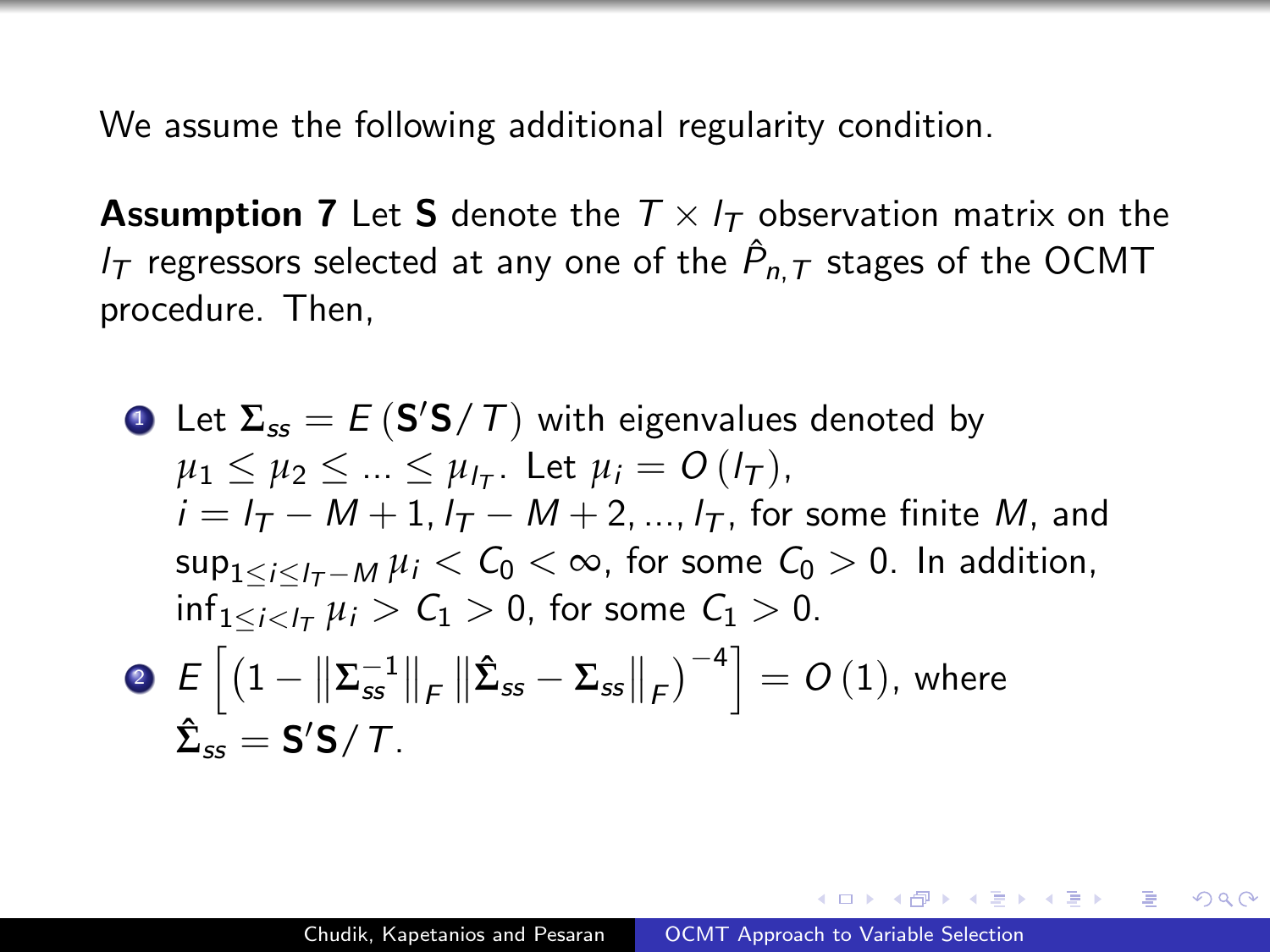#### Theorem 2: The norm of the estimated coefficients

Suppose conditions of Theorem 1 hold, and consider the coefficient norm of the selected model,  $F_{\tilde{B}}$ . In addition, suppose that Assumption 7 hold. Denote the maximum number of selected regressors that is allowed to enter the final stage regression by  $I_{\text{max}}$ and suppose that  $l_{\sf max} = \ominus \left( n^{\kappa_2} \right)$ , for some  $\kappa_2 > 0$ . Let  $\mathcal{T} = \ominus \left( n^{\kappa_1} \right)$ , for some  $\kappa_1 > 0$ ,  $k^* = \ominus \left( n^{\epsilon} \right)$  for some positive  $\epsilon < \min{\{\kappa_2,\kappa_1/3\}}$ ,  $\delta^* > \delta > 1$  and  $\delta^* > 2$ . Then, for any  $0 < \varkappa < 1$ , and some constant  $C_0 > 0$ , we have

$$
E\left(F_{\tilde{\beta}}\right) = O\left(n^{2\varepsilon - \kappa_1/2}\right) + O\left(n^{1-\delta\varkappa}\right) + O\left(n^{2-\delta^*\varkappa}\right) + O\left(n^{1-\delta\varkappa + 2\kappa_2 - \kappa_1/2}\right) + O\left(n^{2-\delta^*\varkappa + 2\kappa_2 - \kappa_1/2}\right) + O\left[\exp\left(-n^{C_0\kappa_1}\right)\right].
$$

 $\Omega$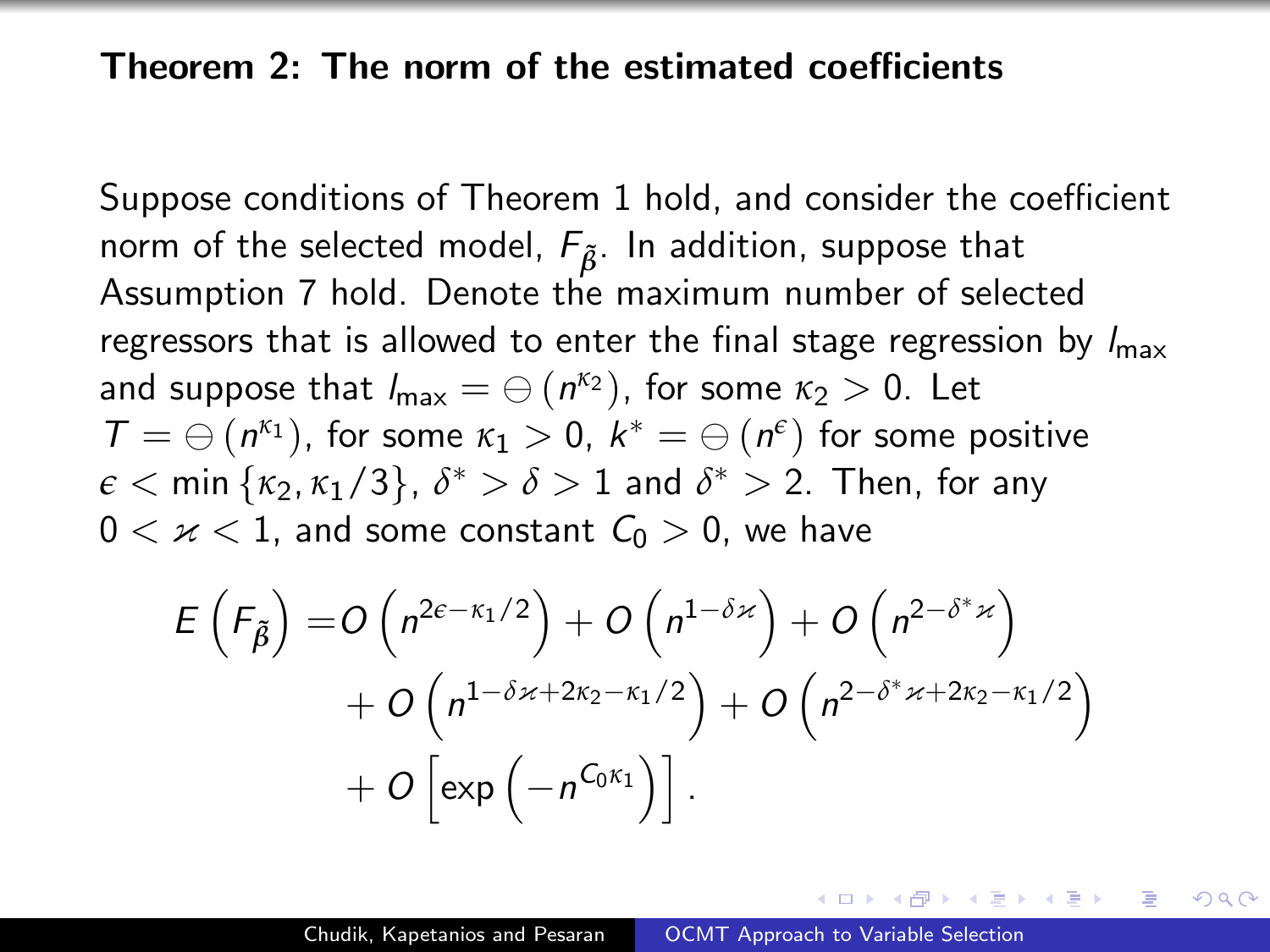## Main intuition behind the theoretical results

- Lemma 16 (stated also in the background slides) is a key lemma in the paper.
- Assuming  $k^* = 0$  (for simplicity), and  $\mathcal{T} = \ominus (n^{\kappa_1})$ , for some  $\kappa_1 > 0$  ( $\kappa_1$  could be much smaller than 1), Lemma 16 implies that for any  $0 < \varkappa < 1$  there exist finite positive constants  $C_0$ and  $C_1$  such that

$$
\sum_{i=k+1}^{n} \Pr\left[\left|t_{\hat{\phi}_{i,(1)}}\right| > c_p(n) | \theta_i = 0\right] \le
$$
\n
$$
(n-k) \exp\left[\frac{-\varkappa c_p^2(n,\delta)}{2}\right] + (n-k) \exp\left(-C_0 T^{C_1}\right).
$$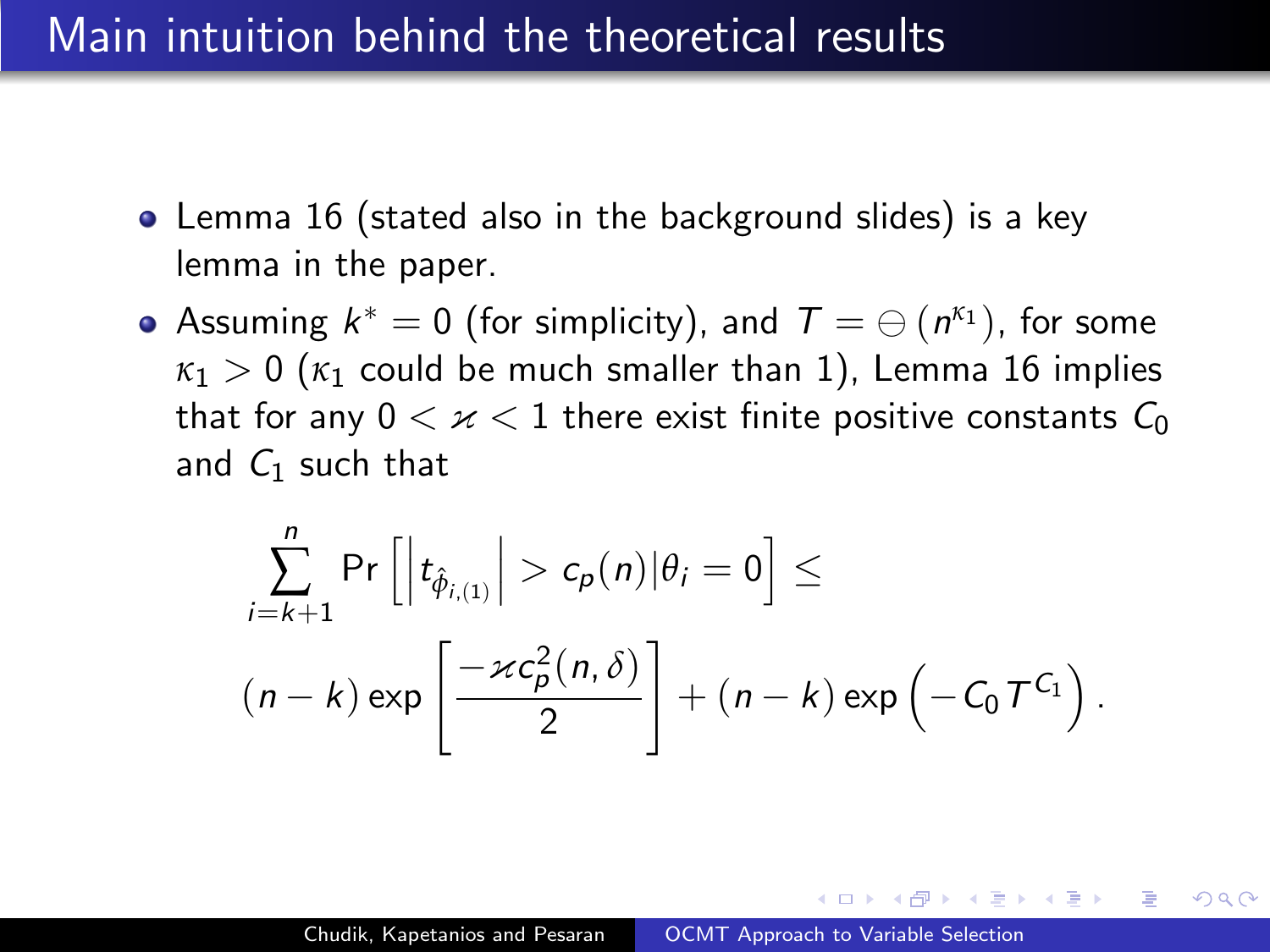- $\bullet$  But in view of  $(6)$ ,  $(n-k)\exp\left[-\varkappa c^2_p(n,\delta)/2\right]=\ominus\left(n^{1-\delta\varkappa}\right)\to 0$  for  $\delta>1$  and  $x < 1$ . Therefore, the probability of selecting at least one noise variable in stage 1 declines to 0 with *n* at the rate  $n^{1-\delta \varkappa}$ .
- Higher stages are necessary only to uncover the *hidden signals*, and  $\delta^*>2$  is sufficient for the probability of selecting at least one noise variable in higher stages of OCMT to tend to 0 in n.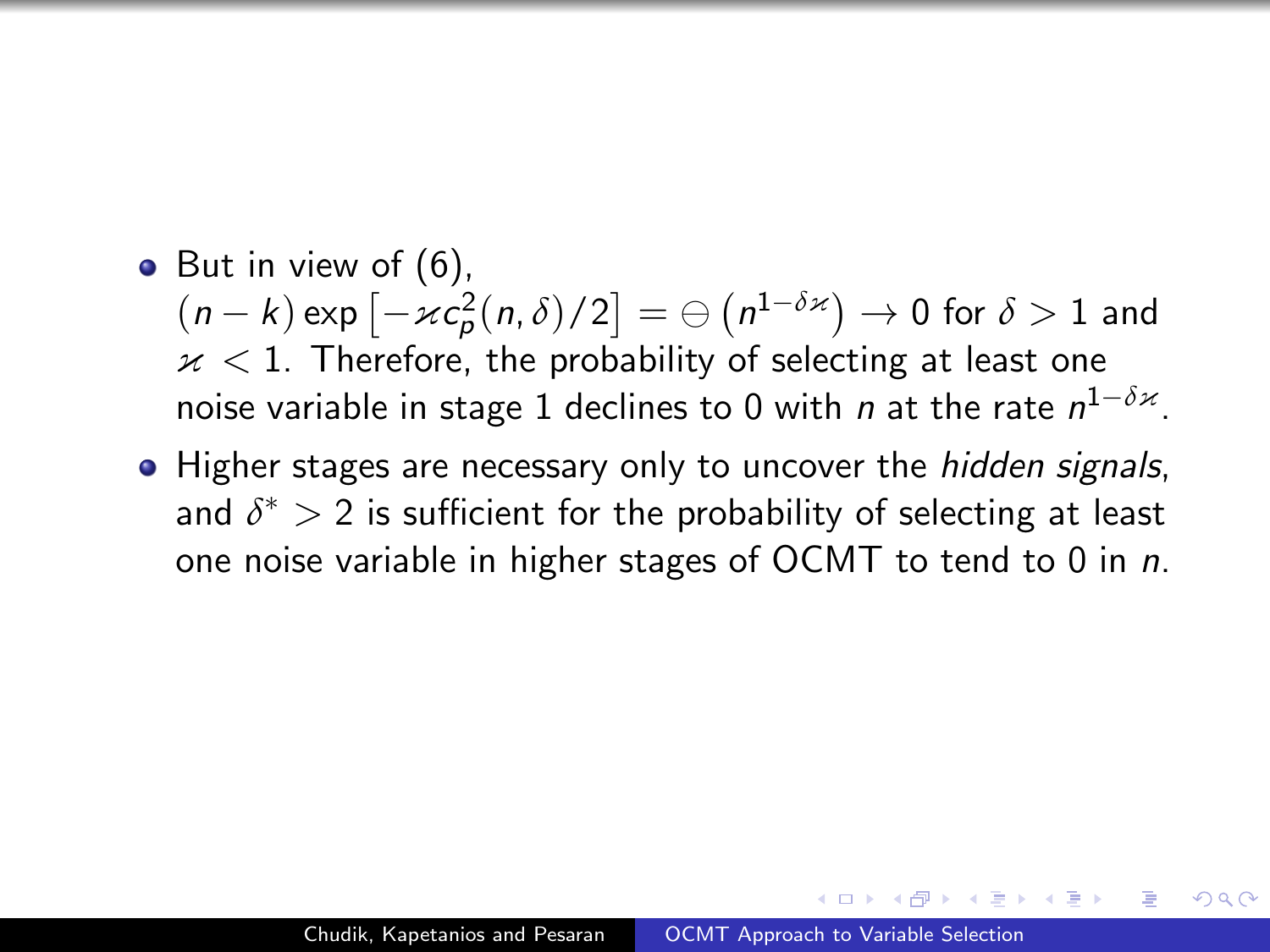## A Monte Carlo study

- We compare the small sample performance of the OCMT method with Lasso (and also SICA, Hard thresholding and boosting methods.)
- We consider four sets of designs depending on the choice of signal and noise *θ*'s:

|                    |                | Noise $\theta$ 's |
|--------------------|----------------|-------------------|
| Signal $\theta$ 's | All are zero   | Some are nonzero  |
| All are nonzero    | Design set I   | Design set II     |
| Some are zero      | Design set III | Design set IV     |

Design sets I-IV consider bounded number of signal variables. In addition to these four sets of designs, we also consider experiments with  $k = n$  geometrically declining signal variables (design set V).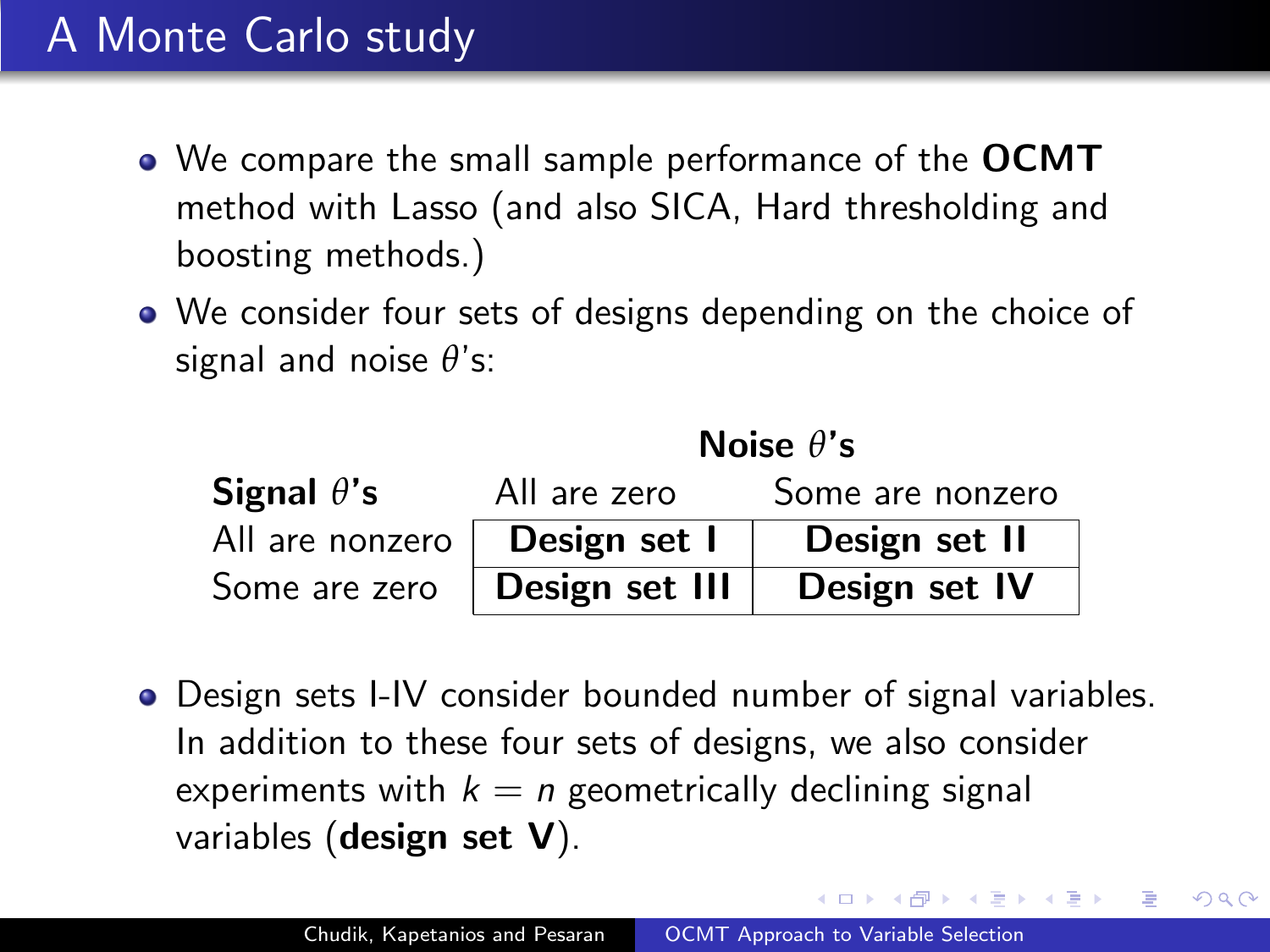## Design Set I: All signals have nonzero net effects

• DGP is given by the following model with  $k = 4$  signals:

$$
y_t = \beta_1 x_{1t} + \beta_2 x_{2t} + \beta_3 x_{3t} + \beta_4 x_{4t} + \varkappa u_t, u_t \sim \text{HDN}(0, 1),
$$

for  $t = 1, 2, ..., T$ . We set  $\beta_1 = \beta_2 = \beta_3 = \beta_4 = 1$  and consider the following ways of generating  $\mathbf{x}_t = (x_{1t}, x_{2t}, ..., x_{nt})'$ :

DGP-I(a) Temporally uncorrelated and weakly collinear covariates:

<span id="page-44-0"></span>\n signals: \n 
$$
x_{it} = \left( \varepsilon_{it} + g_t \right) / \sqrt{2}, \text{ for } i = 1, 2, 3, 4,
$$
\n \tag{10}\n

<span id="page-44-1"></span>noise: 
$$
x_{5t} = \varepsilon_{5t}
$$
,  $x_{it} = (\varepsilon_{i-1,t} + \varepsilon_{it}) / \sqrt{2}$ , for  $i > 5$ , (11)

where  $g_t$  ∼ IIDN (0, 1) and  $\varepsilon$ <sub>it</sub> ∼ IIDN (0, 1). In this design  $k^* = 0$ , and the signal and noise variables are uncorrelated, but signals and noise variables are correlated with each other.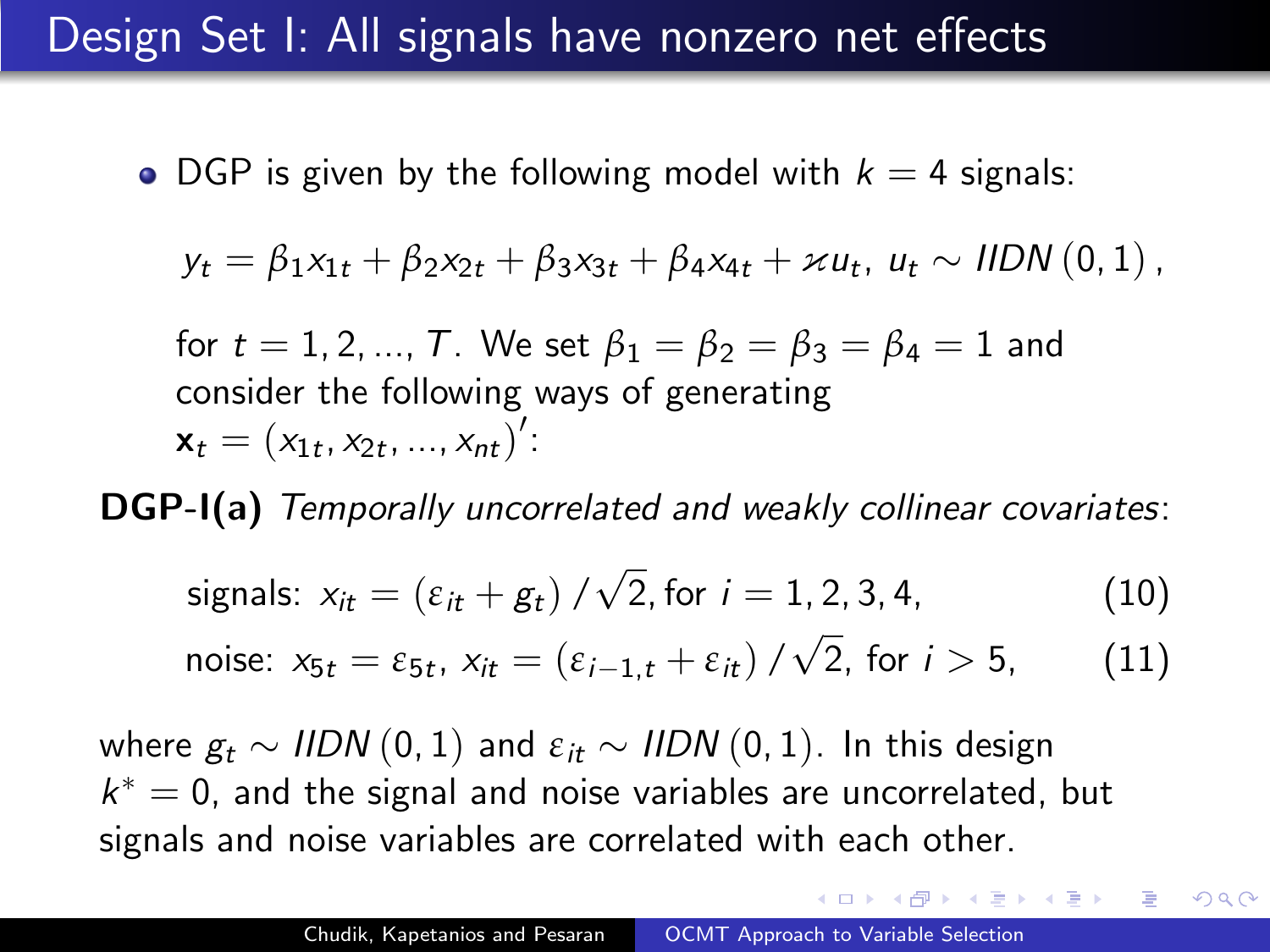DGP-I(b) Temporally correlated and weakly collinear covariates: Variables are generated according to [\(10\)](#page-44-0)-[\(11\)](#page-44-1) with

 $\varepsilon_{it} = \rho_i \varepsilon_{i,t-1} + \sqrt{1-\rho_i^2} e_{it}, \ e_{it} \sim \textit{HDN}\left(0,1\right).$  We set  $\rho_i = 0.5$  for all i.

DGP-I(c) Strongly collinear noise variables due to a persistent unobserved common factor. Signal variables are generated according to [\(10\)](#page-44-0) and noise variables are generated as

$$
x_{5t} = \left(\varepsilon_{5t} + b_i f_t\right) / \sqrt{3}, x_{it} = \left[\left(\varepsilon_{i-1,t} + \varepsilon_{it}\right) / \sqrt{2} + b_i f_t\right] / \sqrt{3},
$$

for  $i>5,~b_i\sim$  IIDN  $(1,1),$  and  $f_t=0.95f_{t-1}+$ √  $1 - 0.95^2 v_t$  $v_t \sim IIDN(0, 1)$ , and  $\varepsilon_{it} \sim IIDN(0, 1)$ .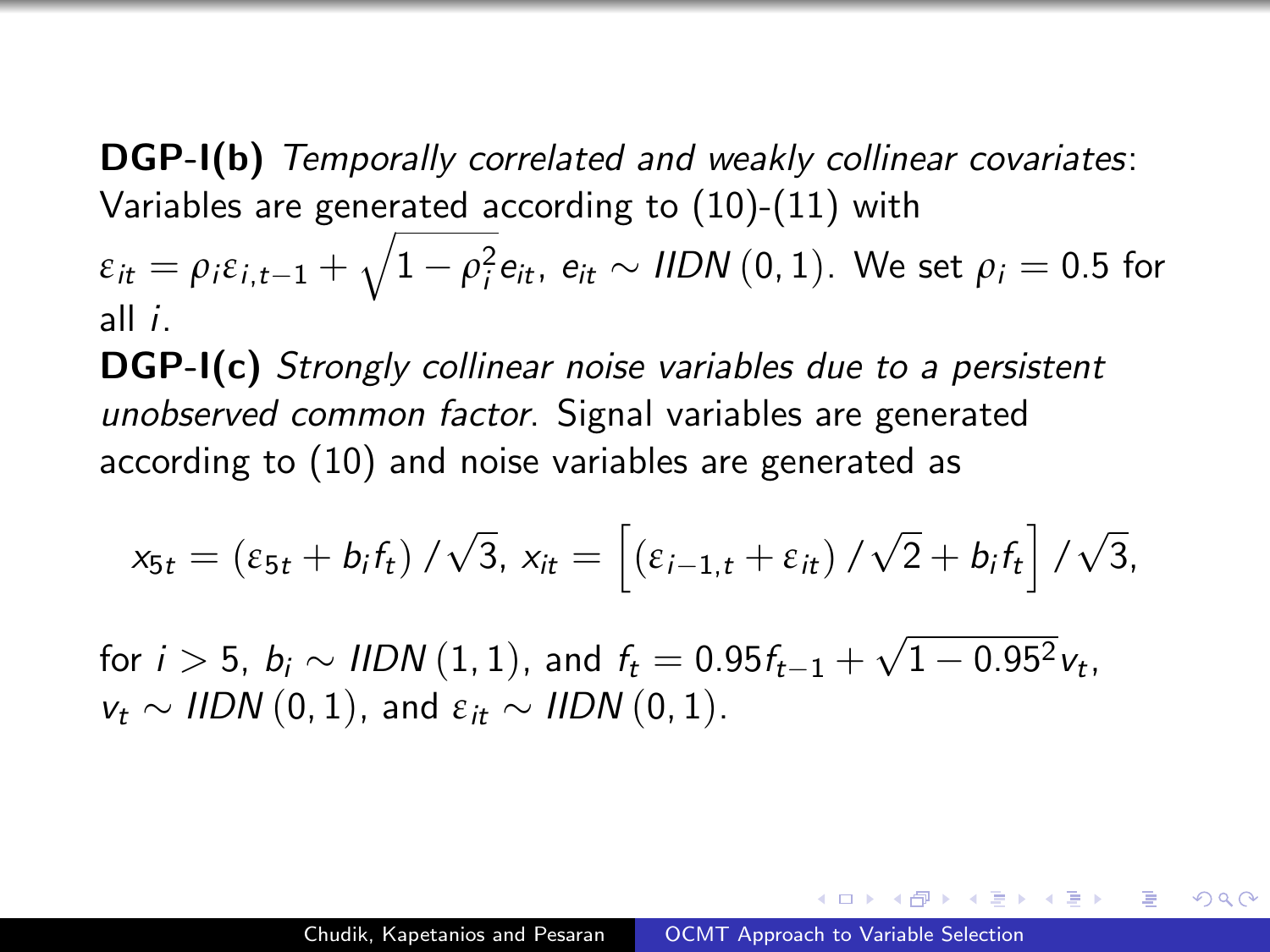DGP-I(d) Equal (low or high) pair-wise correlation of signal variables:

signal variables:  $x_{it} = (\varepsilon_{it} + \nu g_t) / \sqrt{1 + \nu^2}$ , for  $i = 1, 2, 3, 4$ ,

and noise variables are generated according to [\(11\)](#page-44-1), where  $\varepsilon_{it} \sim$  *IIDN*  $(0,1)$ ,  $g_t \sim$  *IIDN*  $(0,1)$  and we set  $\nu = \sqrt{\omega/\left(1 - \omega\right)}$ , for  $\omega = 0.2$  (low) and 0.8 (high). This ensures the correlation among the signal variables is *ω*. There is no correlation among noise variables.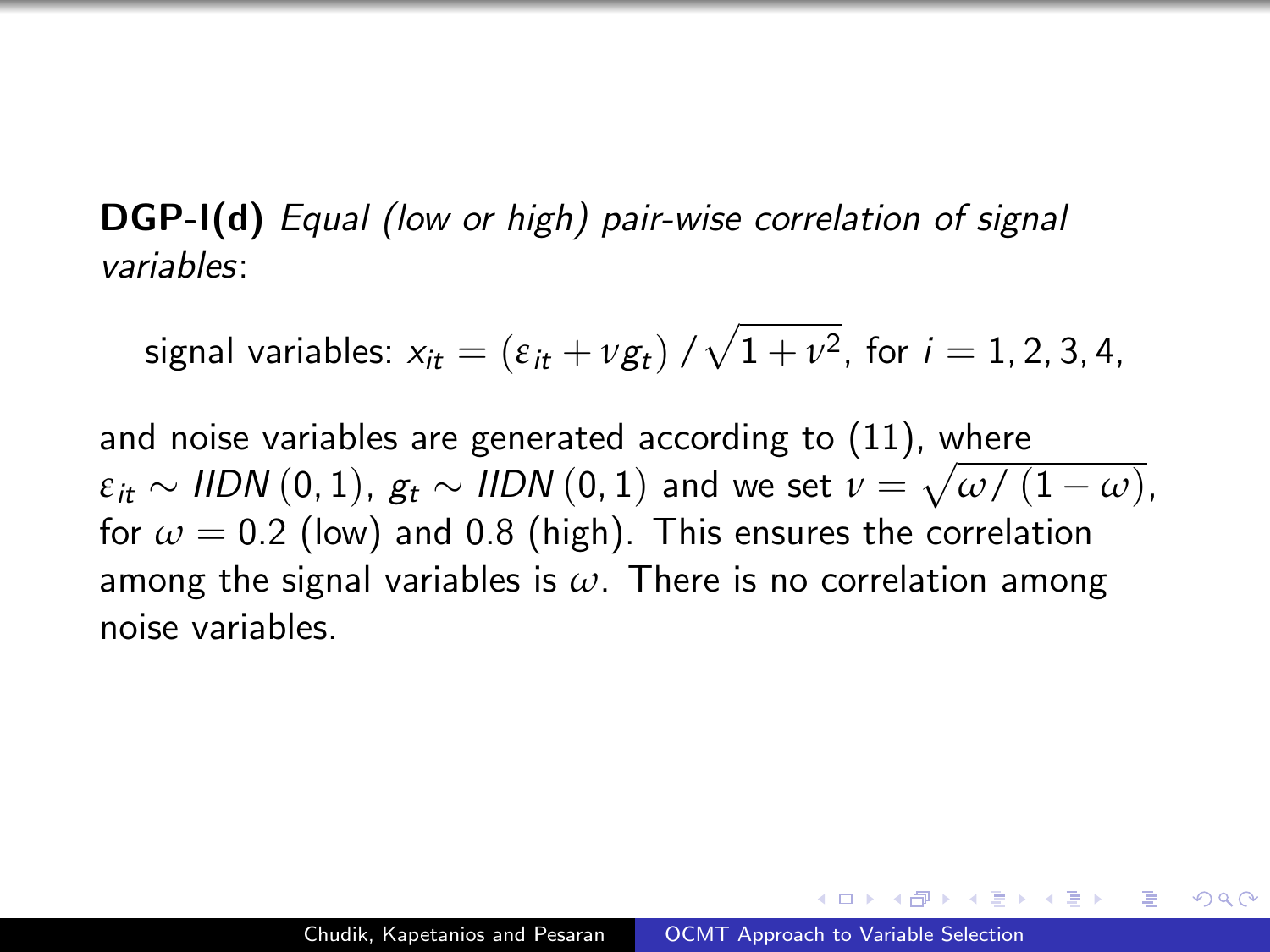- <span id="page-47-0"></span>• In all DGPs (in all design sets)  $n = 100, 200, 300$ ,  $T = 100$ , 300, 500, and  $R_{MC} = 2000$ . In addition, we set  $\varkappa$  so that  $R^2 = 30\%$ , 50% or 70%.
- To save on space, we average reported statistics across  $R^2 = 30$ , 50, 70%, and report these averages only for  $n, T = 100, 300$ . Complete set of findings is provided in the MC Supplement.
- We report:
	- TPR, FPR and FDR.
	- the out-of-sample root mean square forecast error (RMSFE),
	- $\bullet$  the root mean square error of  $\tilde{\beta}$  (RMSE<sub> $\tilde{\beta}$ </sub>).
- Other statistics (such as the probability of selecting the correct model) are reported in the MC Supplement.

 $\Omega$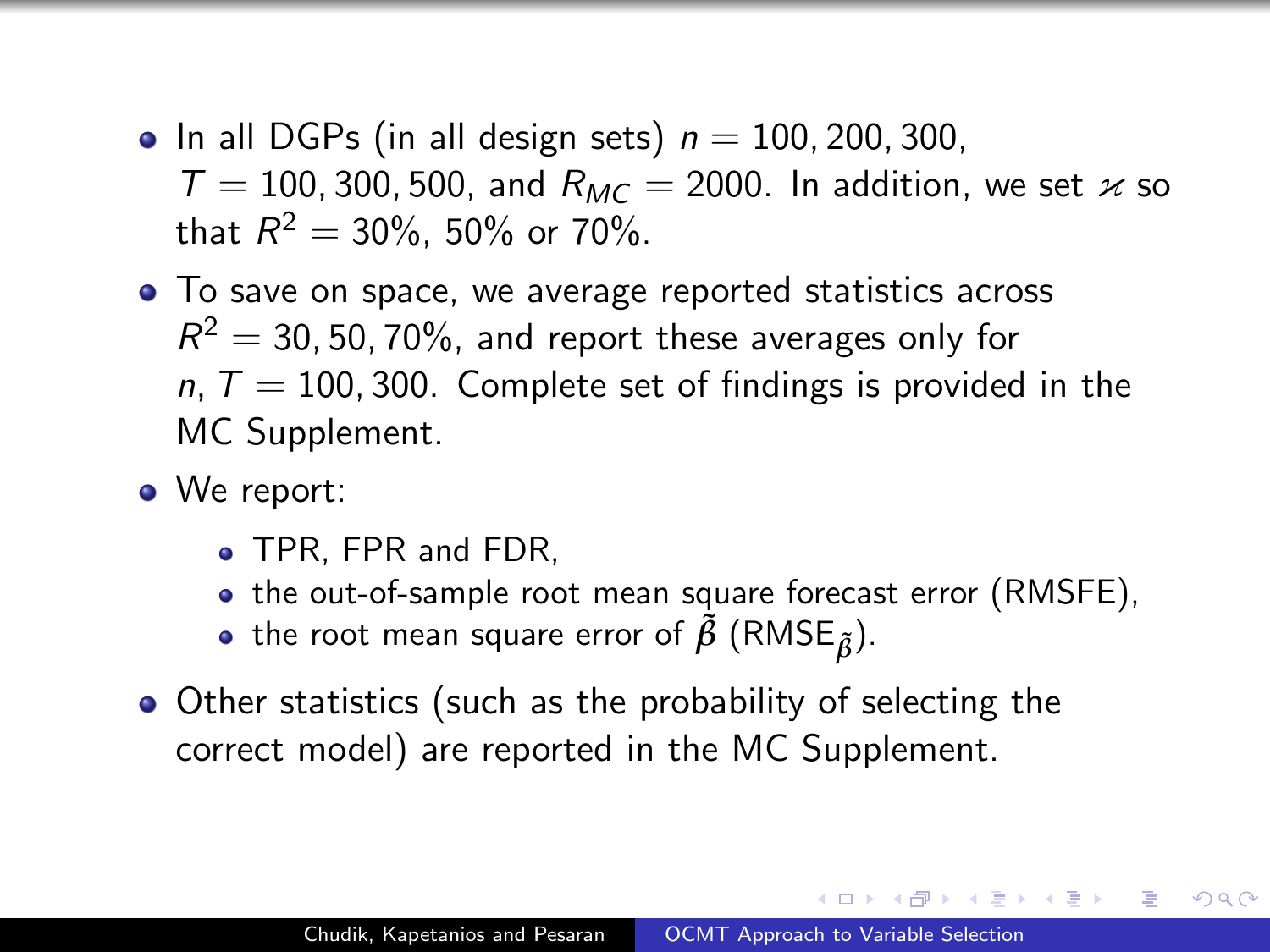|  |  |  |  |  |  |  |  | Table 1: MC findings for the first set of experiments |
|--|--|--|--|--|--|--|--|-------------------------------------------------------|
|--|--|--|--|--|--|--|--|-------------------------------------------------------|

|                                             |       |       |                    |       |       |                 | <b>DGP-I</b> (averaged across $R^2 = 30\%, 50\%, 70\%$ ) |       |
|---------------------------------------------|-------|-------|--------------------|-------|-------|-----------------|----------------------------------------------------------|-------|
|                                             |       |       |                    |       |       |                 | Oracle Lasso A-Lasso OCMT Oracle Lasso A-Lasso OCMT      |       |
|                                             |       |       | $n = T = 100$      |       |       |                 | $n = 100, T = 300$                                       |       |
| <b>TPR</b>                                  | 1.000 | 0.909 | 0.734              | 0.906 | 1.000 | 0.987           | 0.916                                                    | 0.999 |
| <b>FPR</b>                                  | 0.000 | 0.054 | 0.010              | 0.000 | 0.000 | 0.054           | 0.005                                                    | 0.000 |
| <b>FDR</b>                                  | 0.000 | 0.478 | 0.149              | 0.005 | 0.000 | 0.461           | 0.065                                                    | 0.003 |
| <b>RMSFE</b>                                | 3.419 | 3.551 | 3.570              | 3.460 | 3.362 | 3.408           | 3.407                                                    | 3.363 |
| RMSE $_{\tilde{6}}$                         | 1.471 | 1.542 | 2.879              | 1.786 | 0.473 | 0.605           | 1.195                                                    | 0.489 |
|                                             |       |       | $n = 300, T = 100$ |       |       |                 | $n = T = 300$                                            |       |
| <b>TPR</b>                                  | 1.000 | 0.898 | 0.745              | 0.877 |       | 1.000 0.986     | 0.919                                                    | 0.999 |
| <b>FPR</b>                                  | 0.000 | 0.034 | 0.010              | 0.000 |       | $0.000$ $0.026$ | 0.004                                                    | 0.000 |
| <b>FDR</b>                                  | 0.000 | 0.615 | 0.289              | 0.006 |       | 0.000 0.539     | 0.129                                                    | 0.003 |
| <b>RMSFE</b>                                | 3.418 | 3.602 | 3.635              | 3.480 |       | 3.362 3.421     | 3.414                                                    | 3.363 |
| RMSE <sub><math>\tilde{\alpha}</math></sub> | 1.466 | 1.831 | 3.548              | 1.924 |       | 0.464 0.654     | 1.256                                                    | 0.483 |

Notes: OCMT is reported for  $(\delta, \delta^*) = (1, 2)$  $(\delta, \delta^*) = (1, 2)$  $(\delta, \delta^*) = (1, 2)$  and  $p = 1\%$  $p = 1\%$ [.](#page-47-0)

目

 $299$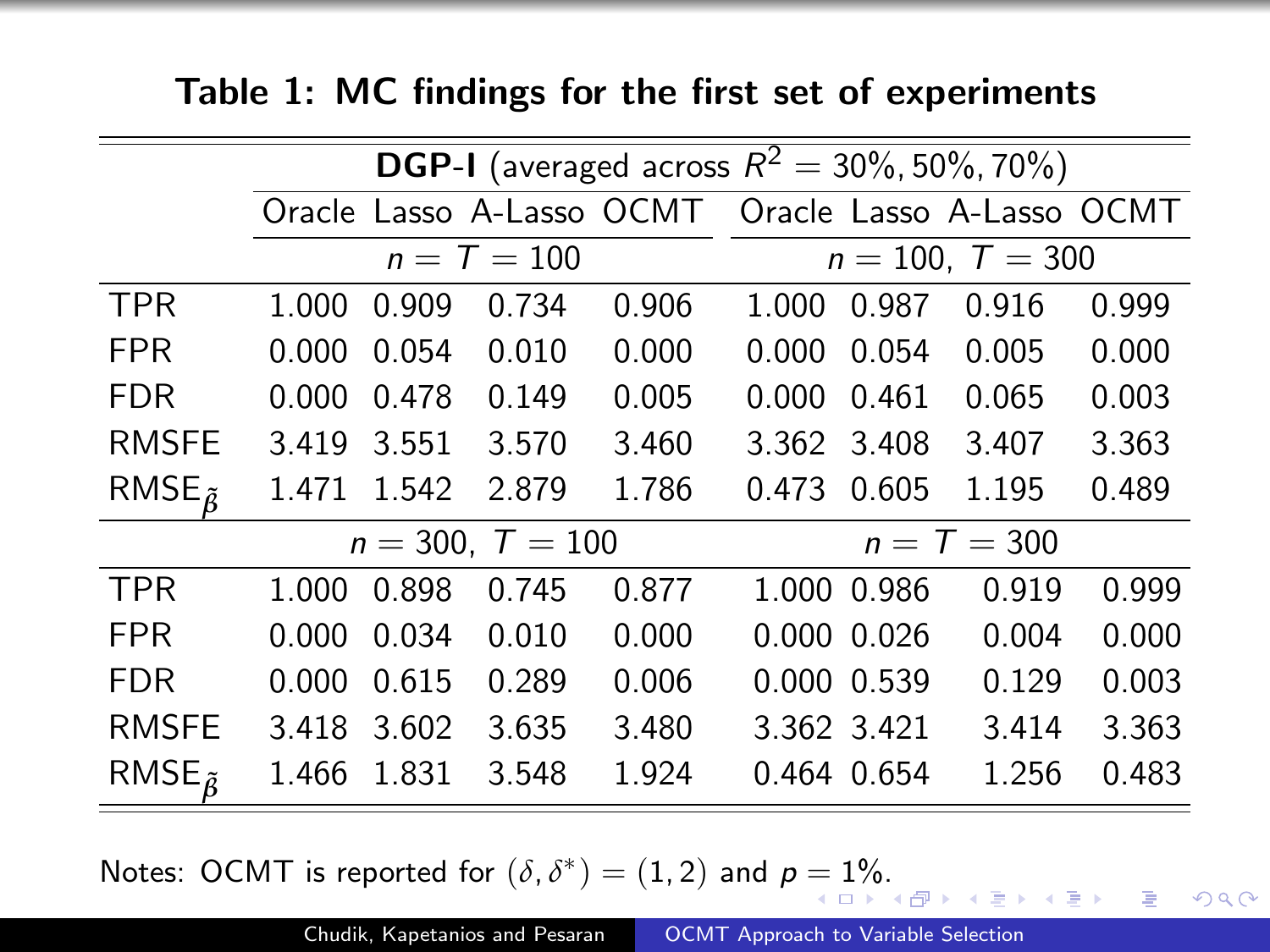<span id="page-49-0"></span> $y_t$  is generated in the same way as in the first set of designs, but we consider the following ways of generating  $\mathbf{x}_t$ :

DGP-II(a) Two pseudo-signal variables:

signal variables:  $x_{it} = (\varepsilon_{it} + \varepsilon_{t})/$ √ 2, for  $i = 1, 2, 3, 4$ , noise variables: (pseudo-signal)  $x_{5t} = \varepsilon_{5t} + \kappa x_{1t}$ ,  $x_{6t} = \varepsilon_{6t} + \kappa x_{2t}$ , (pure noise)  $x_{it} = (\varepsilon_{i-1,t} + \varepsilon_{it})$  / √ 2, for  $i > 6$ ,

where  $g_t$  ∼ IIDN (0, 1), and  $\varepsilon$ <sub>it</sub> ∼ IIDN (0, 1). We set  $\kappa = 1.33$ (to achieve 80% correlation between the signal and the pseudo-signal variables)

 $200$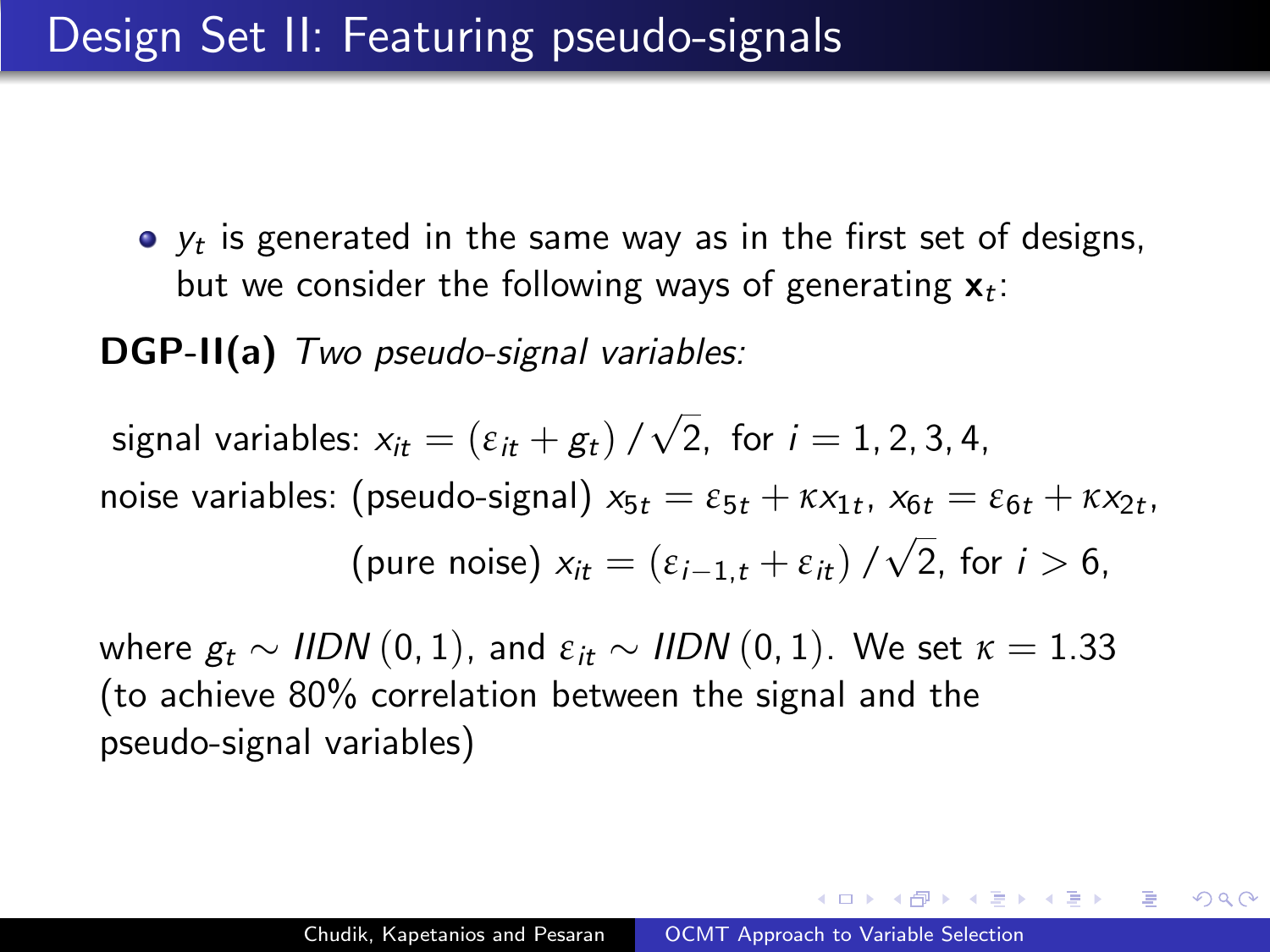<span id="page-50-0"></span>DGP-II-(b) All noise variables collinear with signals: x<sup>t</sup> ∼ IIDN (0, **Σ**<sup>x</sup> ) with the elements of **Σ**<sup>x</sup> given by 0.5|i−j<sup>|</sup> ,  $1 \le i, j \le n$ .

- DGP-II(b) corresponds to the interesting case where  $\theta_i \neq 0$ for all  $i = 1, 2, ..., n$ , but  $\sum_{j=k+1}^{n} |\theta_j| < \infty$ .
- When pseudo-signal variables are present  $(k^*>0)$ , the OCMT procedure is expected to pick up the pseudo-signals in DGP-II(a) with a high probability, but  $\tilde{\beta}$  remains consistent in the sense that  $\|\tilde{\beta} - \beta\|$  $\frac{2}{\epsilon} \rightarrow 0$  (see Theorem 2).  $\tilde{\beta}$  will be asymptotically less efficient than the estimates of the true model due to the presence of pseudo-signals.

桐 レースモ レースモ レー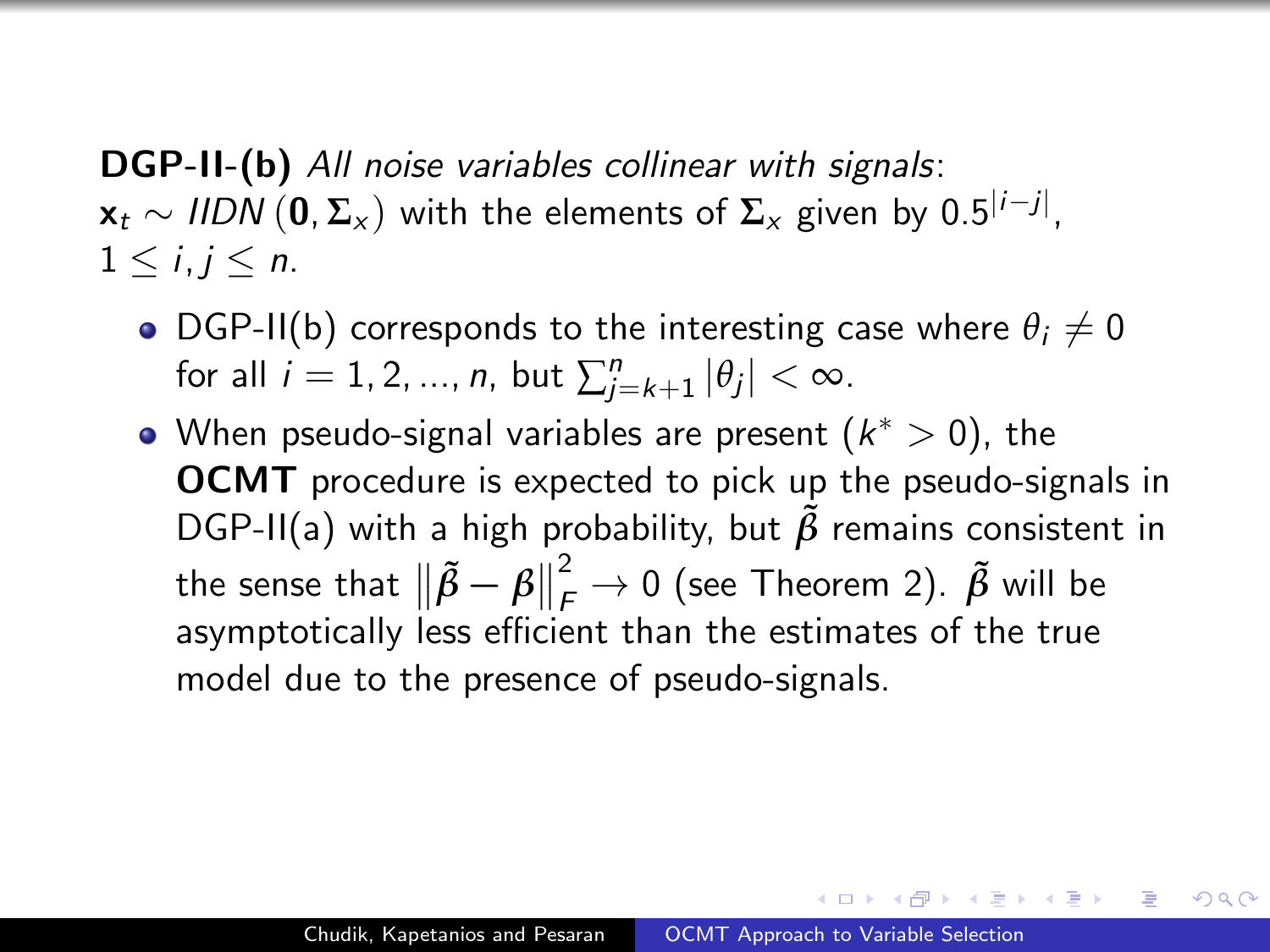|                     |             |                    |       | <b>DGP-II</b> (averaged across $R^2 = 30\%$ , 50%, 70%) |                 |                                                     |       |
|---------------------|-------------|--------------------|-------|---------------------------------------------------------|-----------------|-----------------------------------------------------|-------|
|                     |             |                    |       |                                                         |                 | Oracle Lasso A-Lasso OCMT Oracle Lasso A-Lasso OCMT |       |
|                     |             | $n = T = 100$      |       |                                                         |                 | $n = 100, T = 300$                                  |       |
| <b>TPR</b>          | 1.000 0.913 | 0.754              | 0.890 |                                                         | 1.000 0.993     | 0.944                                               | 1.000 |
| <b>FPR</b>          | 0.000 0.060 | 0.011              | 0.008 |                                                         | 0.000 0.062     | 0.005                                               | 0.014 |
| <b>FDR</b>          | 0.000 0.514 | 0.170              | 0.145 |                                                         | 0.000 0.508     | 0.077                                               | 0.225 |
| <b>RMSFE</b>        | 3.283 3.425 | 3.445              | 3.335 |                                                         | 3.226 3.274     | 3.269                                               | 3.234 |
| RMSE $_{\tilde{6}}$ | 0.989 1.499 | 2.455              | 1.619 |                                                         | 0.308 0.563     | 0.877                                               | 0.475 |
|                     |             | $n = 300, T = 100$ |       |                                                         |                 | $n = T = 300$                                       |       |
| <b>TPR</b>          | 1.000 0.904 | 0.765              | 0.859 |                                                         | 1.000 0.991     | 0.944                                               | 0.999 |
| <b>FPR</b>          | 0.000 0.037 | 0.011              | 0.003 |                                                         | $0.000$ $0.029$ | 0.005                                               | 0.004 |
| <b>FDR</b>          | 0.000 0.643 | 0.314              | 0.135 |                                                         | 0.000 0.578     | 0.142                                               | 0.217 |
| <b>RMSFE</b>        | 3.284 3.478 | 3.513              | 3.355 |                                                         | 3.226 3.290     | 3.279                                               | 3.234 |
| RMSE $_{\tilde{6}}$ | 0.979 1.773 | 3.162              | 1.726 |                                                         | 0.320 0.626     | 0.994                                               | 0.487 |

### Table 2: MC findings for the second set of experiments

Notes: OCMT is reported for  $(\delta, \delta^*) = (1, 2)$  $(\delta, \delta^*) = (1, 2)$  $(\delta, \delta^*) = (1, 2)$  and  $p = 1\%$  $p = 1\%$ [.](#page-50-0)

 $299$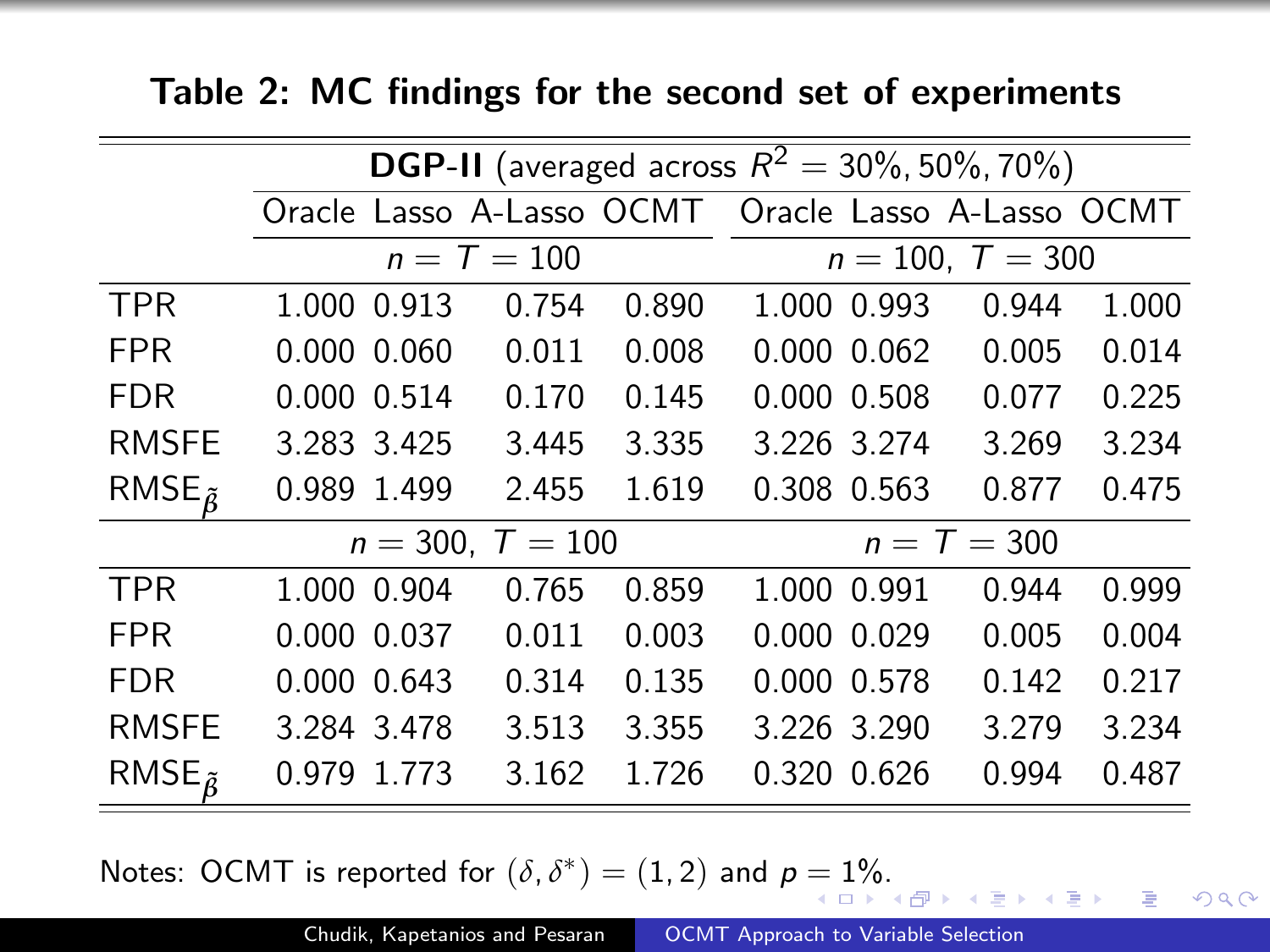<span id="page-52-0"></span>• Signal and noise variables  $\{x_{it}\}\$  are as in DGP-I(a) (see  $(10)-(11)$  $(10)-(11)$  $(10)-(11)$ ), but  $\beta$ 's are no longer equal to one in order to allow for zero net effects. We assume the fourth signal has zero net effect:

**DGP-III.** We set  $\beta_1 = \beta_2 = \beta_3 = 1$  and  $\beta_4 = -1.5$  This implies  $\theta_i \neq 0$  for  $i = 1, 2, 3$  and  $\theta_i = 0$  for  $i > 4$ .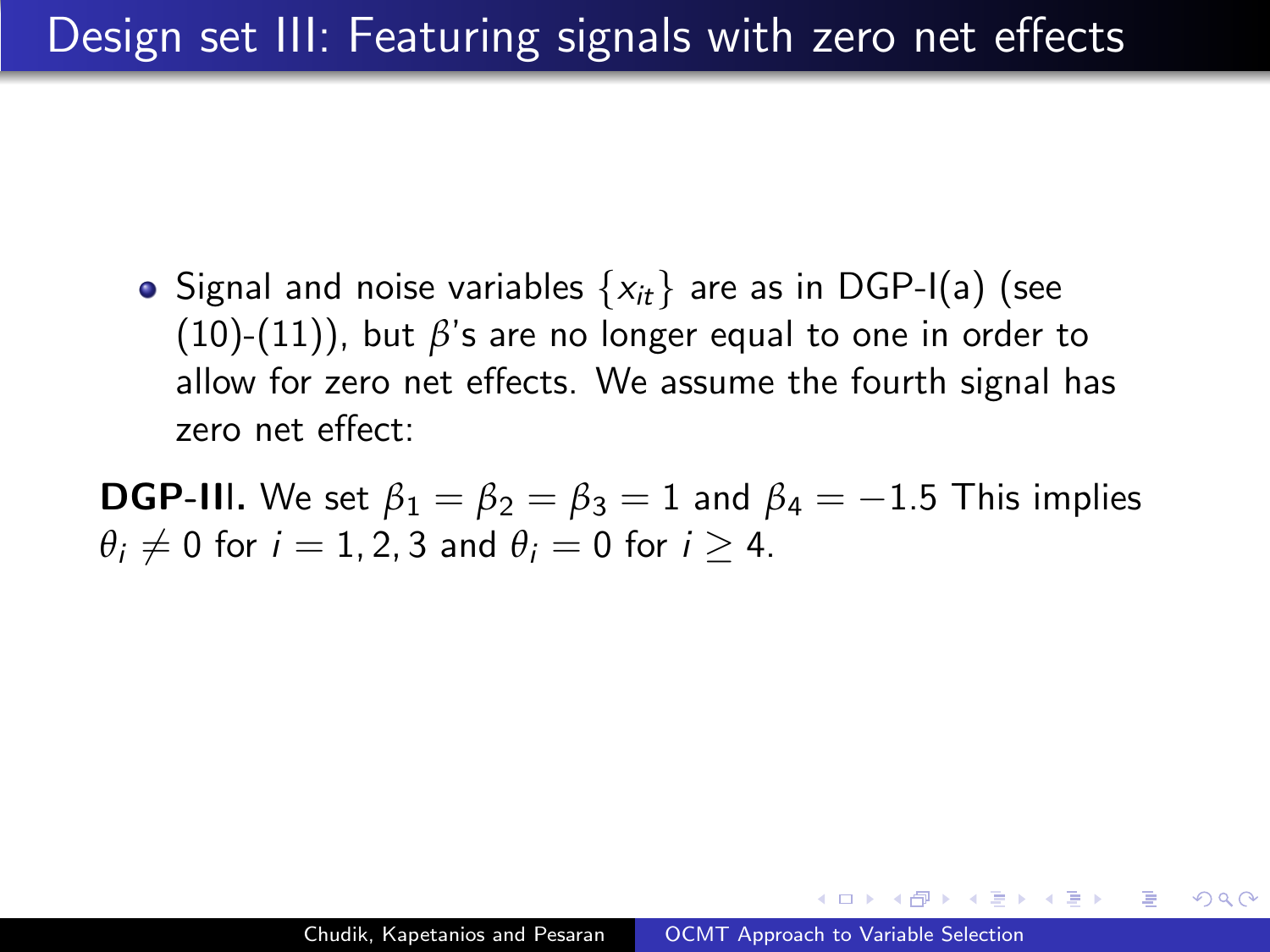|                     |                                                     |               |       | <b>DGP-III</b> (averaged across $R^2 = 30\%$ , 50%, 70%) |               |       |
|---------------------|-----------------------------------------------------|---------------|-------|----------------------------------------------------------|---------------|-------|
|                     | Oracle Lasso A-Lasso OCMT Oracle Lasso A-Lasso OCMT |               |       |                                                          |               |       |
|                     |                                                     | $n = T = 100$ |       | $n = 100, T = 300$                                       |               |       |
| <b>TPR</b>          | 1.000 0.883                                         | 0.768         | 0.726 | 1.000 0.998                                              | 0.984         | 0.997 |
| <b>FPR</b>          | 0.000 0.111                                         | 0.017         | 0.000 | $0.000$ $0.146$                                          | 0.010         | 0.000 |
| <b>FDR</b>          | 0.000 0.679                                         | 0.238         | 0.007 | 0.000 0.740                                              | 0.127         | 0.002 |
| <b>RMSFE</b>        | 2.105 2.341                                         | 2.301         | 2.265 | 2.072 2.141                                              | 2.103         | 2.074 |
| RMSE $_{\tilde{R}}$ | 0.404 2.324                                         | 2.340         | 2.145 | 0.128 0.717                                              | 0.568         | 0.222 |
|                     | $n = 300, T = 100$                                  |               |       |                                                          | $n = T = 300$ |       |
| <b>TPR</b>          | 1.000 0.829                                         | 0.724         | 0.670 | 1.000 0.992                                              | 0.972         | 0.991 |
| <b>FPR</b>          | $0.000$ $0.060$                                     | 0.016         | 0.000 | 0.000 0.071                                              | 0.011         | 0.000 |
| <b>FDR</b>          | 0.000 0.778                                         | 0.435         | 0.008 | 0.000 0.799                                              | 0.263         | 0.003 |
| <b>RMSFE</b>        | 2.113 2.431                                         | 2.393         | 2.309 | 2.070 2.174                                              | 2.121         | 2.077 |

Table 3: MC findings for the third set of experiments

Notes: OCMT is reported for  $(\delta, \delta^*) = (1, 2)$  $(\delta, \delta^*) = (1, 2)$  $(\delta, \delta^*) = (1, 2)$  and  $p = 1\%$  $p = 1\%$ [.](#page-52-0)

 $299$ 

э

RMSE*β***˜** 0.410 2.878 2.854 2.448 0.128 1.041 0.721 0.330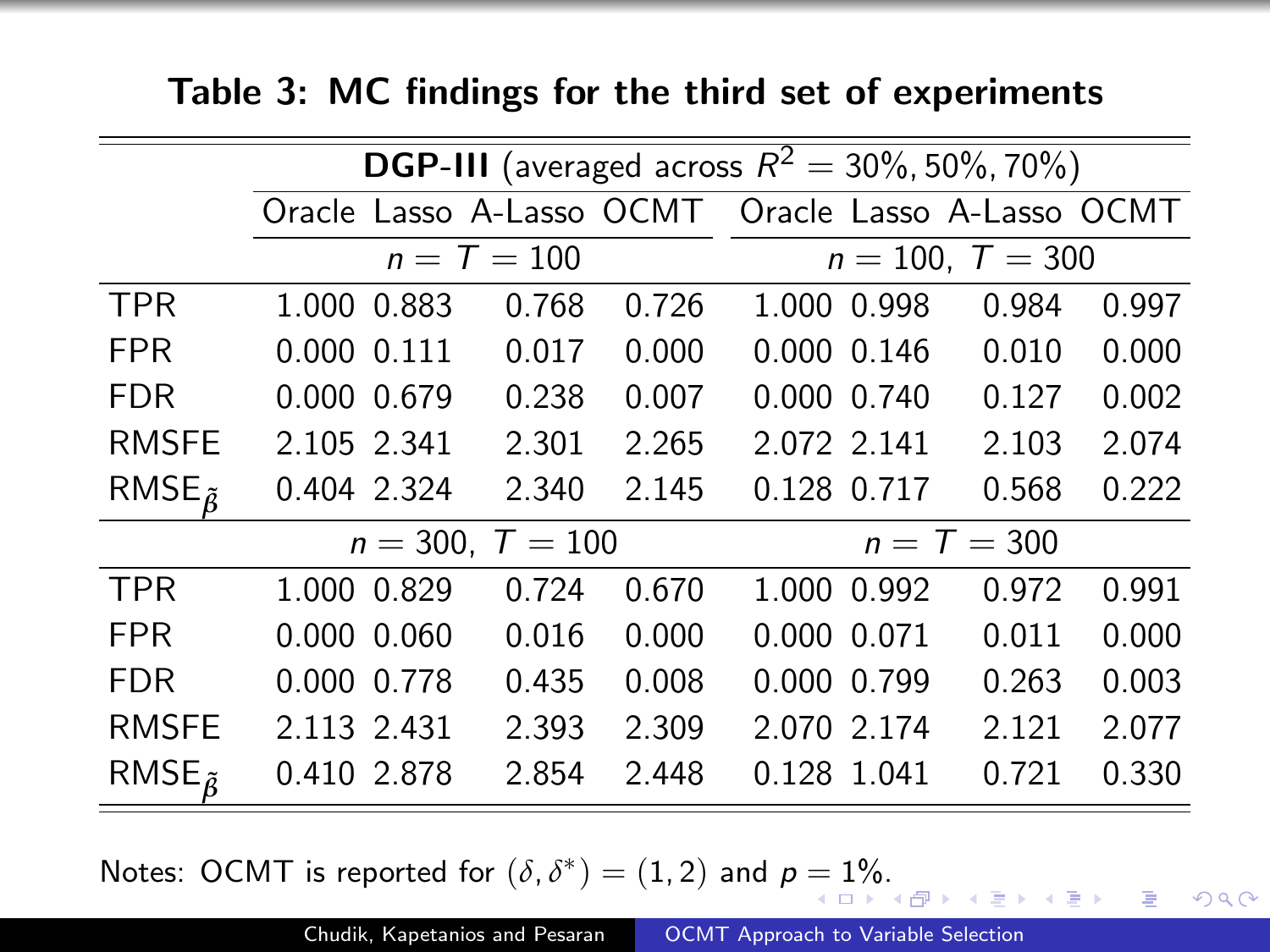<span id="page-54-0"></span>We allow for both, zero net effects as well as pseudo-signals:

**DGP-IV(a)** We generate  $x_t$  in the same way as in DGP-II(a) which features two pseudo-signal variables. We generate slope coefficients  $\beta_i$  as in DGP-III to ensure  $\theta_i \neq 0$  for  $i = 1, 2, 3$  and  $\theta_i = 0$  for  $i = 4$ .

**DGP-IV(b)** We generate  $x_t$  in the same way as in DGP-II(b), where all noise variables are collinear with signals. We set  $\beta_1 = -0.875$  and  $\beta_2 = \beta_3 = \beta_4 = 1$ . This implies  $\theta_i = 0$  for  $i = 1$  and  $\theta_i > 0$  for all  $i > 1$ .

母 トマミト マミト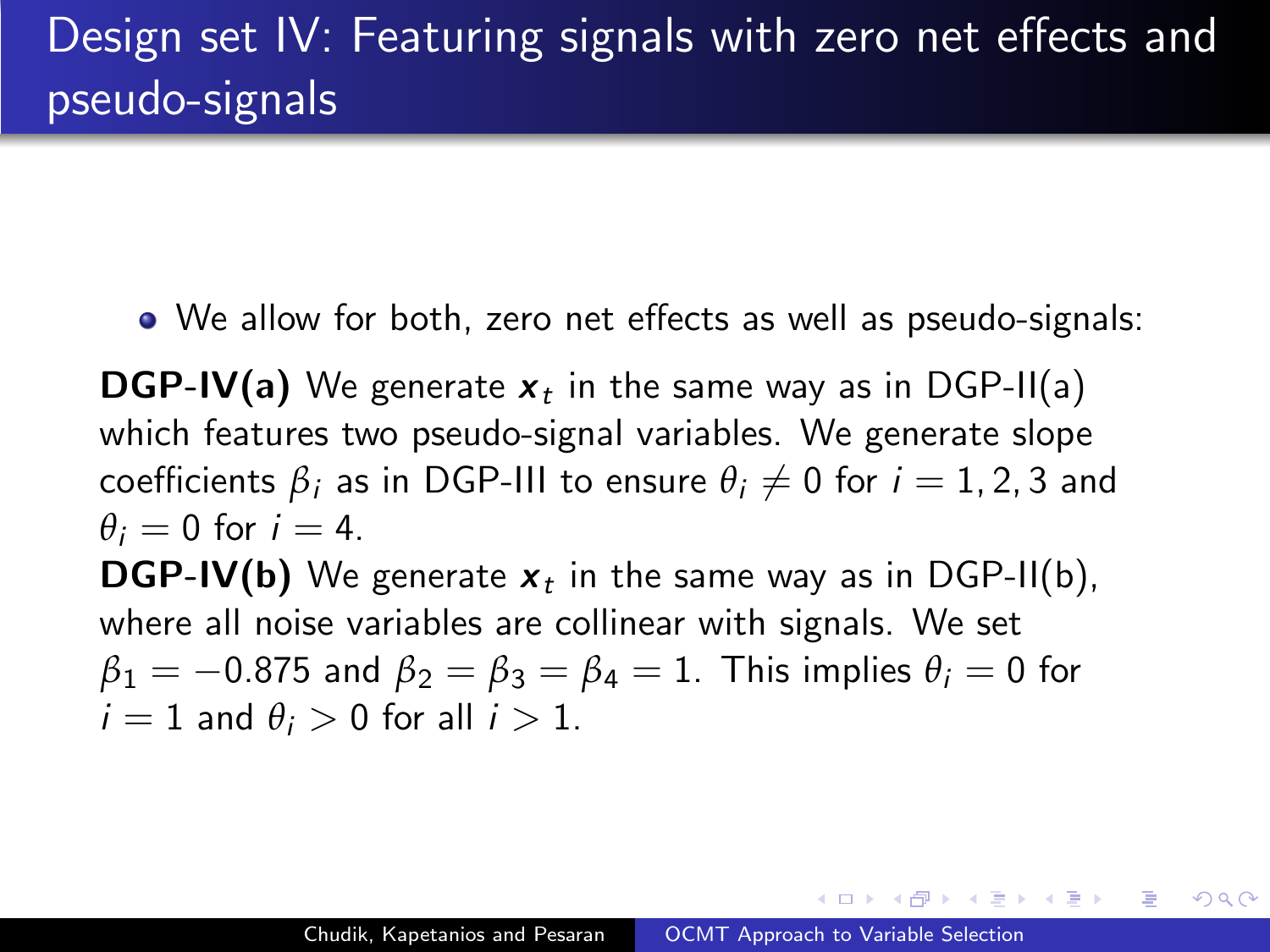|                     |       | <b>DGP-IV</b> (averaged across $R^2 = 30\%, 50\%, 70\%$ ) |                    |                                                     |       |       |                    |       |  |  |  |
|---------------------|-------|-----------------------------------------------------------|--------------------|-----------------------------------------------------|-------|-------|--------------------|-------|--|--|--|
|                     |       |                                                           |                    | Oracle Lasso A-Lasso OCMT Oracle Lasso A-Lasso OCMT |       |       |                    |       |  |  |  |
|                     |       |                                                           | $n = T = 100$      |                                                     |       |       | $n = 100, T = 300$ |       |  |  |  |
| <b>TPR</b>          | 1.000 | 0.843                                                     | 0.705              | 0.710                                               | 1.000 | 0.983 | 0.942              | 0.957 |  |  |  |
| <b>FPR</b>          | 0.000 | 0.095                                                     | 0.015              | 0.006                                               | 0.000 | 0.126 | 0.010              | 0.014 |  |  |  |
| <b>FDR</b>          | 0.000 | 0.641                                                     | 0.222              | 0.126                                               | 0.000 | 0.695 | 0.121              | 0.244 |  |  |  |
| <b>RMSFE</b>        | 2.240 | 2.445                                                     | 2.426              | 2.385                                               | 2.198 | 2.266 | 2.241              | 2.219 |  |  |  |
| RMSE $_{\tilde{6}}$ |       | 0.458 2.027                                               | 2.235              | 1.889                                               | 0.143 | 0.743 | 0.727              | 0.440 |  |  |  |
|                     |       |                                                           | $n = 300, T = 100$ |                                                     |       |       | $n = T = 300$      |       |  |  |  |
| <b>TPR</b>          | 1.000 | 0.794                                                     | 0.672              | 0.662                                               | 1.000 | 0.968 | 0.926              | 0.945 |  |  |  |
| <b>FPR</b>          | 0.000 | 0.051                                                     | 0.013              | 0.002                                               | 0.000 | 0.061 | 0.010              | 0.004 |  |  |  |
| <b>FDR</b>          | 0.000 | 0.740                                                     | 0.380              | 0.111                                               | 0.000 | 0.759 | 0.238              | 0.235 |  |  |  |
| <b>RMSFE</b>        | 2.238 | 2.514                                                     | 2.495              | 2.413                                               | 2.199 | 2.298 | 2.260              | 2.224 |  |  |  |
| RMSE $_{\tilde{6}}$ | 0.444 | 2.437                                                     | 2.665              | 2.100                                               | 0.145 | 0.985 | 0.855              | 0.510 |  |  |  |

Table 4: MC findings for the fourth set of experiments

Notes: OCMT is reported for  $(\delta, \delta^*) = (1, 2)$  $(\delta, \delta^*) = (1, 2)$  $(\delta, \delta^*) = (1, 2)$  and  $p = 1\%$  $p = 1\%$ [.](#page-54-0)

 $2990$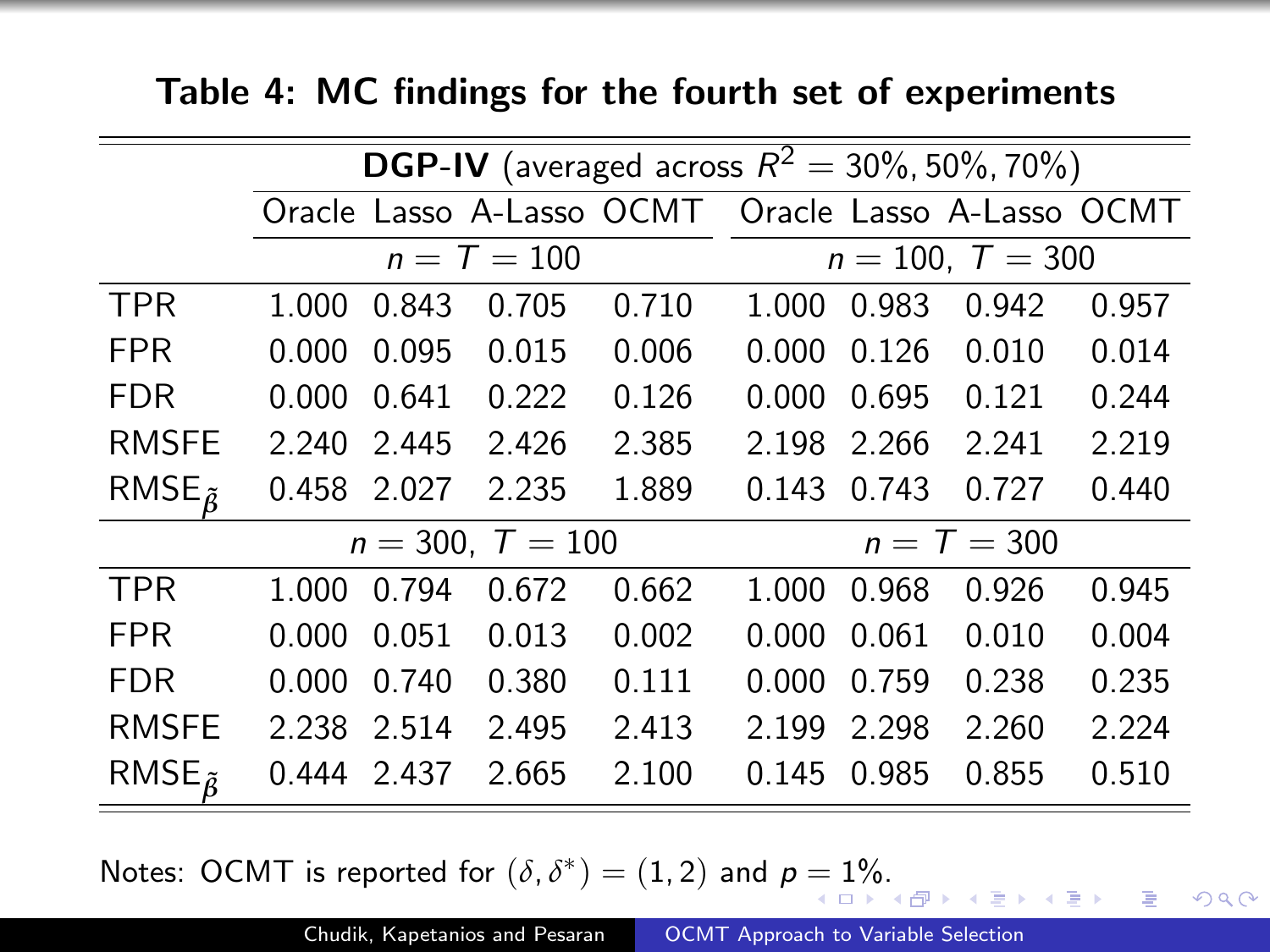<span id="page-56-0"></span>• In the fifth set of experiments, we consider  $k = n$  signal variables. MC Findings are reported assuming the first 11 variables are signals (as a benchmark).

 $\textbf{DGP-V}\:\: \beta_i = 1/i^2$  and  $\textbf{\textit{x}}_t \sim \textit{HDN}\left(\textbf{0}, \boldsymbol{\Sigma_\textbf{x}}\right)$  with the elements of  $\boldsymbol{\Sigma_\textbf{x}}$ given by  $0.5^{|i-j|}$ ,  $1 \le i,j \le n$ .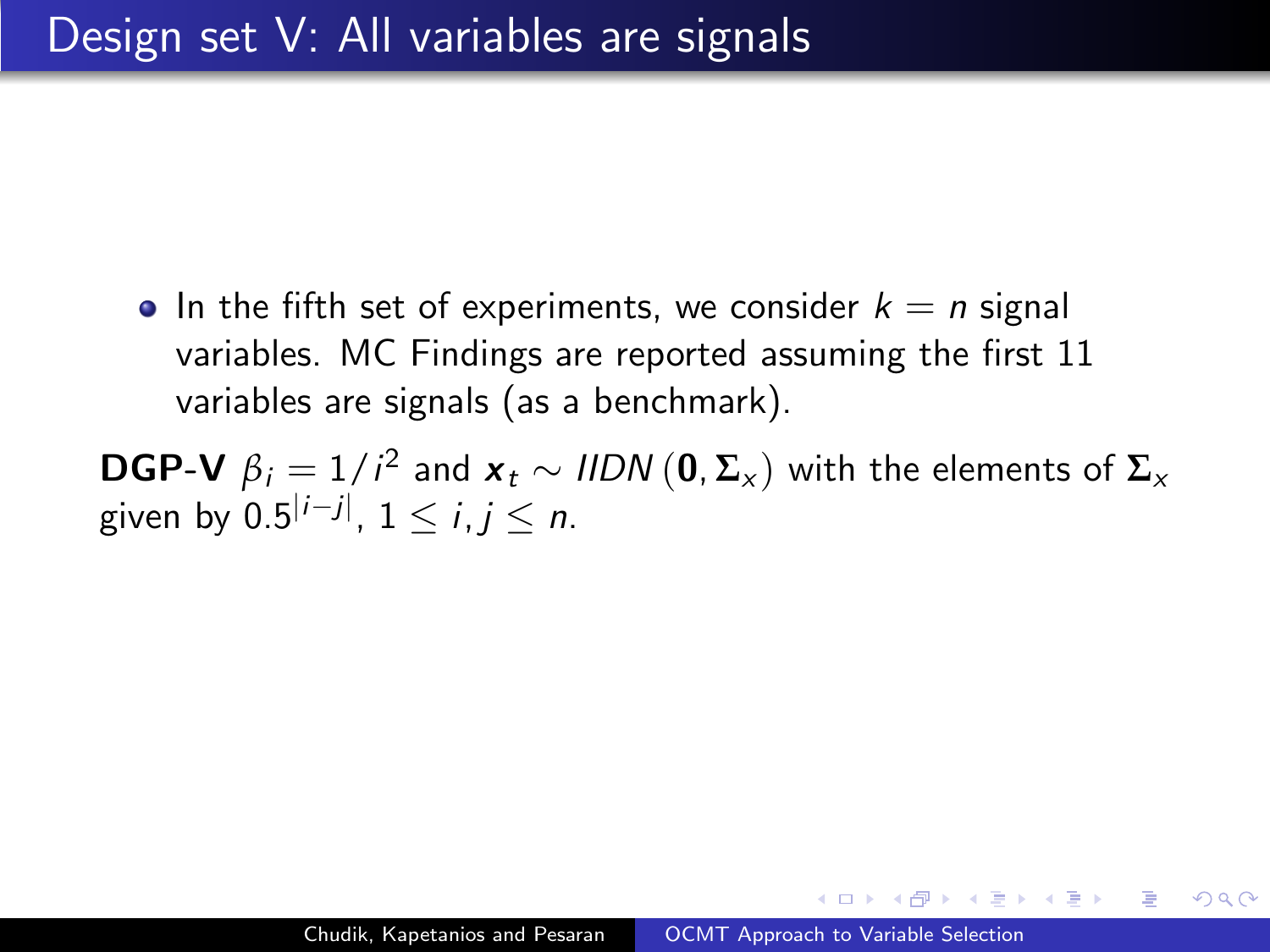### Table 5: MC findings for the fifth set of experiments

|                     |       |       |                    |       | <b>DGP-V</b> (averaged across $R^2 = 30\%$ , 50%, 70%) |       |                    |       |
|---------------------|-------|-------|--------------------|-------|--------------------------------------------------------|-------|--------------------|-------|
|                     |       |       |                    |       | Oracle* Lasso A-Lasso OCMT Oracle* Lasso A-Lasso OCMT  |       |                    |       |
|                     |       |       | $n = T = 100$      |       |                                                        |       | $n = 100, T = 300$ |       |
| $TPR^*$             | 1.000 | 0.270 | 0.122              | 0.197 | 1.000                                                  | 0.359 | 0.147              | 0.300 |
| $FPR^*$             | 0.000 | 0.049 | 0.002              | 0.000 | 0.000                                                  | 0.052 | 0.001              | 0.000 |
| $FDR^*$             | 0.000 | 0.474 | 0.058              | 0.006 | 0.000                                                  | 0.435 | 0.016              | 0.003 |
| <b>RMSFE</b>        | 1.371 | 1.362 | 1.358              | 1.326 | 1.311                                                  | 1.314 | 1.328              | 1.299 |
| RMSE $_{\tilde{6}}$ | 0.420 | 0.183 | 0.168              | 0.140 | 0.128                                                  | 0.068 | 0.086              | 0.050 |
|                     |       |       | $n = 300, T = 100$ |       |                                                        |       | $n = T = 300$      |       |
| $TPR^*$             | 1.000 | 0.244 | 0.131              | 0.185 | 1.000                                                  | 0.321 | 0.156              | 0.285 |
| $FPR^*$             | 0.000 | 0.031 | 0.004              | 0.000 | 0.000                                                  | 0.024 | 0.002              | 0.000 |
| $FDR^*$             | 0.000 | 0.635 | 0.159              | 0.008 | 0.000                                                  | 0.535 | 0.053              | 0.004 |
| <b>RMSFE</b>        | 1.372 | 1.380 | 1.366              | 1.328 | 1.313                                                  | 1.321 | 1.328              | 1.300 |
| RMSE $_{\tilde{6}}$ | 0.424 | 0.227 | 0.233              | 0.149 | 0.127                                                  | 0.076 | 0.089              | 0.049 |

Notes: OCMT is reported for  $(\delta, \delta^*) = (1, 2)$  and  $p = 1\%$ . (\*) Findings are reported assuming the first 11 variables are signals. .<br>K ロ ▶ K @ ▶ K 할 ▶ K 할 ▶ .. 할 ...

 $2990$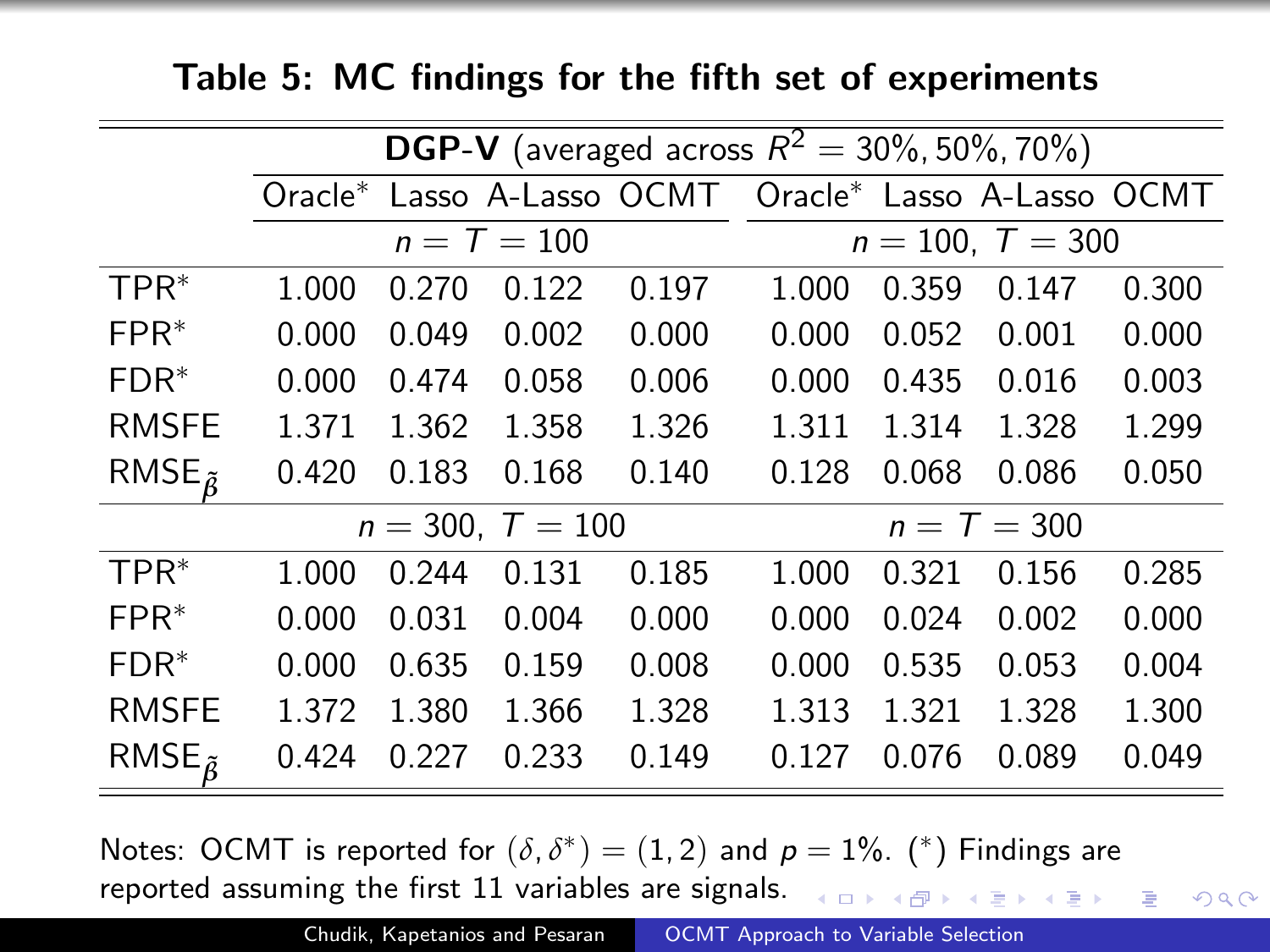## MC results: Lasso versus OCMT

- Although the OCMT on average beats Lasso in our set of experiments, it is not the case that Lasso is always outperformed by OCMT.
- There are instances, where Lasso beats OCMT, and none of the methods uniformly outperform others.
- **A-Lasso** improves on Lasso's FDR/FPR, but it worsens TPR.
- The trade-offs between the Lasso and OCMT depend, in large part, on the correlation of the signal variables.
	- An increased correlation between the signals tends to increase the size of the net effect coefficients, and therefore the power of OCMT improves.
	- **Lasso** tends to deteriorate with an increase in the correlation of signal variables, since the marginal contribution of the signals to the overall fit diminishes.

 $\langle \bigcap \mathbb{P} \rangle$   $\rightarrow$   $\langle \bigcap \mathbb{P} \rangle$   $\rightarrow$   $\langle \bigcap \mathbb{P} \rangle$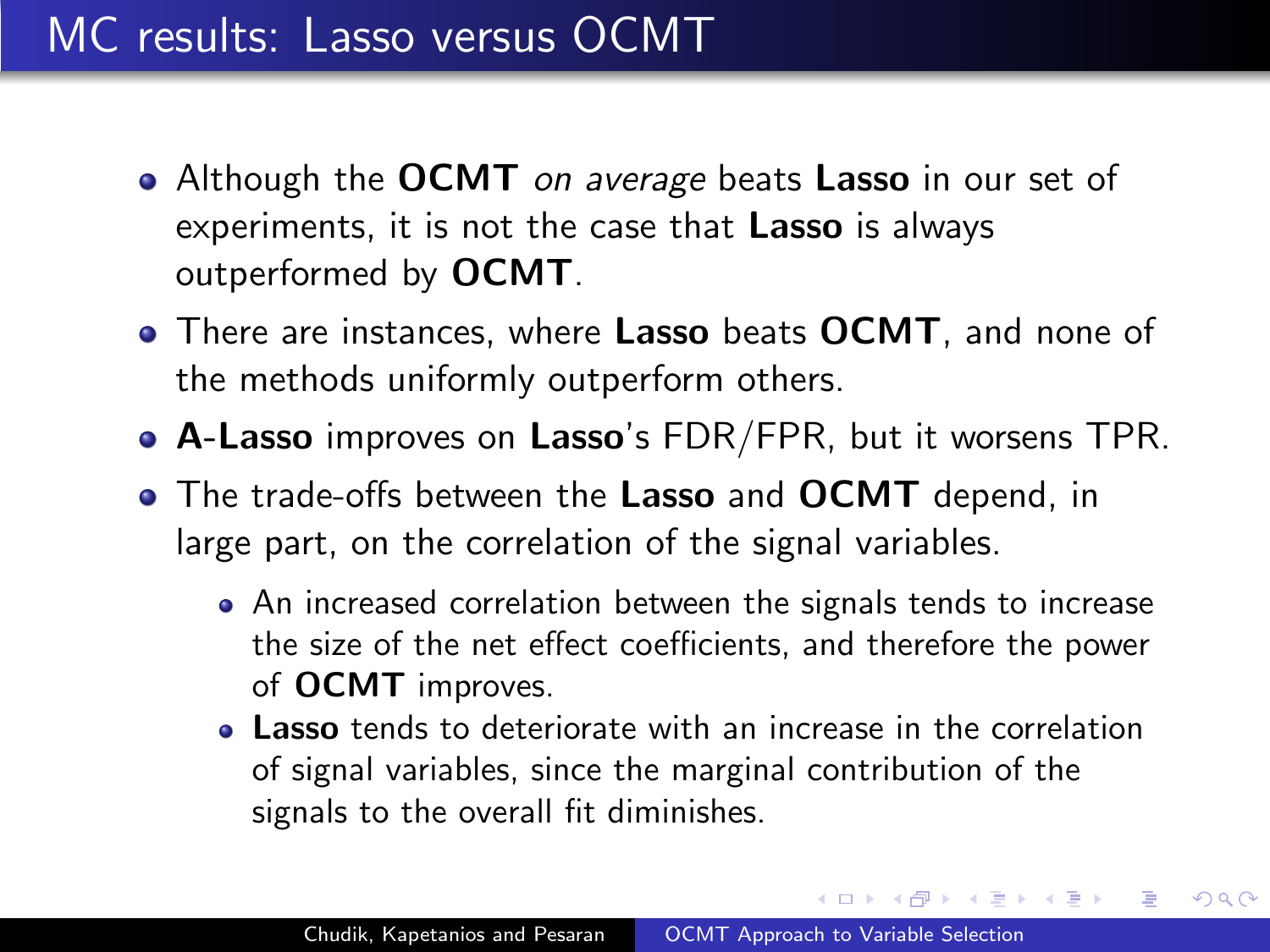- We also consider:
	- Hard thresholding (Zheng, Fan and Lv, 2014 JRSS)
	- **SICA** (Lv and Fan, 2009, Ann. Statist.). SICA stands for 'smooth integration of counting and absolute deviation' which refers to the type of penalty function used.
	- Boosting methods: We implement the boosting method proposed by Buhlmann (2006, Ann. Statist.) and consider two step sizes,  $v = 0.1$  (recommended by Buhlmann), and  $v = 1$ .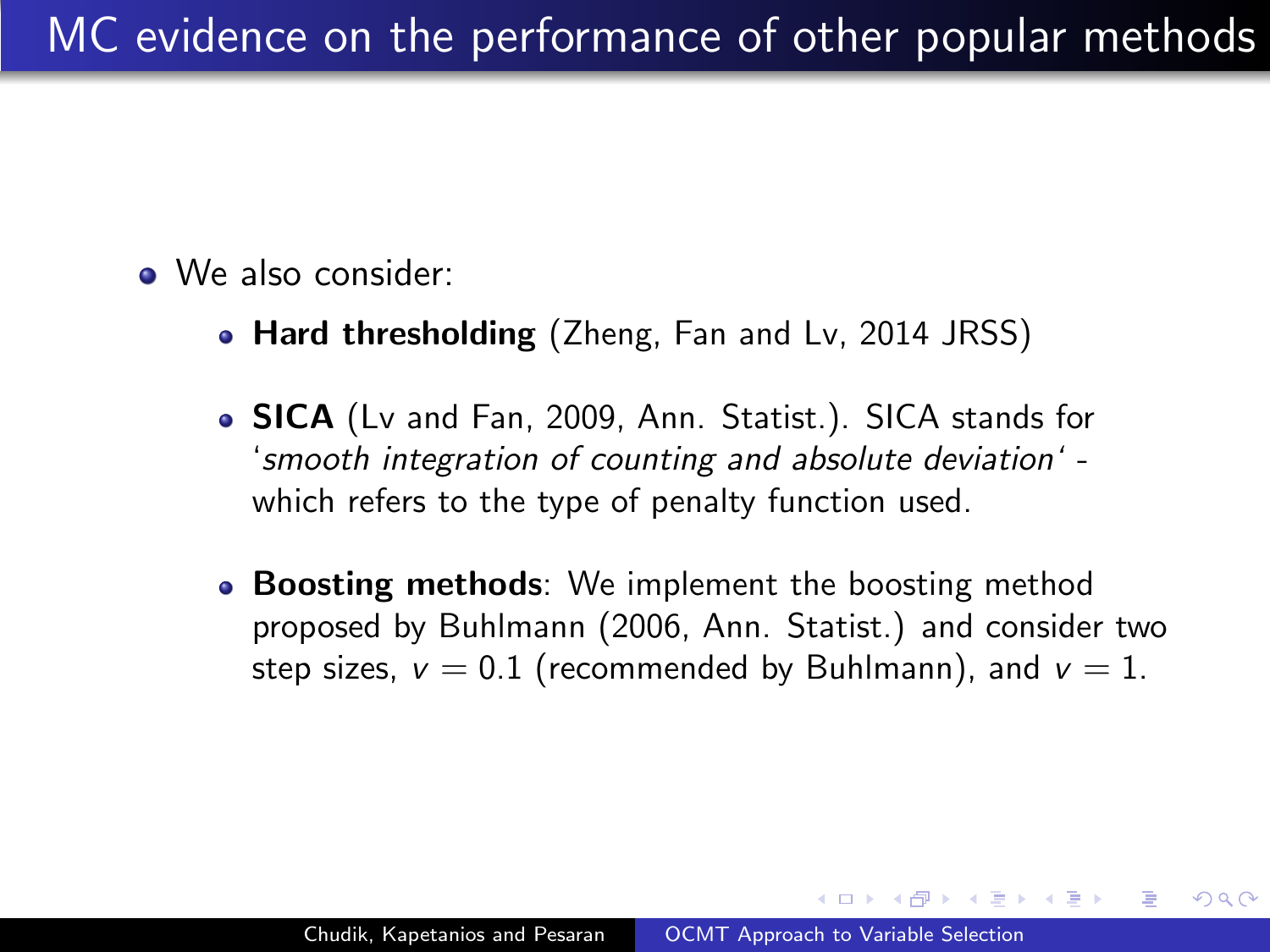#### Penalties

• Consider the penalised least squares

$$
\min_{\beta} Q(\beta), Q(\beta) = (2\mathcal{T})^{-1} \left\| \mathbf{y} - \sum_{i=1}^{n} \beta_{i} \mathbf{x}_{i} \right\|_{2}^{2} + \left\| P_{\lambda}(\beta) \right\|_{1},
$$

where we use the compact notation  $P_{\lambda} (\boldsymbol{\beta}) = P_{\lambda} (|\boldsymbol{\beta}|) = [p_{\lambda} (|\beta_1|), p_{\lambda} (|\beta_2|), ..., p_{\lambda} (|\beta_n|)]'.$ 

Depending on the choice of the penalty function, we obtain:

Lasso:  $p_{\lambda}$   $(b) = \lambda b$ SICA:  $p_{\lambda}$  (b) =  $\lambda$  (a + 1) b/ (a + b) with a = 10<sup>-4</sup> Hard thresholding:  $p_{\lambda} \left( b \right) = \frac{1}{2}$ 2  $\left\{\lambda^2 - (\lambda - b)^2\right\}$  $\left. \begin{array}{c} 2 \ + \end{array} \right\}$  ,  $b \geq 0$ .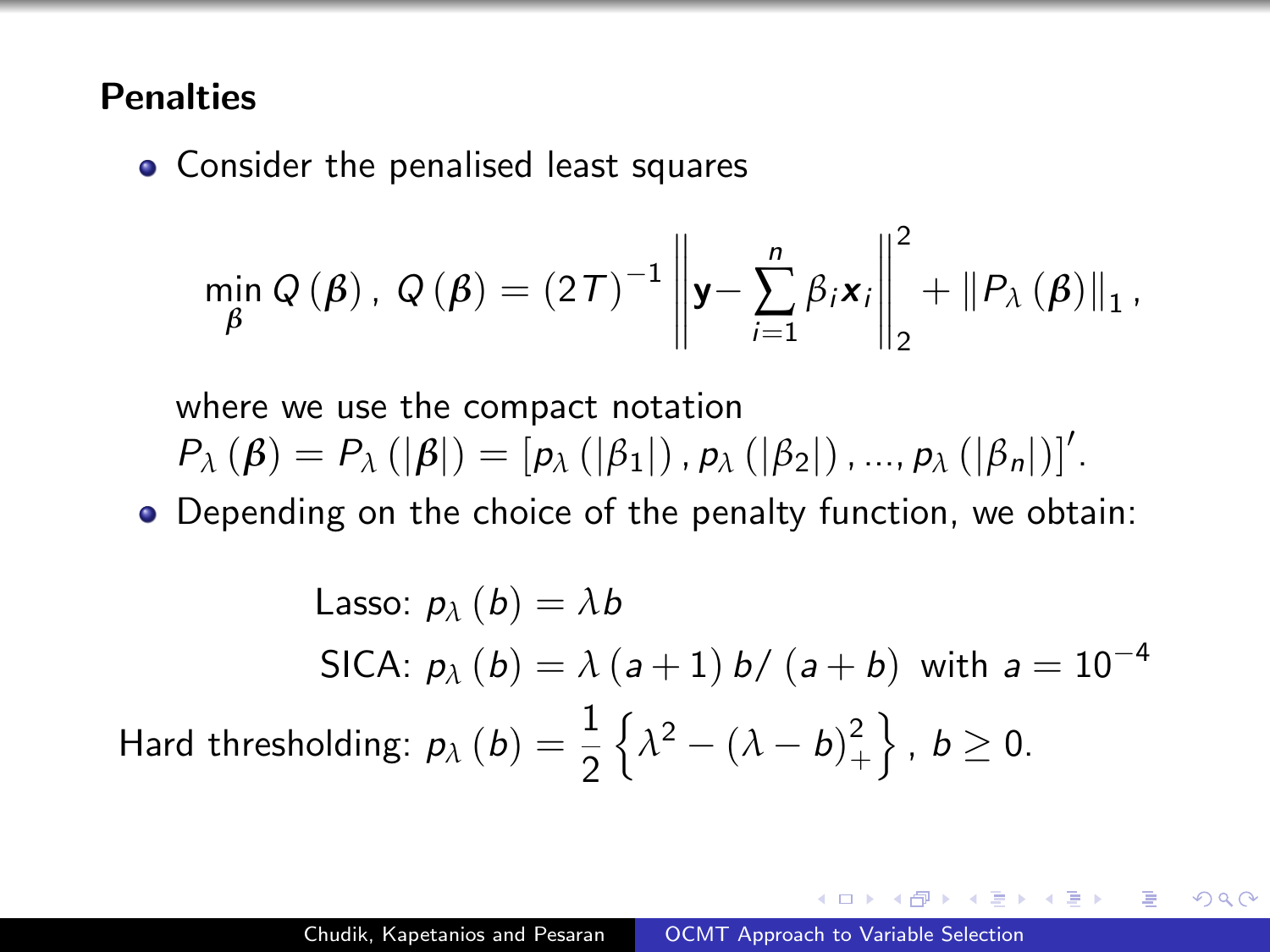This figure (taken from Lv and Fan, 2009, Ann. Statist.) illustrates the role of SICA (for different values of a) and Lasso ( $a = \infty$ ) penalties.



Chudik, Kapetanios and Pesaran | [OCMT Approach to Variable Selection](#page-0-0)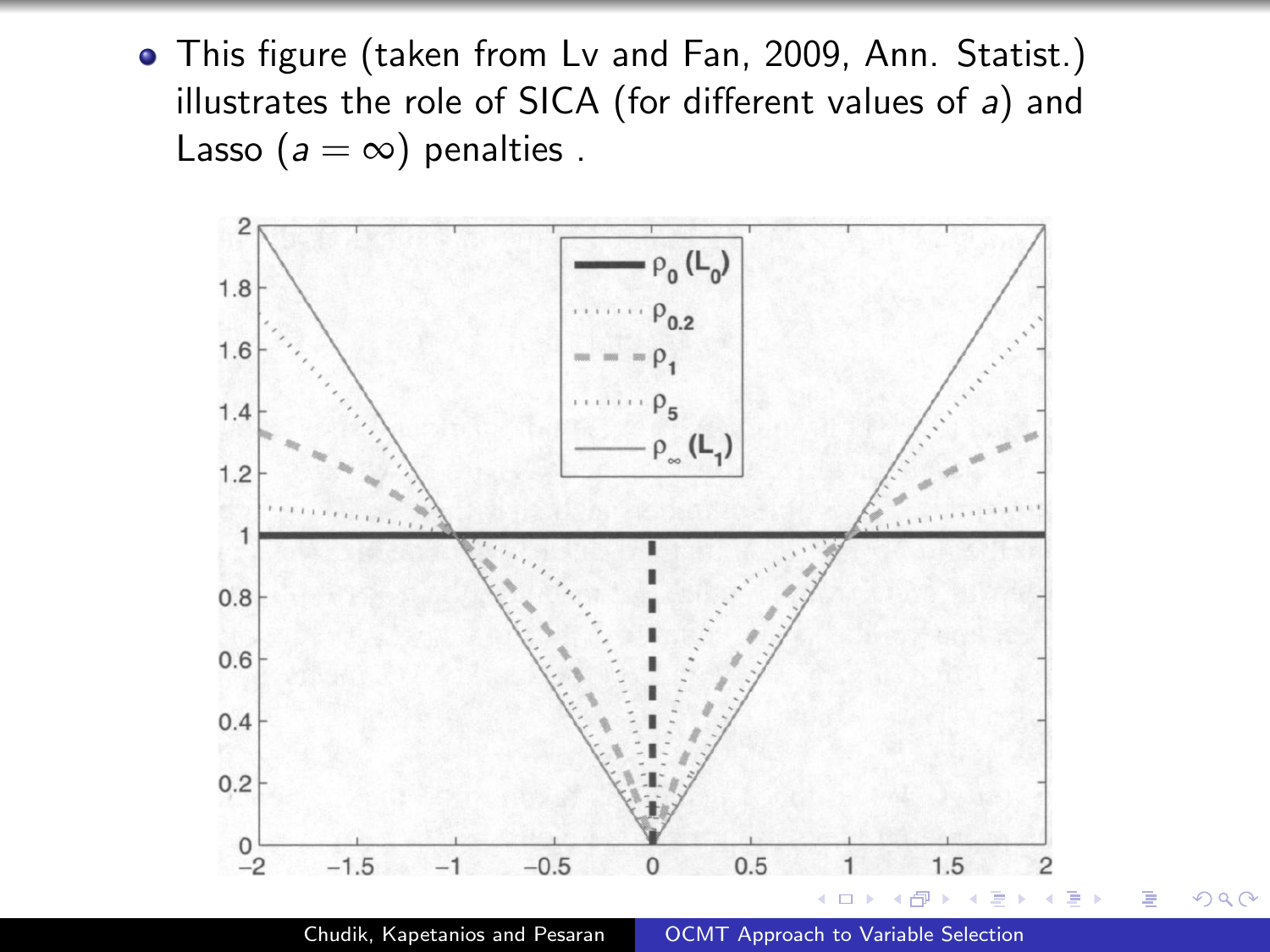## Computational demands: OCMT vs. other methods

- Computational demands of data-rich methods can be a problem in certain applications.
- OCMT is simple and fast. It takes less than 0.01 seconds to apply the OCMT in Matlab to a sample of  $n = 300$  variables and  $T = 100$  observations using a laptop.
- In contrast, penalised regressions are much more demanding. They take us about 200 to 10,000 times longer than the OCMT using the same hardware.
- The boosting method (with 500 iterations) is less demanding than the penalised regression methods - it takes 'only' about 50 times longer than OCMT.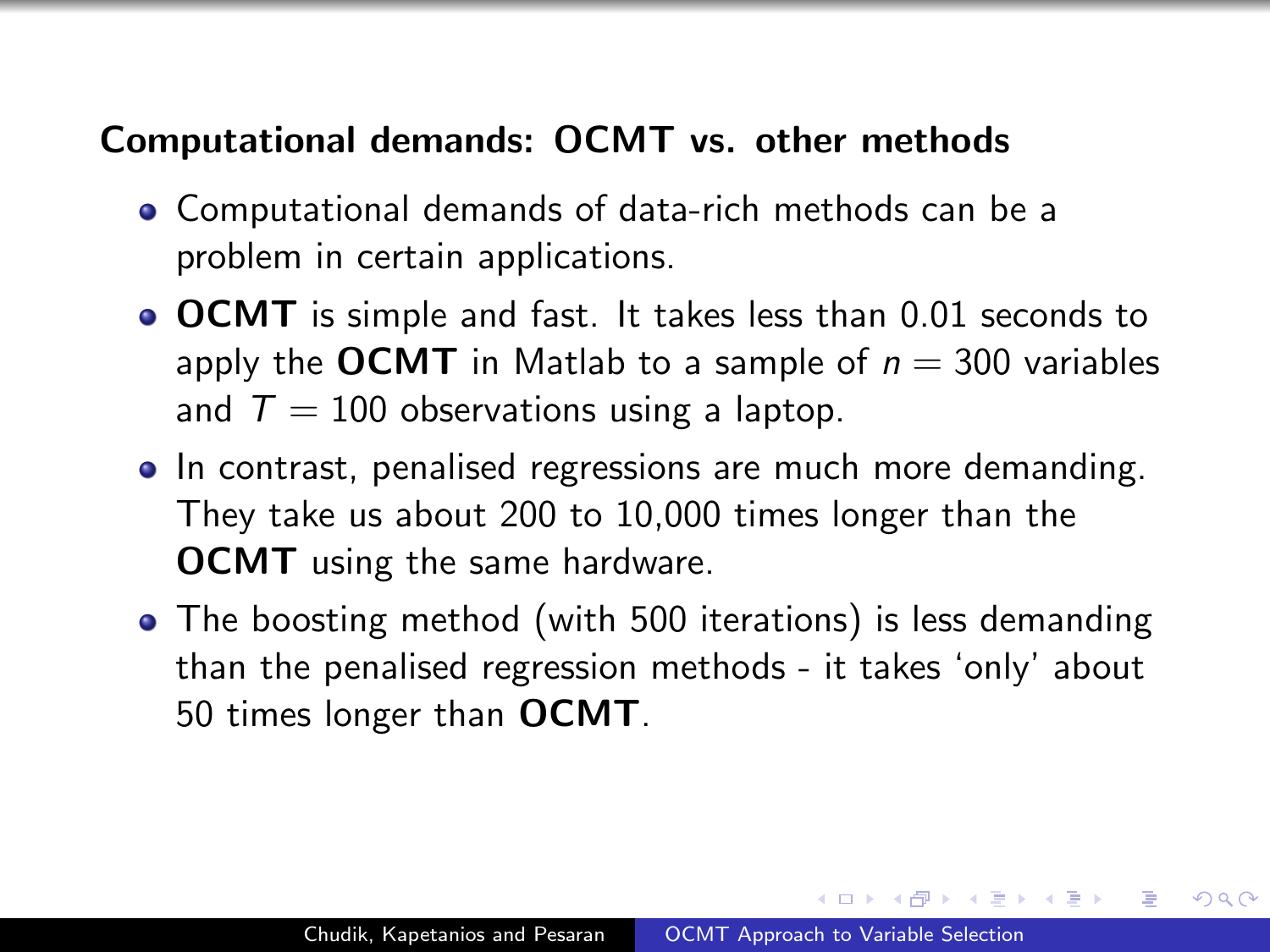# MC results on the performance of OCMT, Lasso, Hard, Sica and Boosting methods

• We show the following statistics:

- TPR, FPR and FDR (as before)
- RMSFE relative to the benchmark Oracle method (rRMSFE)
- RMSE*β***˜** relative to the benchmark Oracle method (rRMSE*β***˜**)
- $\bullet$  the probability that regressors 1, 2, ..., k are among the selected  $(\hat{\pi}_k)$ , and the probability of selecting the correct model  $(\hat{\pi})$ .
- In addition to  $\hat{\pi}$ , we also report the probability of selecting pseudo-true model with all pseudo-signals, denoted by  $\hat{\pi}^*$  in DGP-II(a) and DGP-IV(a).
- The benchmark model in DGP-V consists of the first 11 variables.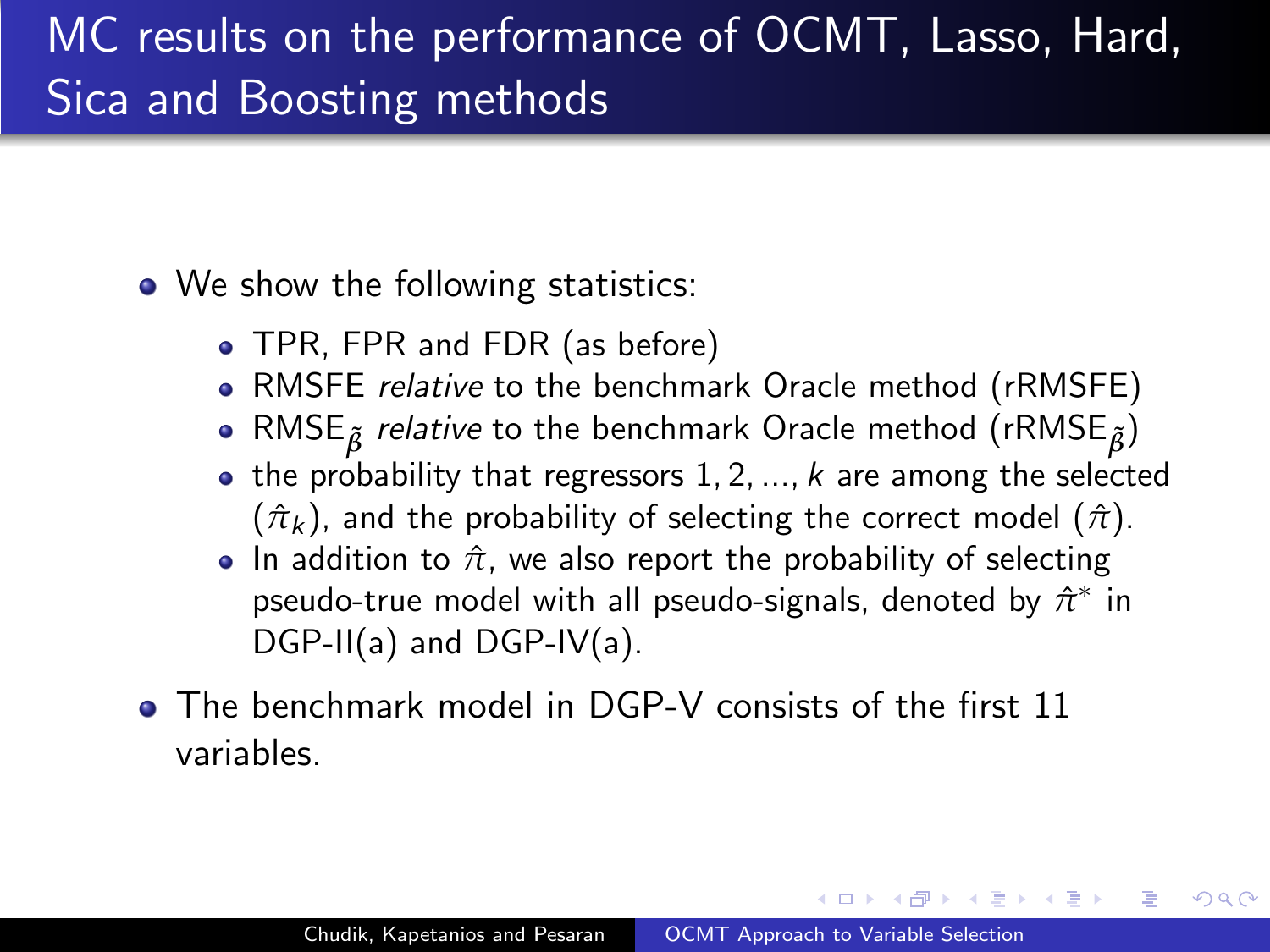#### Table 7: Additional MC Findings for DGP-I(a)

|             | $\mathsf{n}$ | <b>TPR</b> | <b>FPR</b>    | FDR           | rRMSFE rRMSE $_{\tilde{B}}$ |       | $\hat{\pi}_k$ | $\hat{\pi}$ |
|-------------|--------------|------------|---------------|---------------|-----------------------------|-------|---------------|-------------|
| <b>OCMT</b> | 100          | 0.9770     | 0.0001        | 0.0029        | 1.001                       | 1.046 |               | 0.946 0.933 |
|             | 300          | 0.9665     | 0.0001        | 0.0036        | 1.003                       | 1.084 | 0.930         | 0.915       |
| Lasso       | 100          | 0.9726     | 0.0546        | 0.4690        | 1.021                       | 1.512 | 0.908         | 0.091       |
|             | 300          | 0.9675     | 0.0285        | 0.5619        | 1.029                       | 1.718 | 0.895         | 0.061       |
| A-Lasso     | 100          | 0.8927     |               | 0.0060 0.0879 | 1.022                       | 2.427 |               | 0.698 0.542 |
|             | 300          | 0.8972     | 0.0061        | 0.1768        | 1.030                       | 2.867 |               | 0.712 0.456 |
| Sica        | 100          |            | 0.6796 0.0051 | 0.0960        | 1.054                       | 5.545 |               | 0.339 0.231 |
|             | 300          | 0.6199     | 0.0011        | 0.0723        | 1.066                       | 6.785 | 0.267         | 0.211       |
| Hard        | 100          | 0.6808     | 0.0016        | 0.0361        | 1.051                       | 5.798 |               | 0.405 0.361 |
|             | 300          | 0.6447     | 0.0005        | 0.0372        | 1.060                       | 6.638 |               | 0.362 0.334 |
| Boosting    | 100          | 0.9853     | 0.3356 0.8884 |               | 1.062                       | 3.695 | 0.945         | 0.000       |
|             | 300          | 0.9810     | 0.2748        | 0.9536        | 1.116                       | 6.708 | 0.933         | 0.000       |

Summary statistics are averaged across  $\mathcal T$  and  $\mathcal R^2$ 

Notes: OCMT is reported for  $(\delta, \delta^*) = (1, 2)$  and  $p = 1\%$ , and boosting is reported for  $v = 0.1$ .

イロメ イ母メ イヨメ イヨメー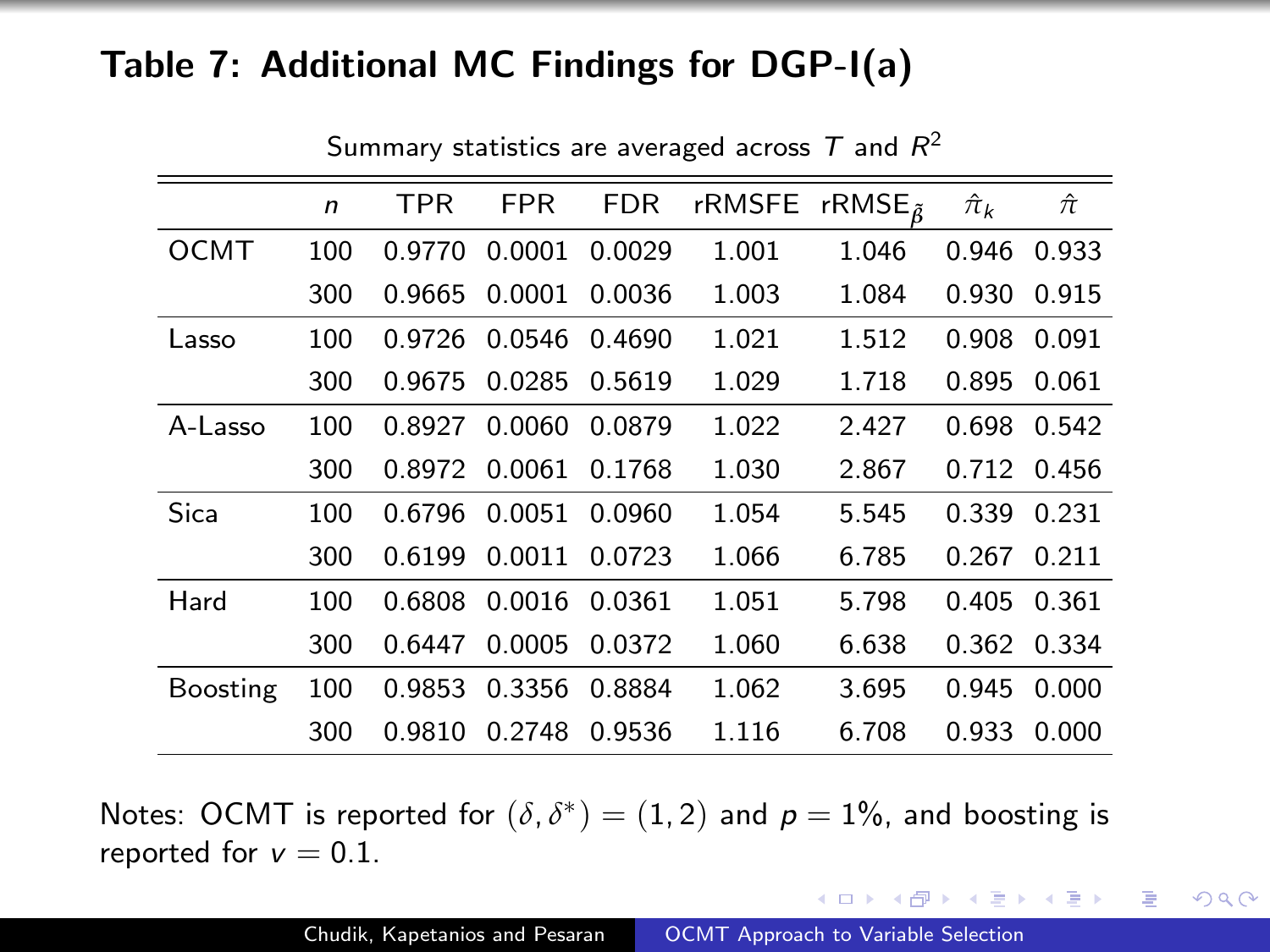#### Table 8: Additional MC Findings for DGP-I(b)

|             | $\mathsf{n}$ | <b>TPR</b> | <b>FPR</b>    | FDR           | rRMSFE rRMSE $_{\tilde{B}}$ |       | $\hat{\pi}_k$ | $\hat{\pi}$ |
|-------------|--------------|------------|---------------|---------------|-----------------------------|-------|---------------|-------------|
| <b>OCMT</b> | 100          | 0.9770     |               | 0.0002 0.0047 | 1.002                       | 1.054 | 0.945         | 0.924       |
|             | 300          | 0.9683     | 0.0001        | 0.0051        | 1.003                       | 1.079 | 0.931         | 0.908       |
| Lasso       | 100          | 0.9719     | 0.0550        | 0.4745        | 1.021                       | 1.504 | 0.905         | 0.086       |
|             | 300          | 0.9681     | 0.0299        | 0.5821        | 1.028                       | 1.716 | 0.896         | 0.052       |
| A-Lasso     | 100          | 0.8910     | 0.0061        | 0.0892        | 1.023                       | 2.427 |               | 0.697 0.544 |
|             | 300          | 0.8961     | 0.0057        | 0.1808        | 1.029                       | 2.788 |               | 0.707 0.447 |
| Sica        | 100          | 0.6747     | 0.0051        | 0.0992        | 1.057                       | 5.615 |               | 0.332 0.232 |
|             | 300          | 0.6135     | 0.0012        | 0.0796        | 1.071                       | 6.908 | 0.259         | 0.206       |
| Hard        | 100          | 0.6735     | 0.0016 0.0373 |               | 1.054                       | 6.012 |               | 0.391 0.352 |
|             | 300          | 0.6352     | 0.0006        | 0.0410        | 1.064                       | 6.598 |               | 0.348 0.322 |
| Boosting    | 100          | 0.9836     |               | 0.3217 0.8839 | 1.064                       | 3.657 | 0.940         | 0.000       |
|             | 300          | 0.9804     | 0.2583        | 0.9507        | 1.118                       | 6.436 | 0.930         | 0.000       |

Summary statistics are averaged across  $\mathcal T$  and  $\mathcal R^2$ 

Notes: OCMT is reported for  $(\delta, \delta^*) = (1, 2)$  and  $p = 1\%$ , and boosting is reported for  $v = 0.1$ .

イロメ イ母メ イヨメ イヨメー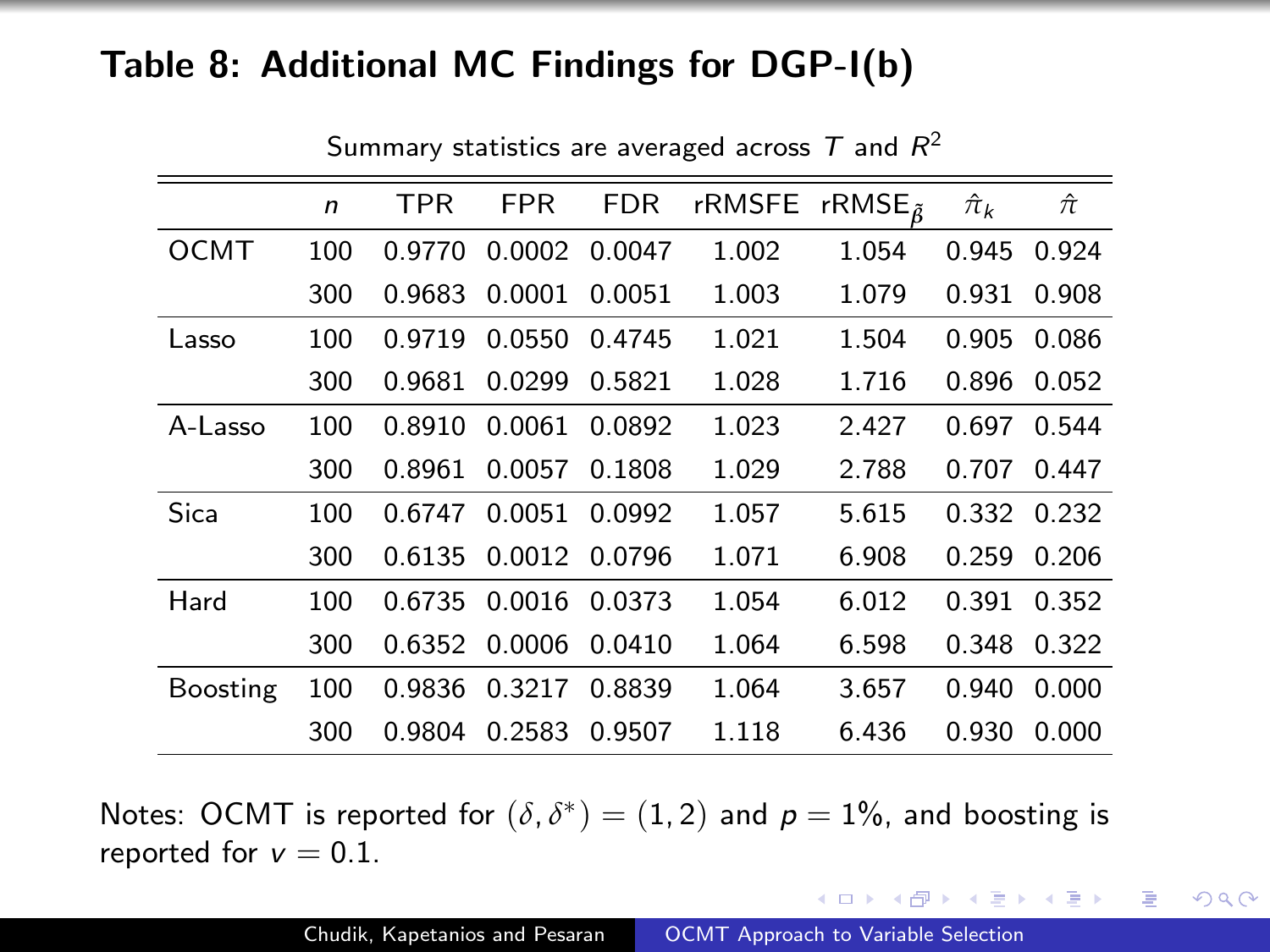#### Table 9: Additional MC Findings for DGP-I(c)

|             | $\mathsf{n}$ | <b>TPR</b> | <b>FPR</b> | <b>FDR</b>    | rRMSFE rRMSE $_{\tilde{R}}$ |       | $\hat{\pi}_k$ | $\hat{\pi}$ |
|-------------|--------------|------------|------------|---------------|-----------------------------|-------|---------------|-------------|
| <b>OCMT</b> | 100          | 0.9774     | 0.0001     | 0.0023        | 1.001                       | 1.080 | 0.945         | 0.936       |
|             | 300          | 0.9687     | 0.0001     | 0.0027        | 1.003                       | 1.110 | 0.933         | 0.923       |
| Lasso       | 100          | 0.9742     | 0.0412     | 0.4104        | 1.018                       | 1.442 | 0.913         | 0.118       |
|             | 300          | 0.9712     | 0.0214     | 0.5012        | 1.024                       | 1.615 | 0.905         | 0.079       |
| A-Lasso     | 100          | 0.8920     |            | 0.0042 0.0649 | 1.022                       | 2.441 |               | 0.697 0.577 |
|             | 300          | 0.8965     | 0.0037     | 0.1221        | 1.026                       | 2.763 | 0.706         | 0.518       |
| Sica        | 100          | 0.7091     | 0.0050     | 0.0934        | 1.048                       | 5.065 | 0.378         | 0.260       |
|             | 300          | 0.6520     | 0.0012     | 0.0746        | 1.059                       | 6.148 | 0.305         | 0.237       |
| Hard        | 100          | 0.6901     | 0.0017     | 0.0339        | 1.049                       | 5.819 | 0.409         | 0.372       |
|             | 300          | 0.6549     | 0.0005     | 0.0349        | 1.057                       | 6.527 | 0.365         | 0.340       |
| Boosting    | 100          | 0.9871     | 0.3272     | 0.8852        | 1.059                       | 5.203 | 0.951         | 0.000       |
|             | 300          | 0.9835     | 0.2124     | 0.9406        | 1.090                       | 6.991 | 0.940         | 0.000       |

Summary statistics are averaged across  $\mathcal T$  and  $\mathcal R^2$ 

Notes: OCMT is reported for  $(\delta, \delta^*) = (1, 2)$  and  $p = 1\%$ , and boosting is reported for  $v = 0.1$ .

イロメ イ母メ イヨメ イヨメー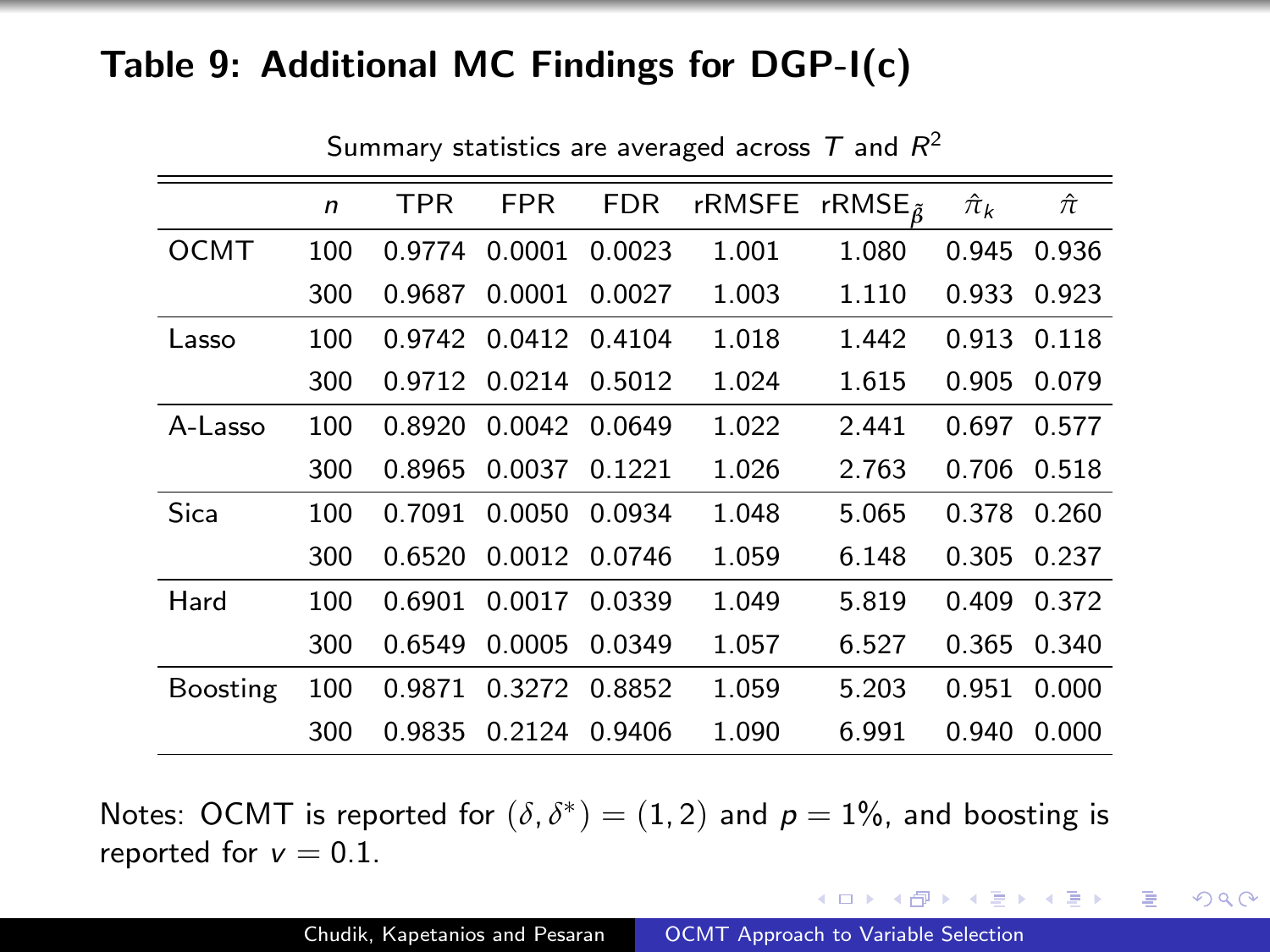## **Table 10: Additional MC Findings for DGP-I(d),**  $\omega = 0.2$  (low pair-wise correlation of signals)

|             |              |        |            |            | Summary statistics are averaged across 1 and $K^-$ |                      |               |             |
|-------------|--------------|--------|------------|------------|----------------------------------------------------|----------------------|---------------|-------------|
|             | $\mathsf{n}$ | TPR    | <b>FPR</b> | <b>FDR</b> | rRMSFE                                             | rRMSE $_{\tilde{a}}$ | $\hat{\pi}_k$ | $\hat{\pi}$ |
| <b>OCMT</b> | 100          | 0.9160 | 0.0001     | 0.0032     | 1.015                                              | 1.720                | 0.830         | 0.820       |
|             | 300          | 0.8964 | 0.0000     | 0.0039     | 1.020                                              | 1.990                | 0.807         | 0.797       |
| Lasso       | 100          | 0.9845 | 0.0784     | 0.5786     | 1.029                                              | 2.582                | 0.948         | 0.028       |
|             | 300          | 0.9797 | 0.0402     | 0.6695     | 1.041                                              | 3.193                | 0.936         | 0.015       |
| A-Lasso     | 100          | 0.9477 | 0.0074     | 0.1014     | 1.022                                              | 2.473                | 0.855         | 0.621       |
|             | 300          | 0.9481 | 0.0073     | 0.2079     | 1.031                                              | 3.345                | 0.859         | 0.477       |
| Sica        | 100          | 0.8777 | 0.0032     | 0.0588     | 1.032                                              | 3.459                | 0.696         | 0.597       |
|             | 300          | 0.8391 | 0.0010     | 0.0605     | 1.044                                              | 4.419                | 0.626         | 0.555       |
| Hard        | 100          | 0.8770 | 0.0020     | 0.0395     | 1.029                                              | 3.299                | 0.695         | 0.630       |
|             | 300          | 0.8490 | 0.0008     | 0.0500     | 1.040                                              | 4.070                | 0.649         | 0.594       |
| Boosting    | 100          | 0.9950 | 0.3392     | 0.8885     | 1.066                                              | 5.378                | 0.981         | 0.000       |
|             | 300          | 0.9918 | 0.2698     | 0.9523     | 1.119                                              | 9.722                | 0.969         | 0.000       |

 $S_{\rm{max}}$  statistics are averaged across T and R and R and R and R and R and R and R and R and R and R and R and R and R and R and R and R and R and R and R and R and R and R and R and R and R and R and R and R and R and  $\tau \rightarrow 2$ 

Notes: OCMT is reported for  $(\delta, \delta^*) = (1, 2)$  and  $p = 1\%$ , and boosting is reported for  $v = 0.1$ . イロメ イ母メ イヨメ イヨメーヨ

 $2990$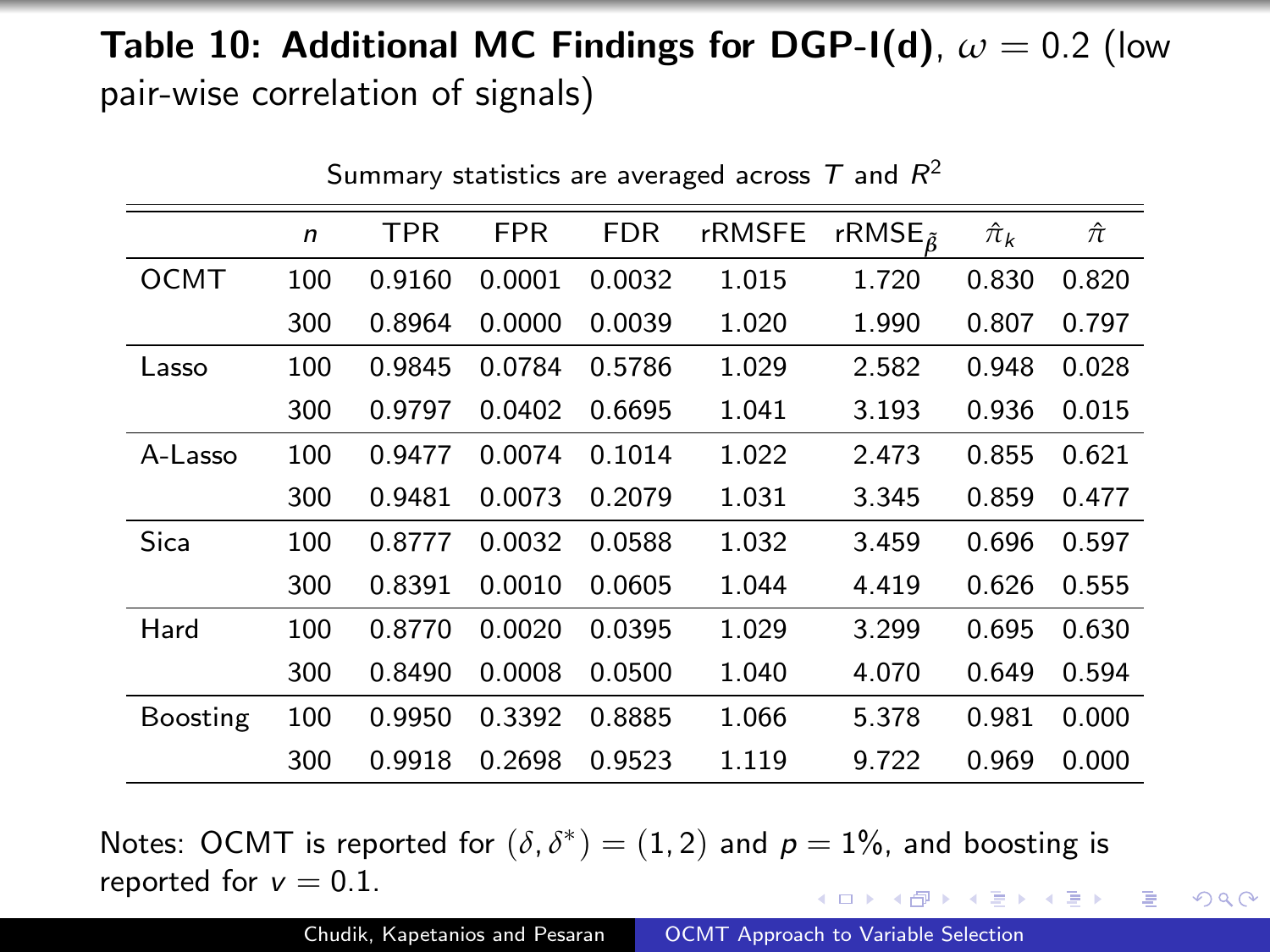### Table 11: Additional MC Findings for DGP-II(a)

|                 | $\mathsf{n}$ | <b>TPR</b> | <b>FPR</b>    | <b>FDR</b>    | rRMSFE rRMSE <sub><math>\tilde{a}</math></sub> |       | $\hat{\pi}_k$ | $\hat{\pi}$       | $\hat{\pi}^*$ |
|-----------------|--------------|------------|---------------|---------------|------------------------------------------------|-------|---------------|-------------------|---------------|
| OCMT            | 100          | 0.9762     | 0.0192        | 0.3110        | 1.006                                          | 1.819 | 0.945         | 0.015             | 0.862         |
|                 | 300          | 0.9677     | 0.0061        | 0.3060        | 1.007                                          | 1.824 | 0.930         | 0.018             | 0.836         |
| Lasso           | 100          | 0.9639     | 0.0568        | 0.4937        | 1.021                                          | 1.786 | 0.883         | 0.061             | 0.004         |
|                 | 300          | 0.9617     | 0.0292 0.5780 |               | 1.029                                          | 1.950 | 0.877         | 0.043             | 0.002         |
| A-Lasso         | 100          | 0.8799     |               | 0.0065 0.1023 | 1.023                                          | 2.622 | 0.670         | $0.520$ $0.000$   |               |
|                 | 300          | 0.8851     |               | 0.0063 0.1872 | 1.030                                          | 3.087 | 0.685         | 0.438             | 0.000         |
| Sica            | 100          | 0.6661     |               | 0.0058 0.1183 | 1.055                                          | 6.320 | 0.316         | 0.219             | 0.000         |
|                 | 300          | 0.6081     | 0.0012 0.0876 |               | 1.067                                          | 7.431 | 0.251         | 0.201             | 0.000         |
| Hard            | 100          | 0.6684     | 0.0020        | 0.0502        | 1.052                                          | 6.217 |               | 0.383 0.344 0.000 |               |
|                 | 300          | 0.6325     | 0.0006        | 0.0477        | 1.060                                          | 6.819 | 0.345         | 0.319             | 0.000         |
| <b>Boosting</b> | 100          | 0.9773     | 0.3370        | 0.8896        | 1.062                                          | 3.977 | 0.919         | 0.000             | 0.000         |
|                 | 300          | 0.9750     | 0.2762        | 0.9541        | 1.115                                          | 6.859 | 0.912         | 0.000             | 0.000         |

Summary statistics are averaged across  $\mathcal T$  and  $\mathcal R^2$ 

Notes: OCMT is reported for  $(\delta, \delta^*) = (1, 2)$  and  $p = 1\%$ , and boosting is reported for  $v = 0.1$ .

イロメ イ母メ イヨメ イヨメー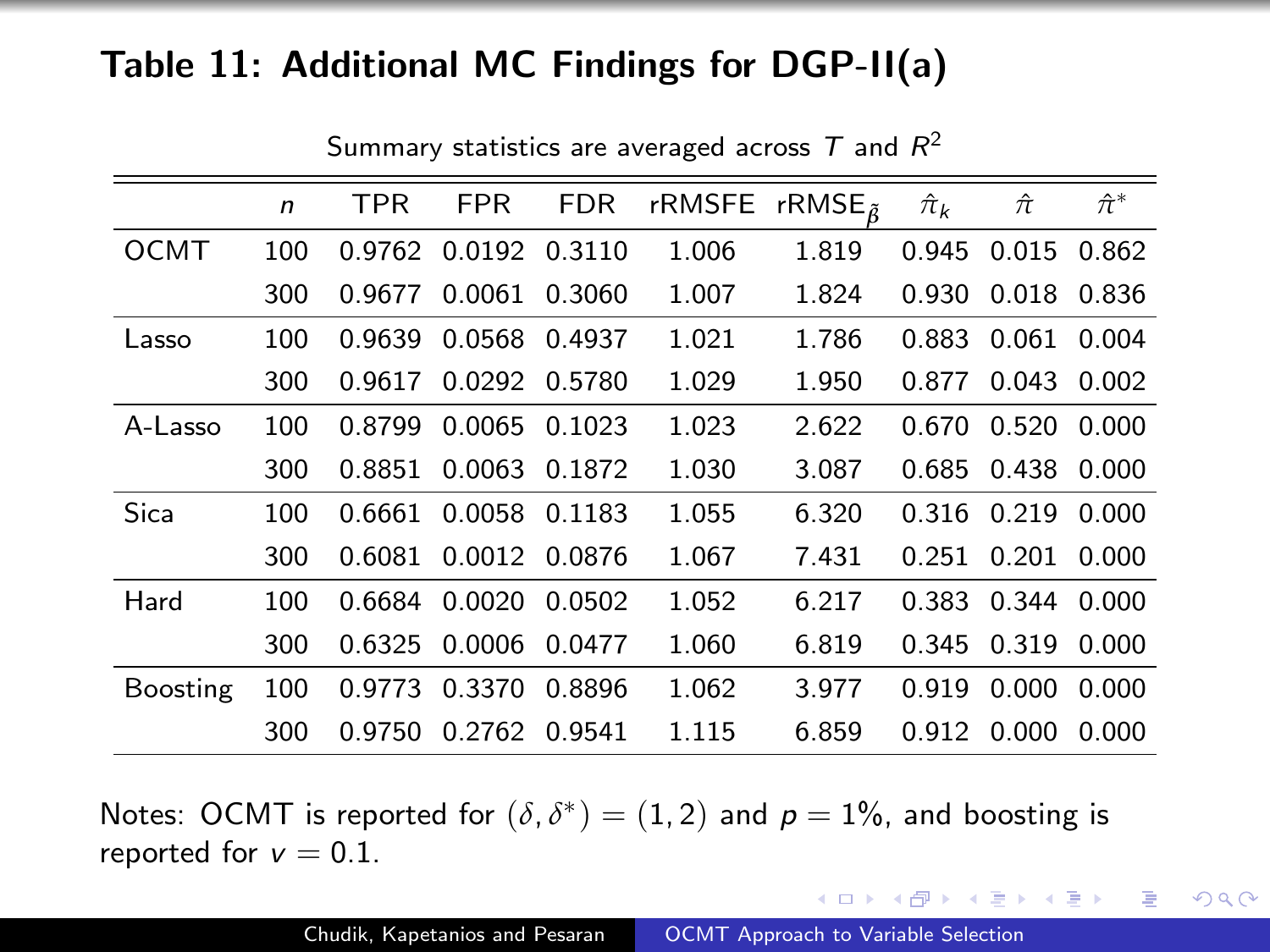## Table 12: Additional MC Findings for DGP-II(b)

|             | n   | <b>TPR</b> | <b>FPR</b> | <b>FDR</b> | <b>rRMSFE</b> | rRMSE $_{\tilde{6}}$ | $\hat{\pi}_k$ | $\hat{\pi}$ |
|-------------|-----|------------|------------|------------|---------------|----------------------|---------------|-------------|
| <b>OCMT</b> | 100 | 0.9500     | 0.0059     | 0.1088     | 1.006         | 1.301                | 0.881         | 0.384       |
|             | 300 | 0.9374     | 0.0016     | 0.0958     | 1.008         | 1.353                | 0.862         | 0.420       |
| Lasso       | 100 | 0.9730     | 0.0645     | 0.5226     | 1.025         | 1.828                | 0.913         | 0.053       |
|             | 300 | 0.9678     | 0.0335     | 0.6165     | 1.034         | 2.115                | 0.899         | 0.033       |
| A-Lasso     | 100 | 0.9068     | 0.0068     | 0.0973     | 1.023         | 2.589                | 0.749         | 0.565       |
|             | 300 | 0.9097     | 0.0068     | 0.1932     | 1.031         | 3.064                | 0.757         | 0.455       |
| Sica        | 100 | 0.7197     | 0.0039     | 0.0758     | 1.048         | 5.809                | 0.394         | 0.303       |
|             | 300 | 0.6663     | 0.0009     | 0.0597     | 1.058         | 7.074                | 0.320         | 0.273       |
| Hard        | 100 | 0.7404     | 0.0016     | 0.0352     | 1.041         | 5.451                | 0.470         | 0.433       |
|             | 300 | 0.7056     | 0.0006     | 0.0405     | 1.050         | 6.257                | 0.424         | 0.396       |
| Boosting    | 100 | 0.9877     | 0.3703     | 0.8975     | 1.068         | 4.592                | 0.954         | 0.000       |
|             | 300 | 0.9832     | 0.2713     | 0.9529     | 1.114         | 7.043                | 0.941         | 0.000       |

Summary statistics are averaged across  $\mathcal T$  and  $\mathcal R^2$ 

Notes: OCMT is reported for  $(\delta, \delta^*) = (1, 2)$  and  $p = 1\%$ , and boosting is reported for  $v = 0.1$ .

イロメ イ母メ イヨメ イヨメー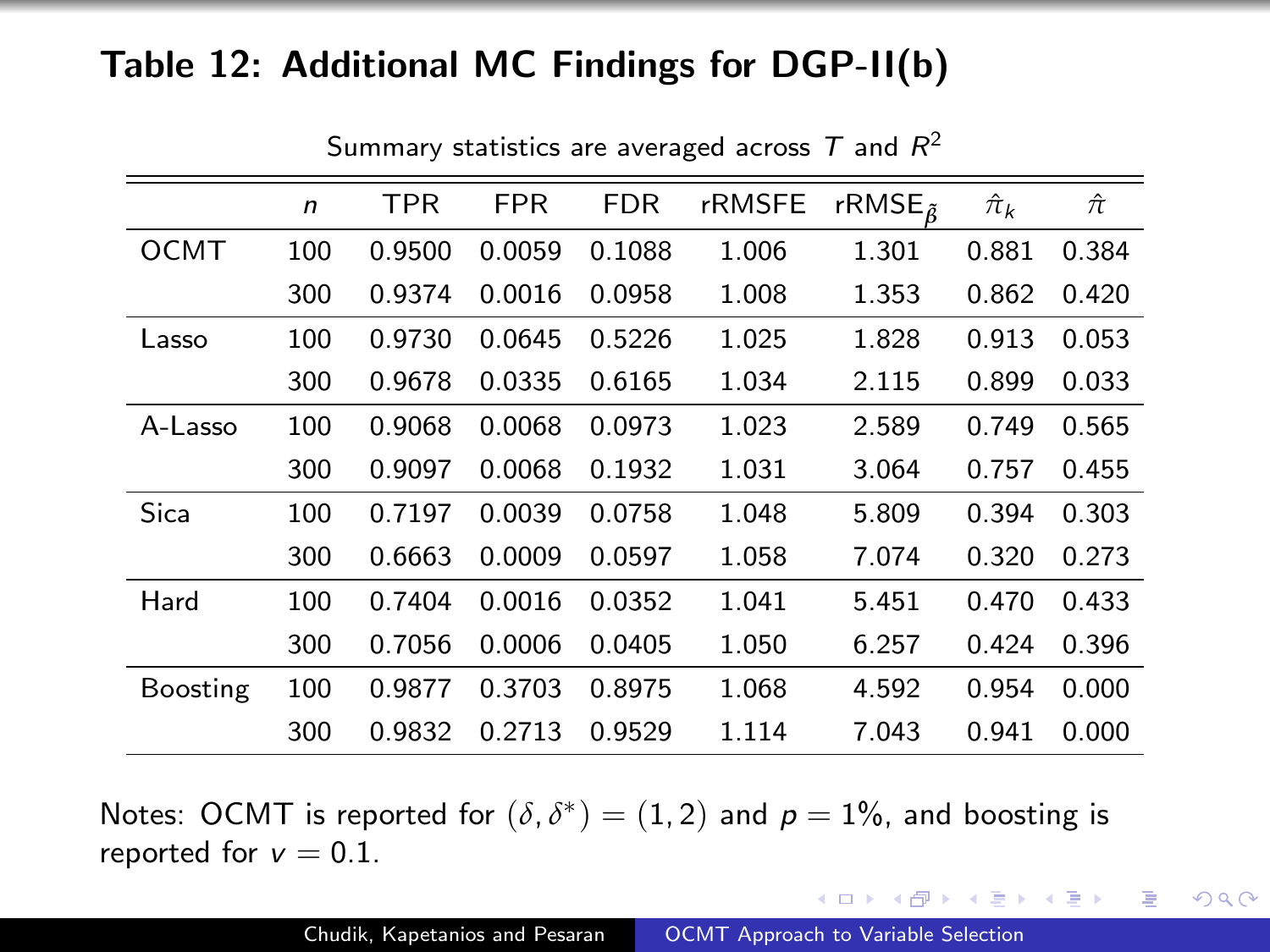### Table 13: Additional MC Findings for DGP-III

|             | n   | <b>TPR</b> | FPR    | <b>FDR</b> | rRMSFE | rRMSE $_{\tilde{6}}$ | $\hat{\pi}_k$ | π     |
|-------------|-----|------------|--------|------------|--------|----------------------|---------------|-------|
| <b>OCMT</b> | 100 | 0.9077     | 0.0001 | 0.0036     | 1.021  | 2.331                | 0.839         | 0.829 |
|             | 300 | 0.8872     | 0.0001 | 0.0046     | 1.027  | 2.792                | 0.812         | 0.801 |
| Lasso       | 100 | 0.9604     | 0.1365 | 0.7246     | 1.056  | 5.612                | 0.893         | 0.003 |
|             | 300 | 0.9402     | 0.0685 | 0.7970     | 1.080  | 7.839                | 0.847         | 0.000 |
| A-Lasso     | 100 | 0.9171     | 0.0120 | 0.1537     | 1.035  | 4.018                | 0.829         | 0.502 |
|             | 300 | 0.8984     | 0.0128 | 0.3105     | 1.054  | 5.181                | 0.797         | 0.316 |
| Sica        | 100 | 0.8592     | 0.0044 | 0.0830     | 1.045  | 5.022                | 0.712         | 0.580 |
|             | 300 | 0.8008     | 0.0012 | 0.0818     | 1.064  | 7.036                | 0.628         | 0.541 |
| Hard        | 100 | 0.9072     | 0.0024 | 0.0469     | 1.026  | 3.056                | 0.808         | 0.733 |
|             | 300 | 0.8748     | 0.0010 | 0.0612     | 1.039  | 3.811                | 0.766         | 0.702 |
| Boosting    | 100 | 0.9935     | 0.3606 | 0.8951     | 1.077  | 5.112                | 0.977         | 0.000 |
|             | 300 | 0.9823     | 0.2559 | 0.9504     | 1.136  | 8.611                | 0.941         | 0.000 |

Summary statistics are averaged across  $\mathcal T$  and  $\mathcal R^2$ 

Notes: OCMT is reported for  $(\delta, \delta^*) = (1, 2)$  and  $p = 1\%$ , and boosting is reported for  $v = 0.1$ .

イロメ イ押メ イヨメ イヨメー

 $2990$ 

重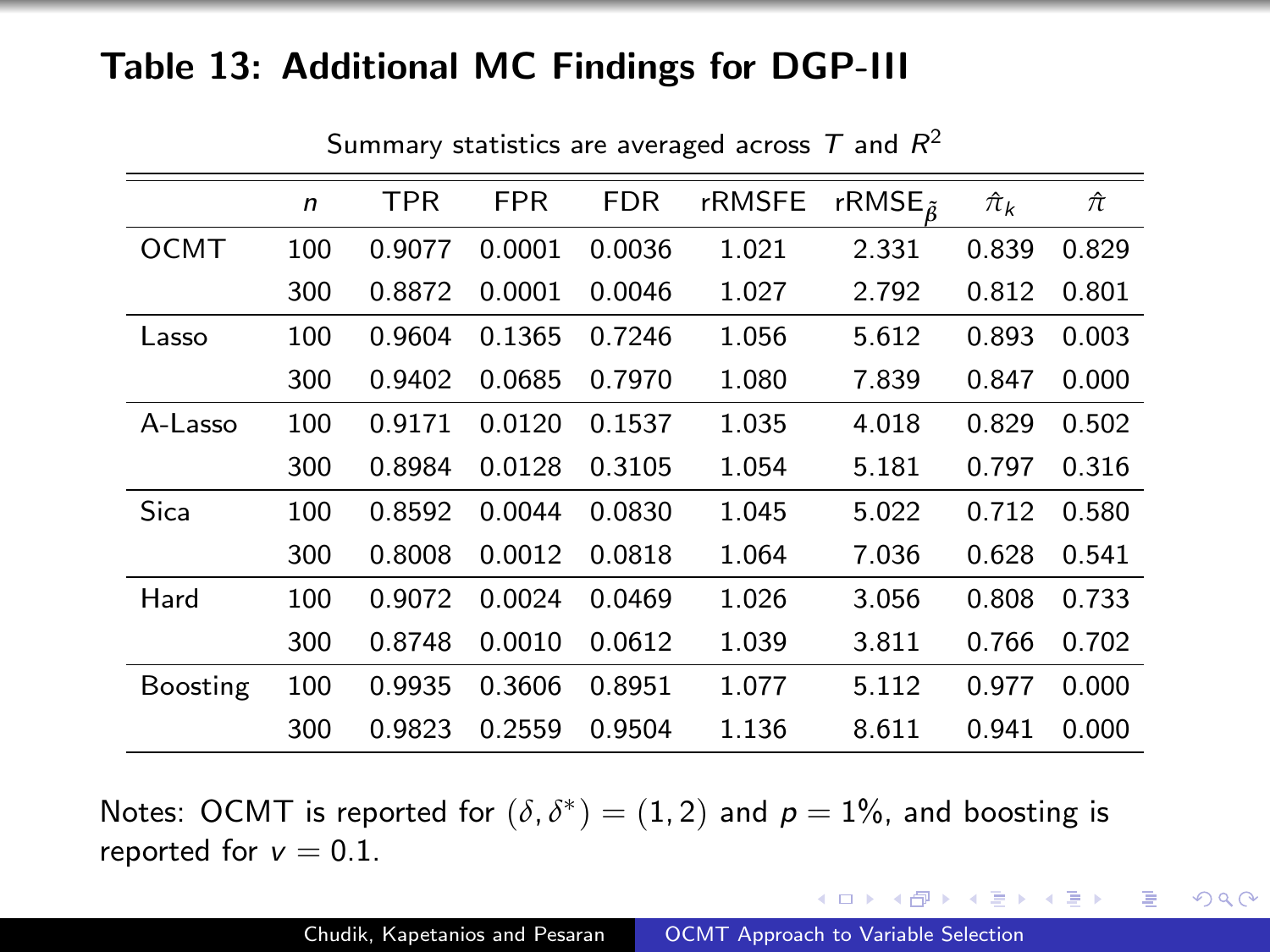### Table 14: Additional MC Findings for DGP-IV(a)

|             | $\mathsf{n}$ | <b>TPR</b> | <b>FPR</b>    | <b>FDR</b> | rRMSFE rRMSE <sub>a</sub> |        | $\hat{\pi}_k$ | $\hat{\pi}$       | $\hat{\pi}^*$ |
|-------------|--------------|------------|---------------|------------|---------------------------|--------|---------------|-------------------|---------------|
| <b>OCMT</b> | 100          | 0.9088     | 0.0172        | 0.2883     | 1.024                     | 2.969  | 0.839         | 0.020             | 0.727         |
|             | 300          | 0.8886     | 0.0054        | 0.2790     | 1.030                     | 3.376  | 0.811         | 0.025             | 0.690         |
| Lasso       | 100          |            | 0.9542 0.1391 | 0.7332     | 1.056                     | 6.085  | 0.882         | 0.002 0.000       |               |
|             | 300          | 0.9338     | 0.0691        | 0.8013     | 1.081                     | 8.387  | 0.837         | 0.000             | 0.000         |
| A-Lasso     | 100          | 0.9080     | 0.0130        | 0.1732     | 1.036                     | 4.307  |               | 0.810 0.477       | 0.000         |
|             | 300          | 0.8883     | 0.0131        | 0.3222     | 1.055                     | 5.565  | 0.779         | 0.301             | 0.000         |
| Sica        | 100          | 0.8273     | 0.0059        | 0.1212     | 1.051                     | 9.685  | 0.610         | 0.493             | 0.000         |
|             | 300          | 0.7715     | 0.0016        | 0.1157     | 1.070                     | 11.308 |               | 0.544 0.472 0.000 |               |
| Hard        | 100          | 0.8930     | 0.0030        | 0.0630     | 1.028                     | 3.829  | 0.771         | 0.705             | 0.000         |
|             | 300          | 0.8594     | 0.0011        | 0.0748     | 1.041                     | 4.632  | 0.728         | 0.673             | 0.000         |
| Boosting    | 100          | 0.9884     | 0.3623        | 0.8961     | 1.079                     | 5.678  | 0.958         | 0.000             | 0.000         |
|             | 300          | 0.9774     | 0.2572        | 0.9509     | 1.136                     | 9.248  | 0.927         | 0.000             | 0.000         |

Summary statistics are averaged across  $\mathcal T$  and  $\mathcal R^2$ 

Notes: OCMT is reported for  $(\delta, \delta^*) = (1, 2)$  and  $p = 1\%$ , and boosting is reported for  $v = 0.1$ .

イロメ イ母メ イヨメ イヨメー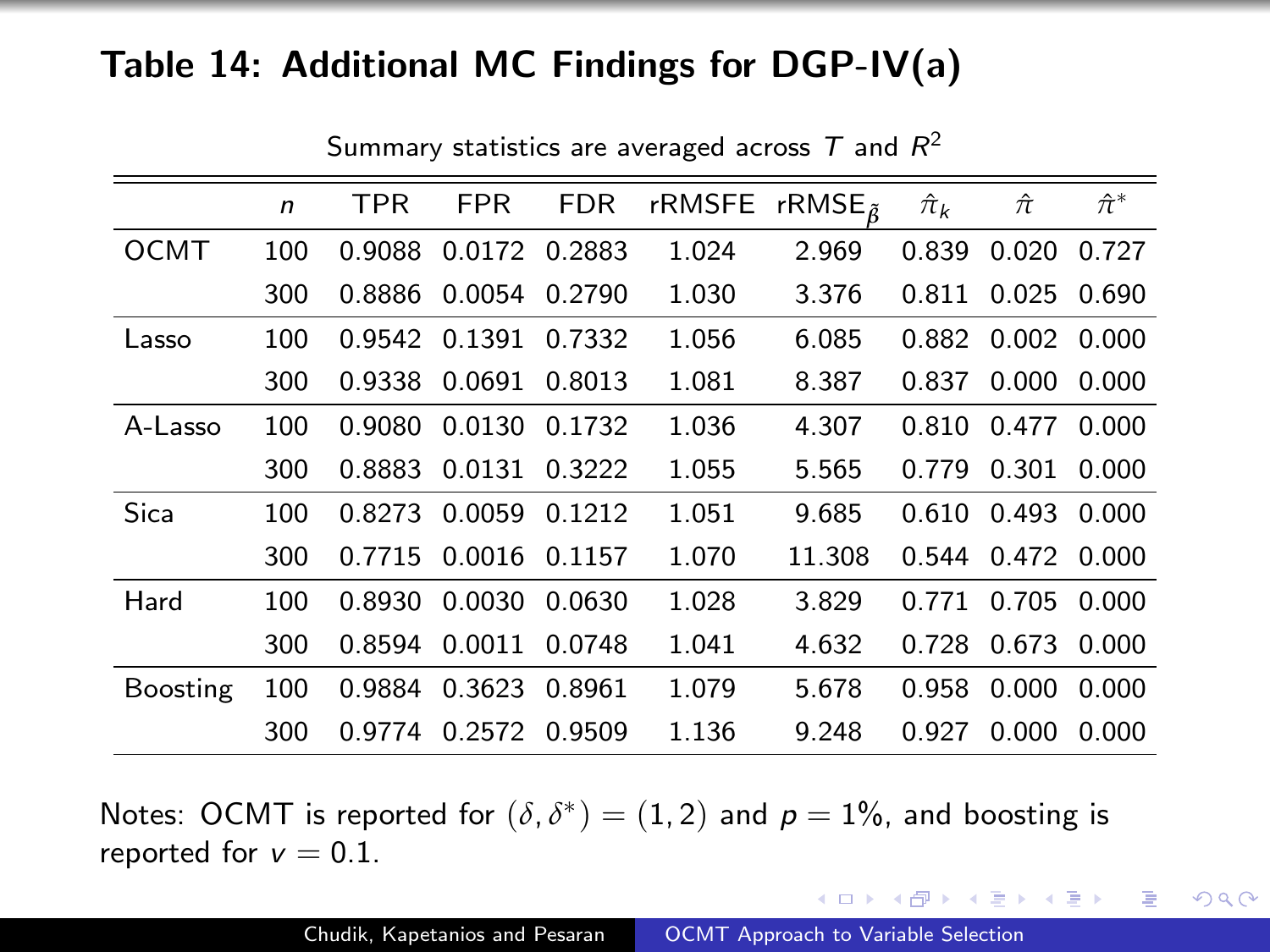### Table 15: Additional MC Findings for DGP-IV(b)

|             | n   | <b>TPR</b> | <b>FPR</b> | <b>FDR</b> | <b>rRMSFE</b> | rRMSE $_{\tilde{6}}$ | $\hat{\pi}_k$ | $\hat{\pi}$ |
|-------------|-----|------------|------------|------------|---------------|----------------------|---------------|-------------|
| <b>OCMT</b> | 100 | 0.8573     | 0.0074     | 0.1435     | 1.023         | 2.936                | 0.584         | 0.102       |
|             | 300 | 0.8321     | 0.0022     | 0.1332     | 1.028         | 3.359                | 0.518         | 0.087       |
| Lasso       | 100 | 0.9282     | 0.0977     | 0.6344     | 1.041         | 4.209                | 0.782         | 0.008       |
|             | 300 | 0.9031     | 0.0481     | 0.7168     | 1.057         | 5.367                | 0.707         | 0.003       |
| A-Lasso     | 100 | 0.8457     | 0.0092     | 0.1172     | 1.036         | 4.644                | 0.647         | 0.441       |
|             | 300 | 0.8284     | 0.0094     | 0.2374     | 1.049         | 5.470                | 0.604         | 0.300       |
| Sica        | 100 | 0.7315     | 0.0039     | 0.0769     | 1.051         | 7.226                | 0.537         | 0.415       |
|             | 300 | 0.6625     | 0.0009     | 0.0637     | 1.064         | 8.685                | 0.449         | 0.371       |
| Hard        | 100 | 0.7811     | 0.0018     | 0.0378     | 1.038         | 6.159                | 0.620         | 0.566       |
|             | 300 | 0.7420     | 0.0006     | 0.0440     | 1.046         | 6.860                | 0.570         | 0.527       |
| Boosting    | 100 | 0.9862     | 0.3820     | 0.9008     | 1.075         | 5.278                | 0.951         | 0.000       |
|             | 300 | 0.9703     | 0.2637     | 0.9523     | 1.123         | 8.039                | 0.898         | 0.000       |

Summary statistics are averaged across  $\mathcal T$  and  $\mathcal R^2$ 

Notes: OCMT is reported for  $(\delta, \delta^*) = (1, 2)$  and  $p = 1\%$ , and boosting is reported for  $v = 0.1$ .

イロメ イ母メ イヨメ イヨメー

 $2990$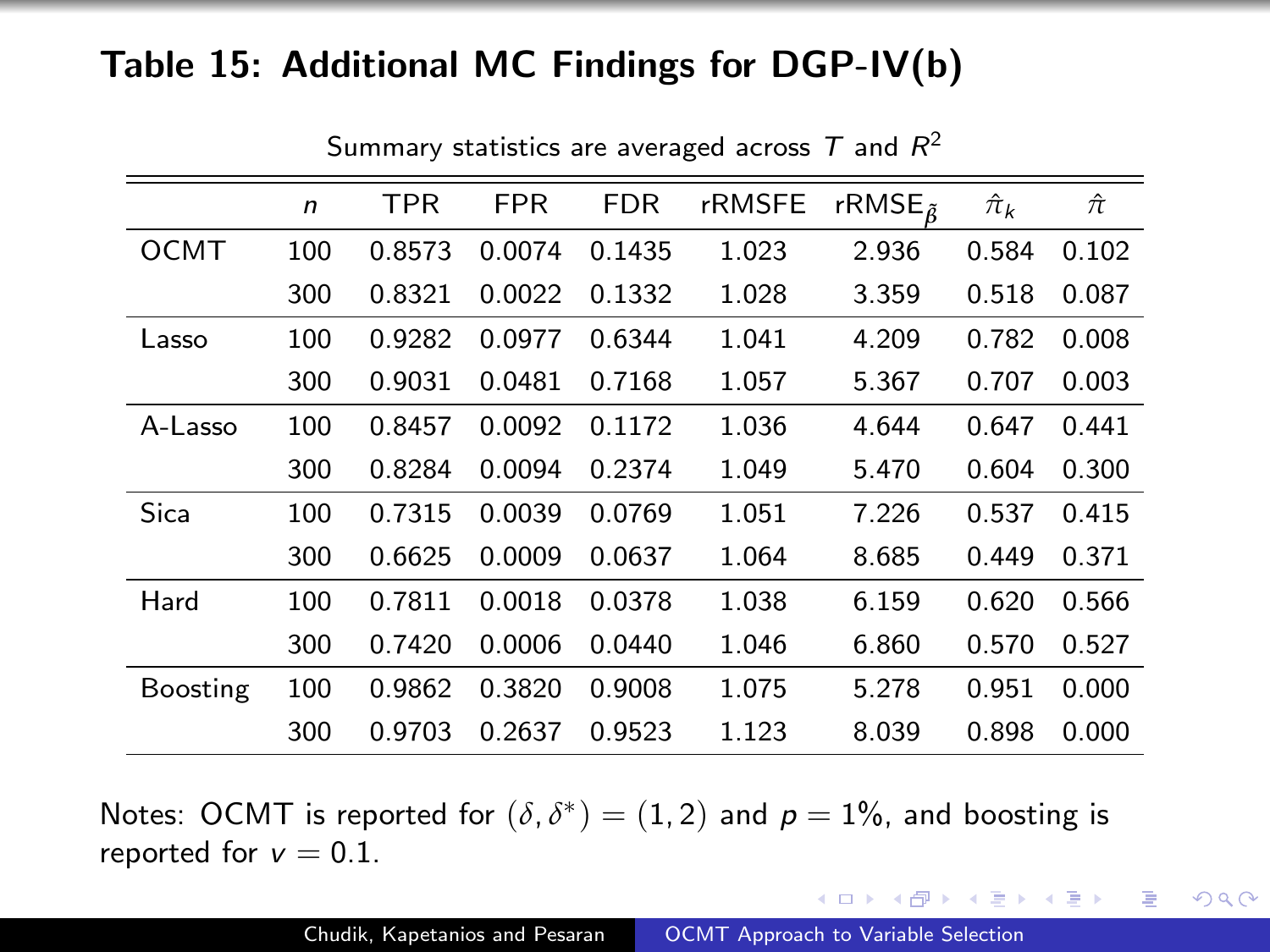### Table 16: Additional MC Findings for DGP-V

|             | $\mathsf{n}$ | TPR*   | $FPR*$ | $FDR*$ | rRMSFE* | rRMSE* | $\hat{\pi}_{11}$ | P     |
|-------------|--------------|--------|--------|--------|---------|--------|------------------|-------|
| <b>OCMT</b> | 100          | 0.2822 | 0.0002 | 0.0037 | 0.985   | 0.417  | 0.000            | 1.000 |
|             | 300          | 0.2679 | 0.0001 | 0.0050 | 0.985   | 0.418  | 0.000            | 1.000 |
| Lasso       | 100          | 0.3455 | 0.0525 | 0.4458 | 1.001   | 0.570  | 0.000            |       |
|             | 300          | 0.3115 | 0.0266 | 0.5621 | 1.007   | 0.646  | 0.000            |       |
| A-Lasso     | 100          | 0.1447 | 0.0017 | 0.0298 | 1.011   | 0.888  | 0.000            |       |
|             | 300          | 0.1553 | 0.0024 | 0.0869 | 1.011   | 0.928  | 0.000            |       |
| Sica        | 100          | 0.1234 | 0.0012 | 0.0277 | 1.012   | 1.372  | 0.000            |       |
|             | 300          | 0.1118 | 0.0003 | 0.0225 | 1.015   | 1.433  | 0.000            |       |
| Hard        | 100          | 0.1292 | 0.0010 | 0.0240 | 1.010   | 1.259  | 0.000            |       |
|             | 300          | 0.1220 | 0.0004 | 0.0305 | 1.013   | 1.326  | 0.000            |       |
| Boosting    | 100          | 0.5764 | 0.3703 | 0.8366 | 1.045   | 1.689  | 0.001            |       |
|             | 300          | 0.5112 | 0.2732 | 0.9336 | 1.088   | 2.619  | 0.000            |       |

Summary statistics are averaged across  $\mathcal T$  and  $\mathcal R^2$ 

Notes: OCMT is reported for  $(\delta, \delta^*) = (1, 2)$  and  $p = 1\%$ , and boosting is reported for  $v = 0.1$ . (\*) Findings are reported assuming the first 11 variables are signals. 4 17 18 → 何 ▶ → 三 ▶

 $QQ$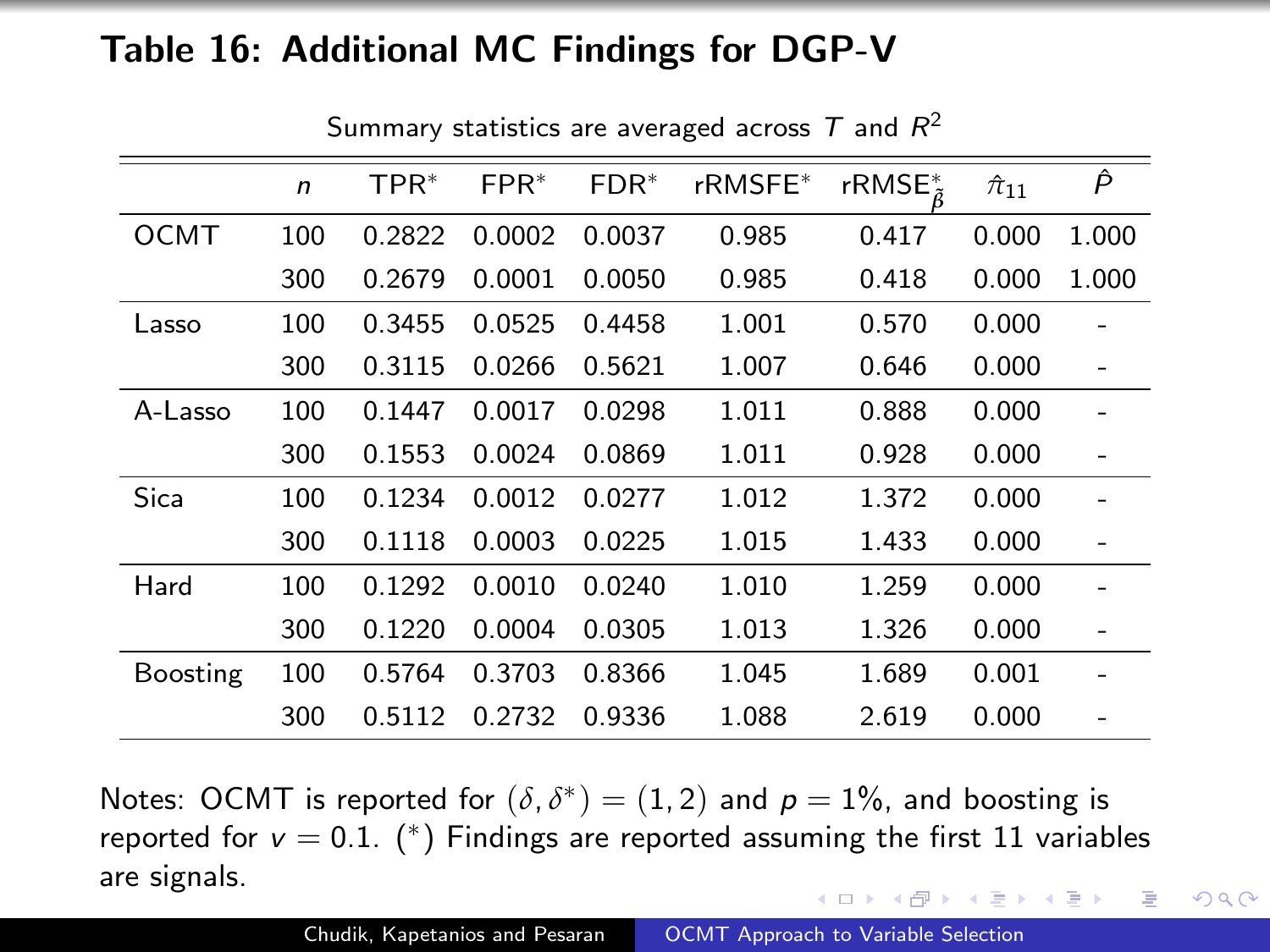- We present a macroeconomic forecasting exercise for US GDP growth and CPI inflation using a set of 109 macroeconomic variables from Stock and Watson (2012, JBES).
- The dataset is quarterly and individual series are transformed to achieve stationarity. The transformed series span 1960Q3 to 2008Q4.
- We consider a rolling forecasting scheme with a rolling window of 120 observations. The forecast evaluation period is 1990Q3 to 2008Q4. We also consider the pre-crisis evaluation sub-period 1990Q3-2007Q2.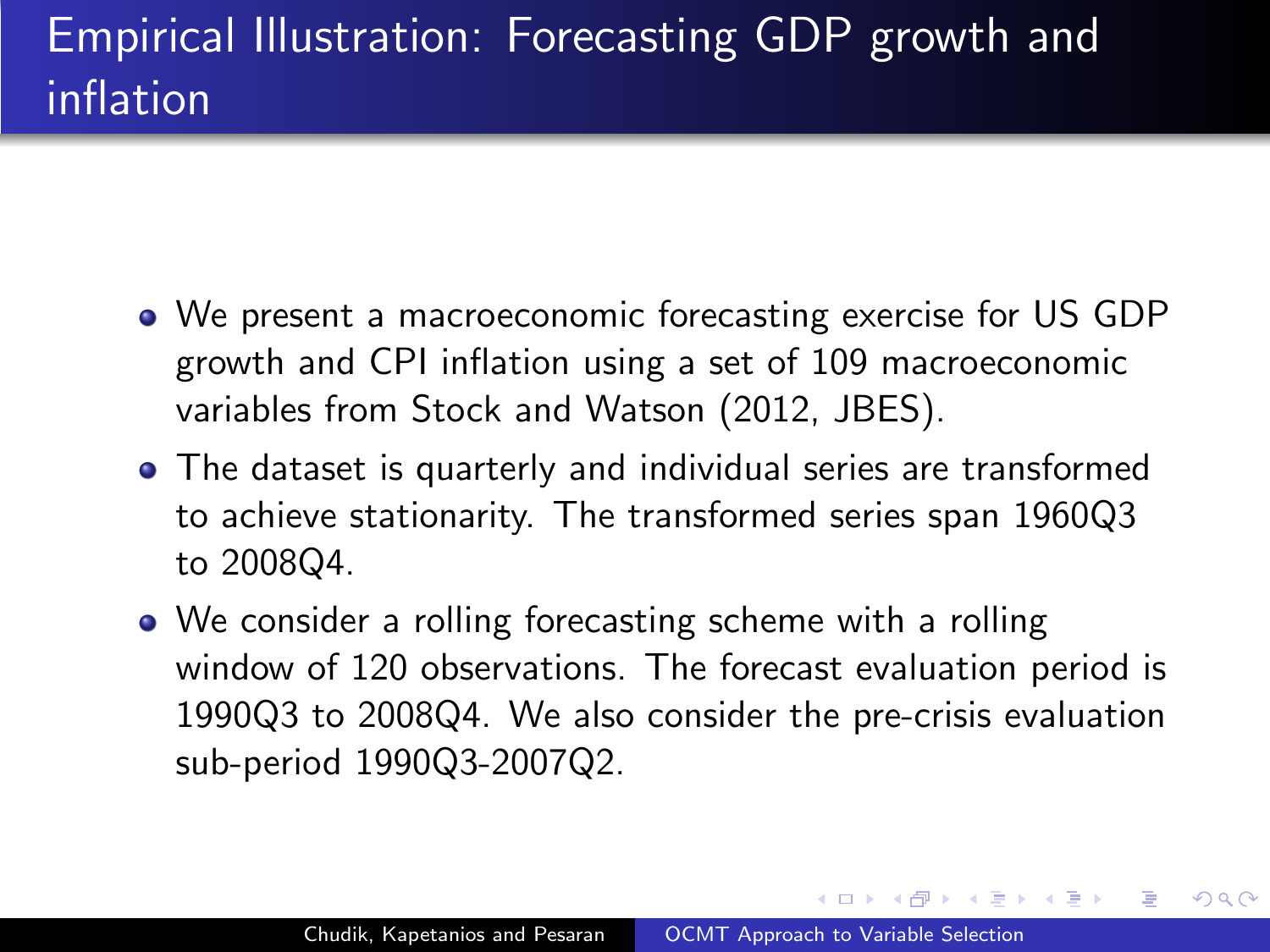<span id="page-75-0"></span>Forecasting methods:

- $\bullet$  AR(1) benchmark;
- $\bullet$  AR(1) augmented with principal components selected in a rolling scheme by the  $PC_{p_1}$  Bai and Ng (2002) information criterion.
- <sup>3</sup> Lasso and adaptive Lasso regressions of the dependent variable  $y_t$  on  $y_{t-1}$ , lagged principal components, and  $x_{t-1}$ . For these regressions, both dependent variables and regressors (including principal components) are demeaned while regressors are normalised to have unit standard deviation. Then, the regression is run. Finally, the mean of  $y_t$  is added to produce the final forecast.
- $\bigcirc$  We apply OCMT to  $y_t$  using as regressors  $y_{t-1}$ , lagged principal components, and  $x_{t-1}$ . In every OCMT regression the set of lagged principal components are always included.

マーティ ミュラー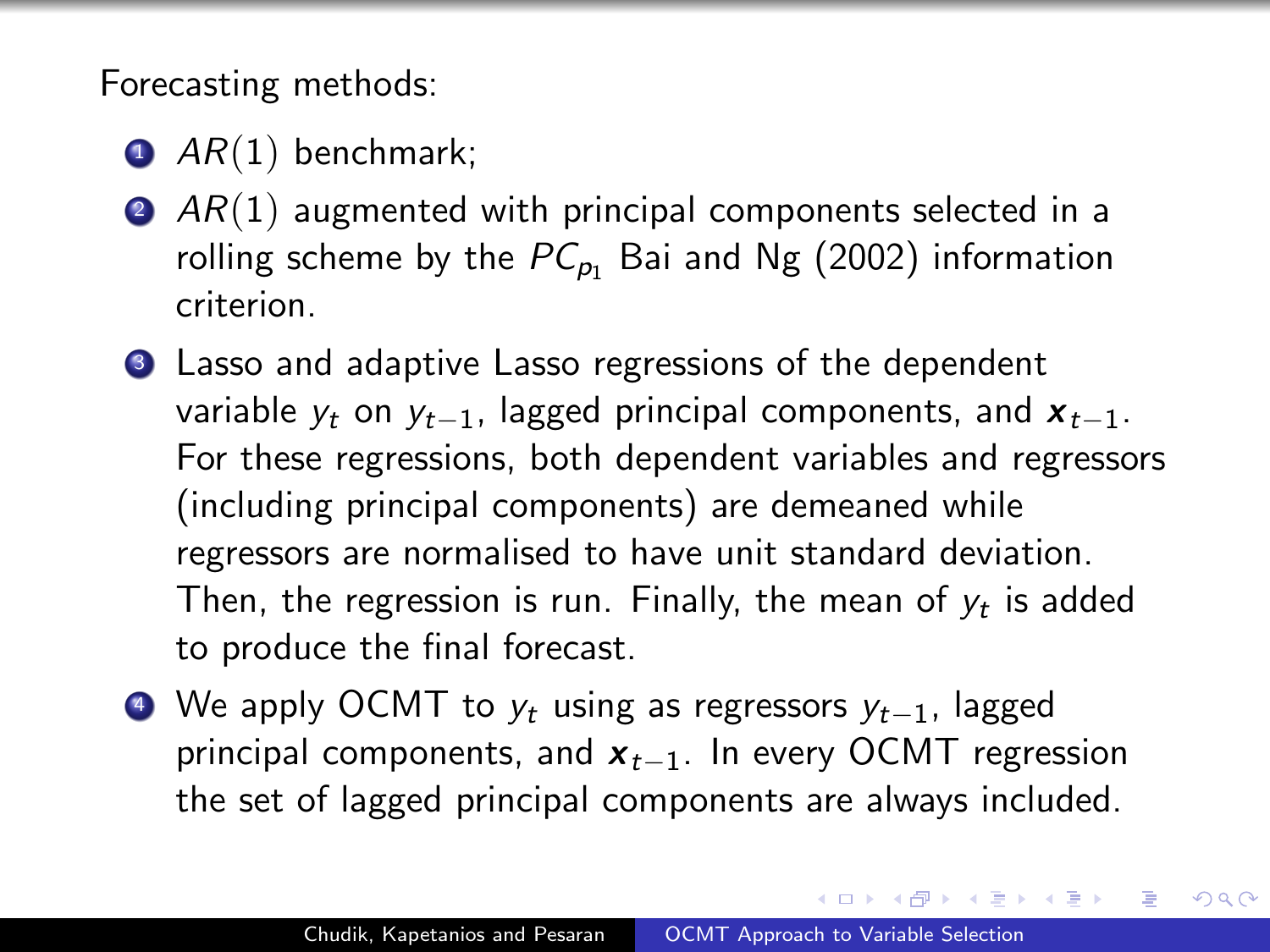## Table 17: RMSFE performance of the AR, factor–augmented AR, Lasso, adaptive Lasso and OCMT methods

| Evaluation sample:       |                    | Full         | <b>Pre-crisis</b> |              |  |
|--------------------------|--------------------|--------------|-------------------|--------------|--|
|                          | 1990Q3-2008Q4      |              | 1990Q3-2007Q2     |              |  |
|                          | <b>RMSFE</b>       | Relative     | <b>RMSFE</b>      | Relative     |  |
|                          | $(\times 100)$     | <b>RMSFE</b> | $(\times 100)$    | <b>RMSFE</b> |  |
|                          | Real output growth |              |                   |              |  |
| $AR(1)$ benchmark        | 0.560              | 1.000        | 0.504             | 1.000        |  |
| Factor-augmented $AR(1)$ | 0.488              | 0.870        | 0.467             | 0.927        |  |
| Lasso                    | 0.507              | 0.905        | 0.463             | 0.918        |  |
| Adaptive Lasso           | 0.576              | 1.028        | 0.515             | 1.021        |  |
| <b>OCMT</b>              | 0.487              | 0.869        | 0.464             | 0.920        |  |
|                          | Inflation          |              |                   |              |  |
| $AR(1)$ benchmark        | 0.655              | 1.000        | 0.469             | 1.000        |  |
| Factor-augmented $AR(1)$ | 0.621              | 0.949        | 0.452             | 0.965        |  |
| Lasso                    | 0.655              | 1.001        | 0.488             | 1.040        |  |
| Adaptive Lasso           | 0.715              | 1.093        | 0.518             | 1.105        |  |
| OCMT                     | 0.626              | 0.957        | 0.477             | 1.017        |  |

Notes: OCMT is reported for  $(\delta, \delta^*) = (1, 2)$  $(\delta, \delta^*) = (1, 2)$  $(\delta, \delta^*) = (1, 2)$  and  $p = 1\%$  $p = 1\%$ [.](#page-75-0)

 $QQ$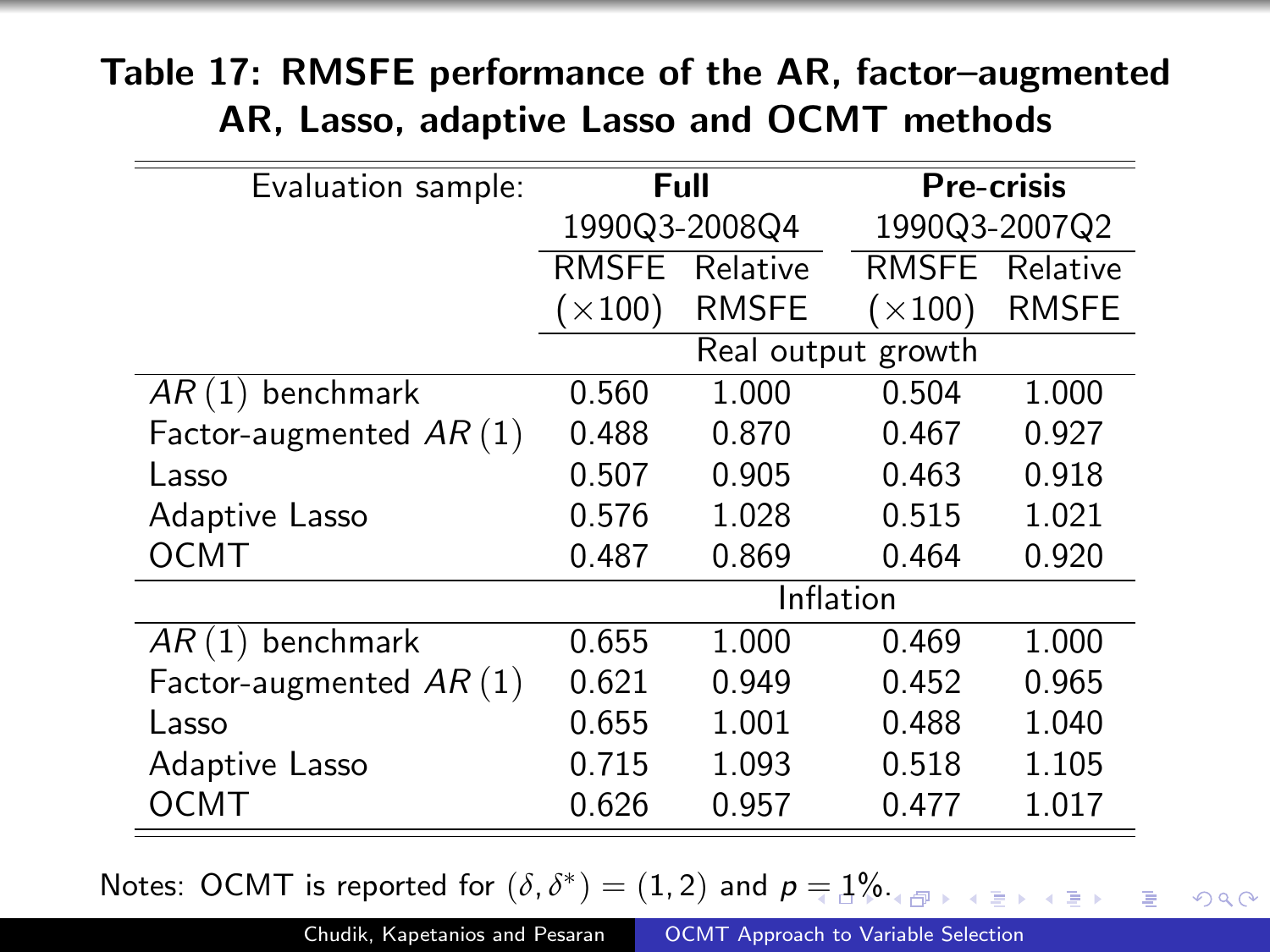# <span id="page-77-0"></span>Conclusion

- Model specification and selection are recurring and fundamental topics in econometric analysis.
- Both become considerably more difficult for large-dimensional datasets.
- In the context of linear regression models, the penalised regression approach has become the *de facto* benchmark in the literature. However, issues such as the choice of penalty function and tuning parameters remain contentious.
- We provided an alternative 'multiple testing' (OCMT) approach, which is computationally much simpler and performs well in the case of sparse regression functions.
- There are a number of avenues for future research both in extending the **OCMT** approach to other modelling contexts and in its applications.

 $\langle \bigcap \mathbb{P} \rangle$   $\rightarrow$   $\langle \bigcap \mathbb{P} \rangle$   $\rightarrow$   $\langle \bigcap \mathbb{P} \rangle$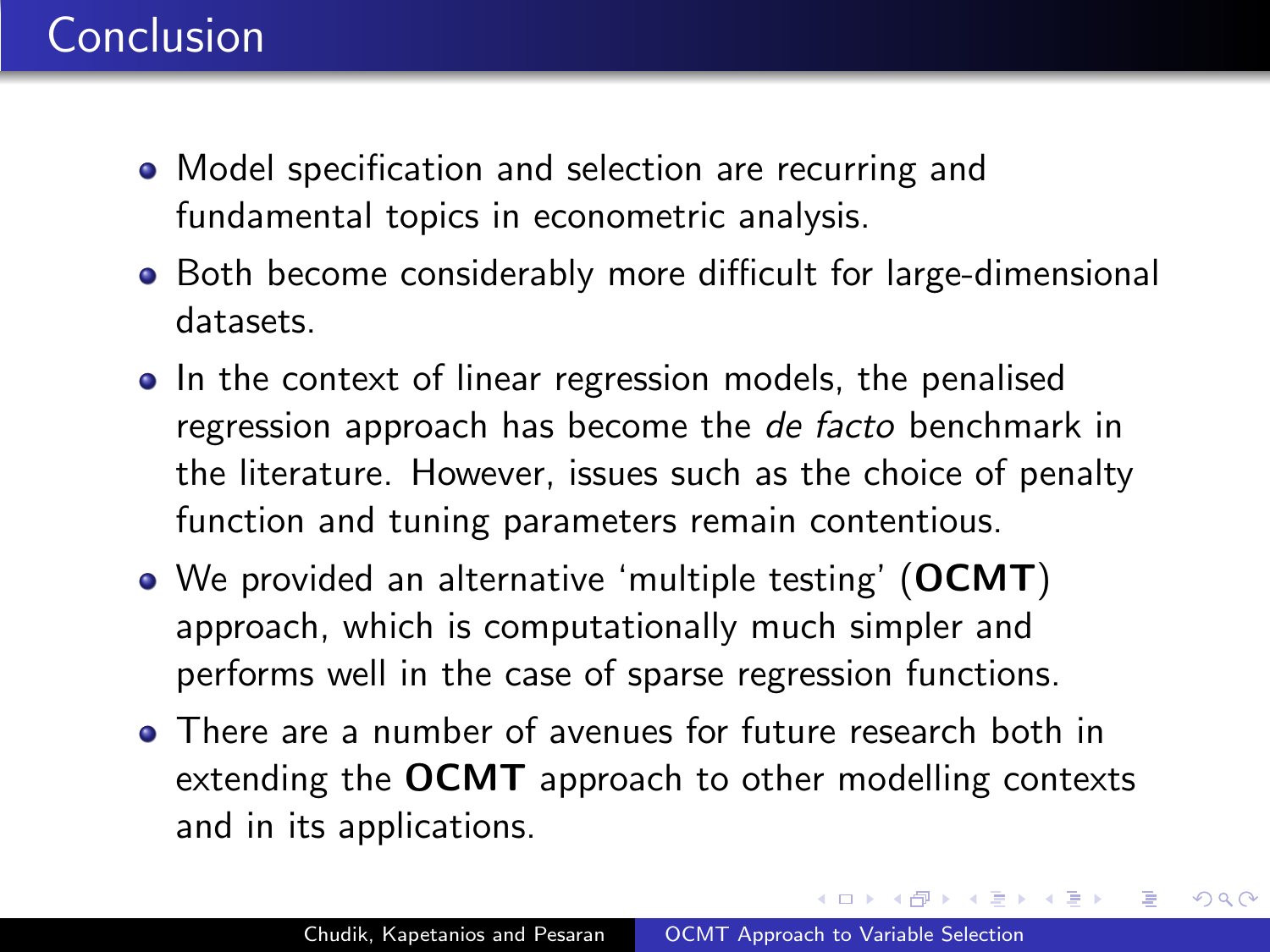# Background Slides

Chudik, Kapetanios and Pesaran | [OCMT Approach to Variable Selection](#page-0-0)

つくへ

э

 $\sim$ 

- 4 重 8 34 重 8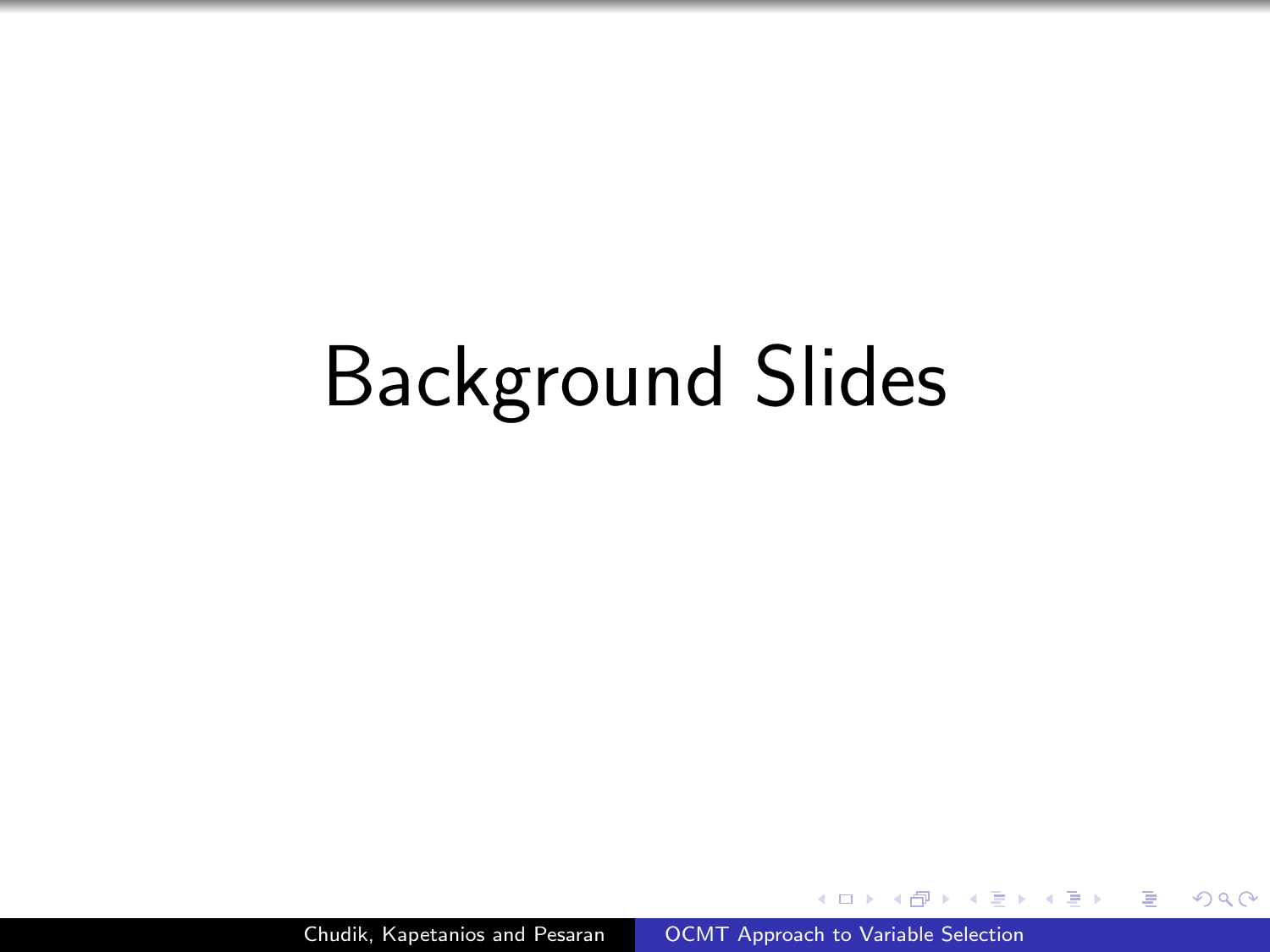**Lemma 16: Statement of assumptions.** Let  $y_t$ , for  $t = 1, 2, ..., T$ , be given by the DGP [\(1\)](#page-10-0) and suppose that  $u_t$  and  $\boldsymbol{x}_{nt} = (x_{1t}, x_{2t}, ..., x_{nt})'$  satisfy Assumptions 1-4, with  $s=\text{min}(s_\mathsf{x},s_\mathsf{u})>0.$  Let  $\bm{q}_{\cdot t}=(q_{1,t},q_{2,t},...,q_{l_T,t})'$  contain a constant and a subset of  $\bm{x}_{nt}$ , and let  $\eta_t = \bm{x}^{\prime}_{b,t}\bm{\beta}_b + u_t$ , where  $\bm{x}_{b,t}$ is  $k_b$ -dimensional vector of signals that do not belong to  $\boldsymbol{q}_{\cdot t}$ , with the associated coefficients,  $\beta_b$ . Assume  $\Sigma_{qq} = \frac{1}{7} \sum_{t=1}^{T} E(\bm{q}_{\cdot t} \bm{q}_{\cdot t}')$ and  $\boldsymbol{\hat{\Sigma}_{qq}} = \mathbf{Q}'\mathbf{Q} \, / \, \mathcal{T}$  are both invertible, where  $\mathbf{Q} = (\bm{q}_1., \bm{q}_2, , ... , \bm{q}_{I_T.})$  and  $\bm{q}_i = (q_{i1}, q_{i2}, ..., q_{iT})'$ , for  $i=1,2,...,l_{\mathcal{T}}.$  Let  $l_{\mathcal{T}}=o(\mathcal{T}^{1/3})$  and suppose Assumption 5 holds for all the pairs  $x_{it}$  and  $\boldsymbol{q}_{\cdot t}$ , and  $y_t$  and  $(\boldsymbol{q}'_{\cdot t}, x_t)'$ , where  $x_t$  is a generic element of  $\{ \mathsf{x}_{1t}, \mathsf{x}_{2t}, ..., \mathsf{x}_{nt} \}$  that does not belong to  $\boldsymbol{q}_{\cdot t},$ and denote the corresponding orthogonal projection residuals as  $u_{x,t} = x_t - \gamma'_{qx, \mathcal{T}} \boldsymbol{q}_{\cdot t}$  and  $e_t = y_t - \gamma'_{yqx, \mathcal{T}} (\boldsymbol{q}'_{\cdot t}, x_t)'$ . Define  $\pmb{x} = (x_1, x_2, ..., x_{\mathcal{T}})'$ ,  $\pmb{y} = (y_1, y_2, ..., y_{\mathcal{T}})'$ ,  $\pmb{e} = (e_1, e_2, ..., e_{\mathcal{T}})'$ ,  $\mathsf{M}_q=\mathsf{I}_\mathcal{T}-\mathsf{Q}(\mathsf{Q}'\mathsf{Q})^{-1}\mathsf{Q}',$  and  $\theta=\mathit{E}\left(\mathcal{T}^{-1}\mathsf{x}'\mathsf{M}_q\mathsf{X}_b\right)\pmb{\beta}_b,$  where  $\mathbf{X}_b = (\mathbf{x}_{b,1}, \mathbf{x}_{b,2}, ..., \mathbf{x}_{b,T})'$ .  $\exists \; \kappa > 0$  such that  $n = O(T^{\kappa}).$ 

 $QQ$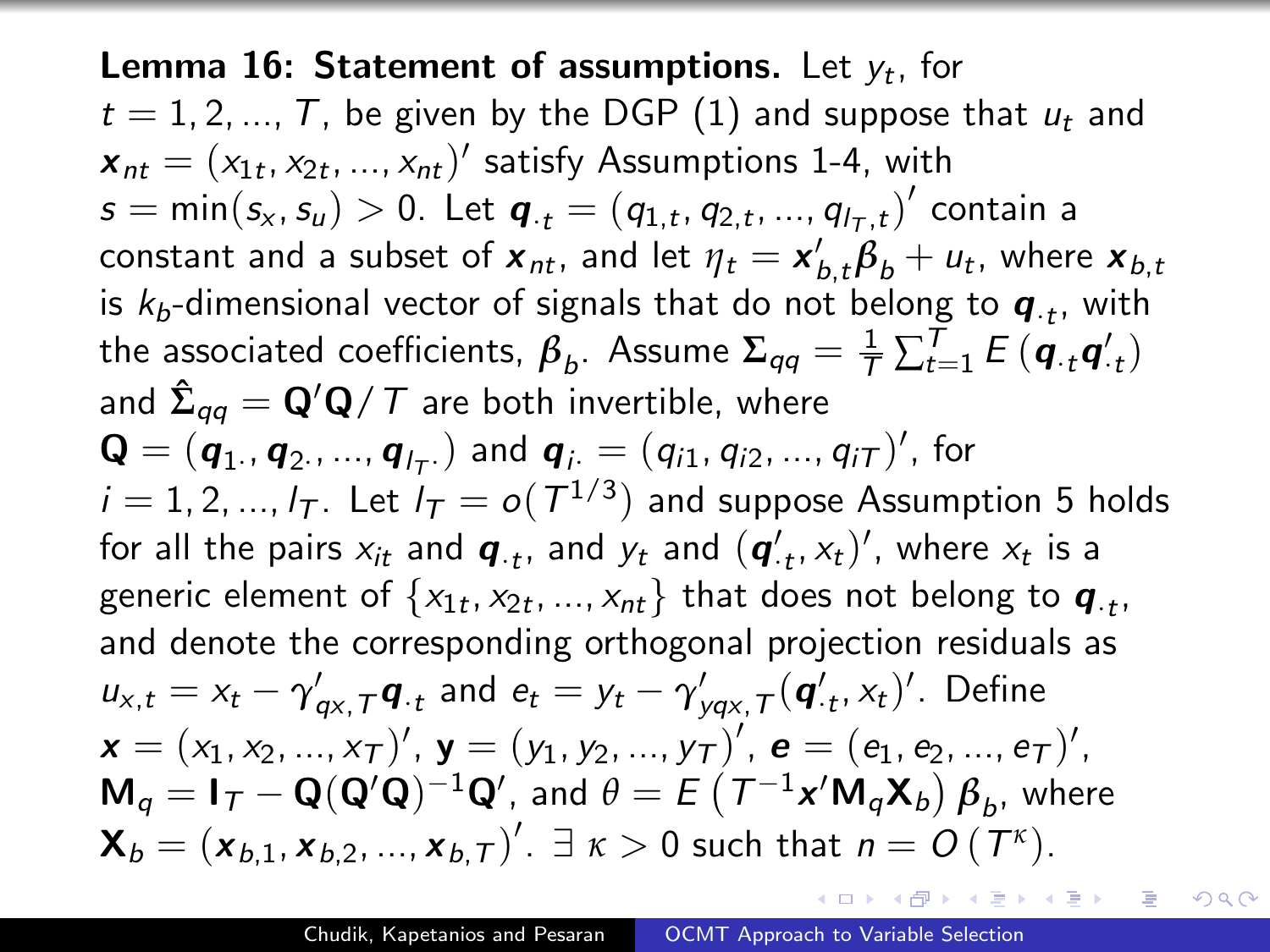Lemma 16: Statement of results. Under the assumptions listed above, for any  $\pi$  in the range  $0 < \pi < 1$ ,  $d_{\tau} > 0$  and bounded in T, and for some finite positive constants  $C_0$  and  $C_1$ ,

$$
\Pr\left[|t_{x}| > c_{p}(n) | \theta_{T} = 0\right] \le \exp\left[\frac{-\left(1 - \pi\right)^{2} \sigma_{e,(T)}^{2} \sigma_{x,(T)}^{2} c_{p}^{2}(n)}{2\left(1 + d_{T}\right)^{2} \omega_{xe,T}^{2}}\right] + \exp\left[-C_{0} T^{C_{1}}\right],\tag{12}
$$

where

$$
t_{x} = \frac{T^{-1/2}x'M_{q}\mathbf{y}}{\sqrt{\left(\mathbf{e'e}/T\right)\left(\frac{x'M_{q}x}{T}\right)}},\tag{13}
$$

$$
\sigma_{\mathbf{e},(\mathcal{T})}^2 = E\left(\mathcal{T}^{-1}\mathbf{e}'\mathbf{e}\right), \ \sigma_{\mathbf{x},(\mathcal{T})}^2 = E\left(\mathcal{T}^{-1}\mathbf{x}'\mathbf{M}_q\mathbf{x}\right),\qquad(14)
$$

and

$$
\omega_{xe,T}^2 = \frac{1}{T} \sum_{t=1}^T E\left[ (u_{x,t} \eta_t)^2 \right].
$$
 (15)